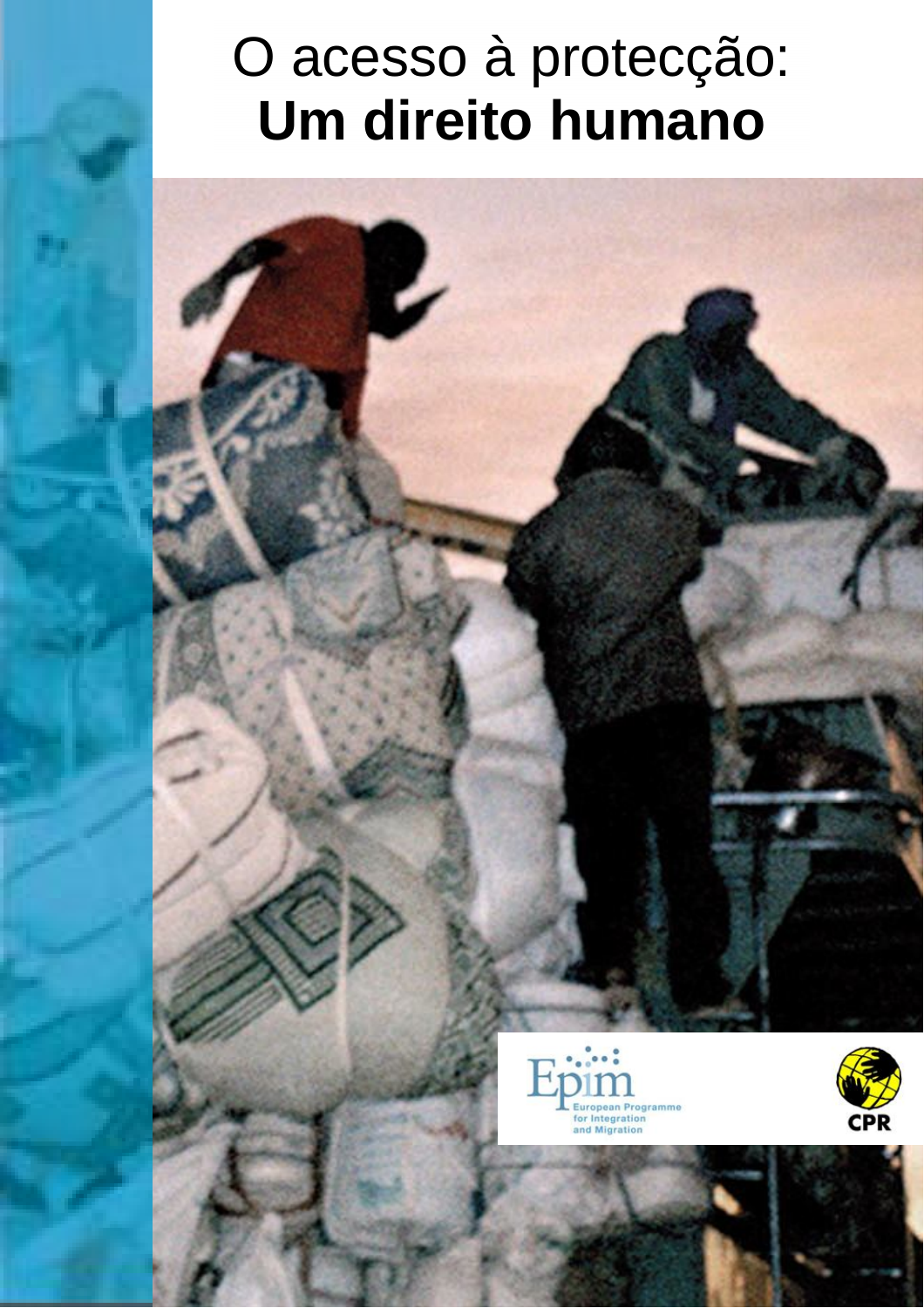# O acesso à protecção: **Um direito humano**

## Access to protection **A human right**



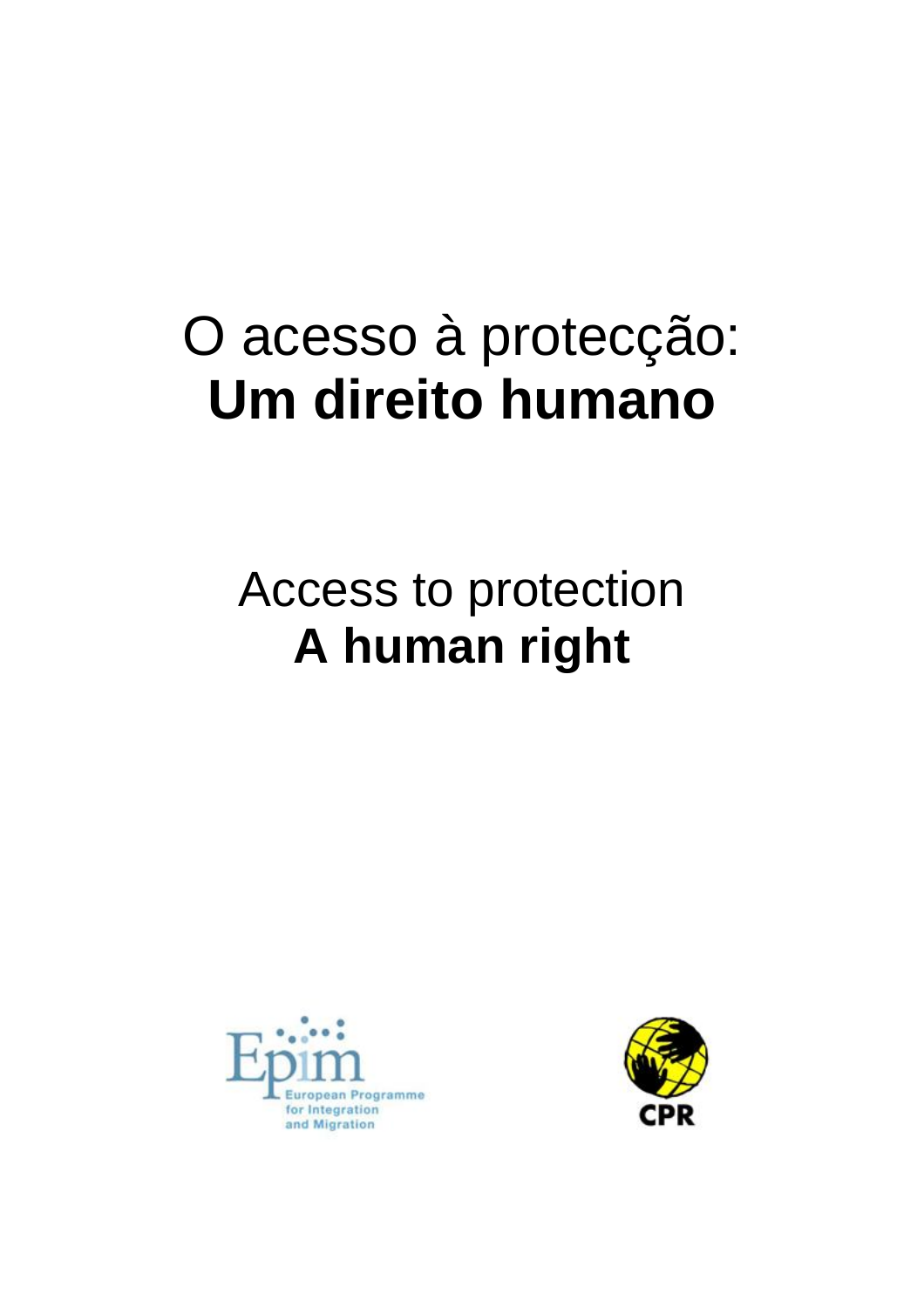Este relatório foi realizado no âmbito do projecto "Acces to Protection: a Human Right" financiado pelo Pograma Europeu para a Integração e as Migrações (EPIM), uma colaboração da Rede de Fundações Europeias.

O conteúdo do presente relatório é da exclusiva responsabilidade do CPR, e em momento algum reflecte o ponto de vista da Rede de Fundações Europeias, das Fundações membros da Rede Europeia de Fundações ou do EPIM.

**Autor:** João Côrte-Real Vasconcelos

**Colaboração:** Mónica D'Oliveira Farinha, Daniela Battipaglia

**Introdução:** Cristopher Hein, coordenador do projecto e Director do Conselho Italiano para os Refugiados (CIR)

Agradece-se a todos os participantes no projecto, e em particular ao Serviço de Estrangeiros e Fronteiras (SEF), ao Conselho Português para os Refugiados (CPR) e aos requerentes de asilo a disponibilidade gentilmente demonstrada na realização das entrevistas necessárias à elaboração do presente relatório.

**Lisboa, Janeiro de 2014 (última revisão em Outubro de 2014)**

Fotografia de capa: © Lorenzo Di Pietro. Viagem de migrantes ao longo da rota no Sahara que atravessa o Níger em direcção à Líbia.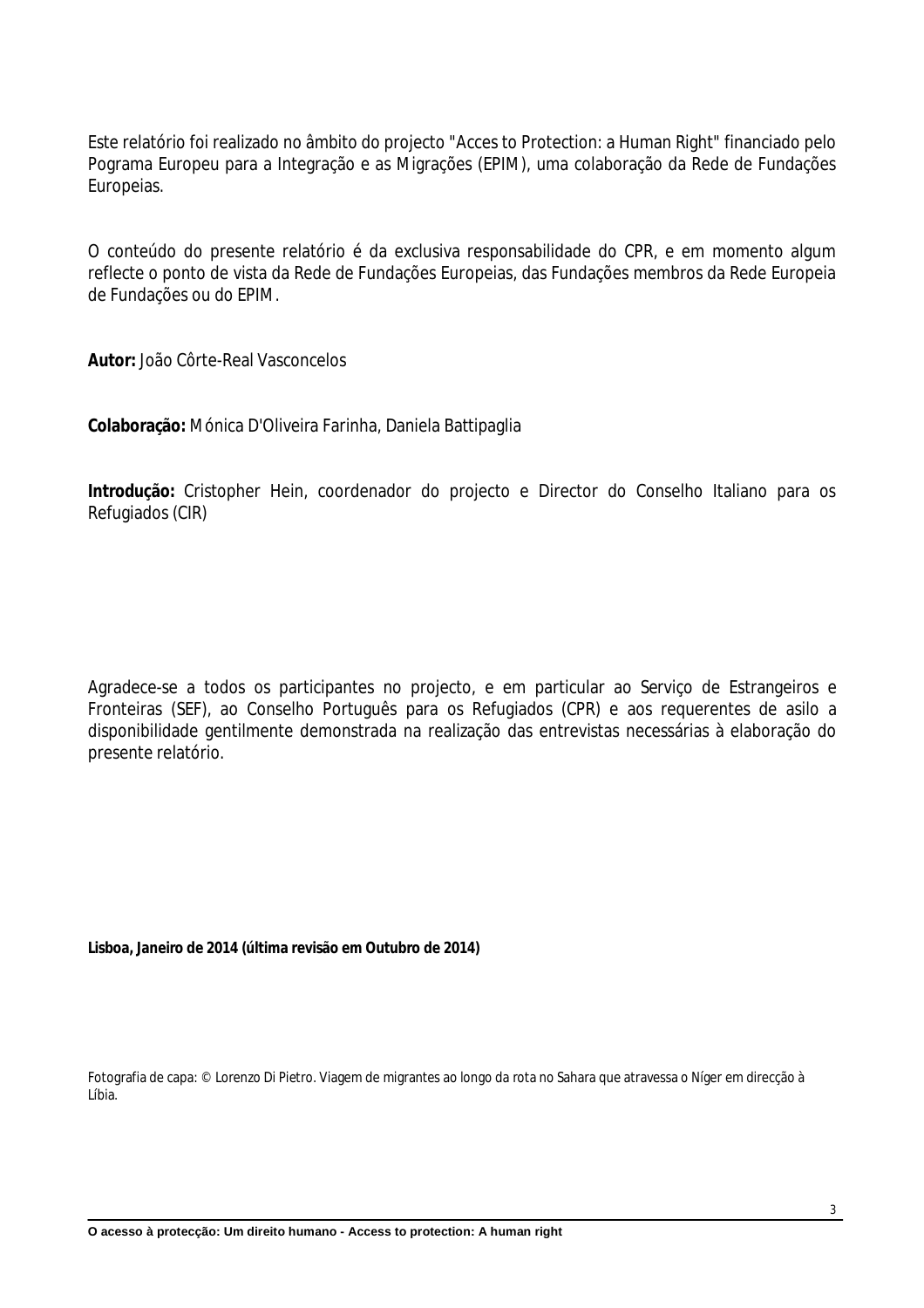## **Índice**

|                                                                                                               | 6              |
|---------------------------------------------------------------------------------------------------------------|----------------|
| Sinopse (Executive summary in english)                                                                        | $\overline{7}$ |
|                                                                                                               |                |
|                                                                                                               |                |
| Protecção Internacional em Portugal [1986] [1986] [1986] [1986] [1986] [1986] [1986] [1986] [1987] [1987] [19 |                |
|                                                                                                               | 17             |
| 1. Acesso ao território através dos postos de fronteira nos aeroportos                                        | 17             |
|                                                                                                               |                |
| 3. Extraterritorialidade dos controlos documentais e de acesso                                                |                |
|                                                                                                               | 23             |
| 1. Âmbito de aplicação do princípio de non refoulement – território e jurisdição  23                          |                |
| 2. O princípio de non refoulement em Portugal - enquadramento normativo,                                      |                |
| 2.1 Respeito pelo princípio de non refoulement no posto de fronteira                                          |                |
| 2.2. Respeito pelo princípio de non refoulement nos controlos documentais                                     | 30             |
|                                                                                                               |                |
|                                                                                                               | 32             |
| 2. Direito à interpretação, ao aconselhamento jurídico e à tutela jurisdicional efectiva 34                   |                |
|                                                                                                               | 35             |
|                                                                                                               | 35             |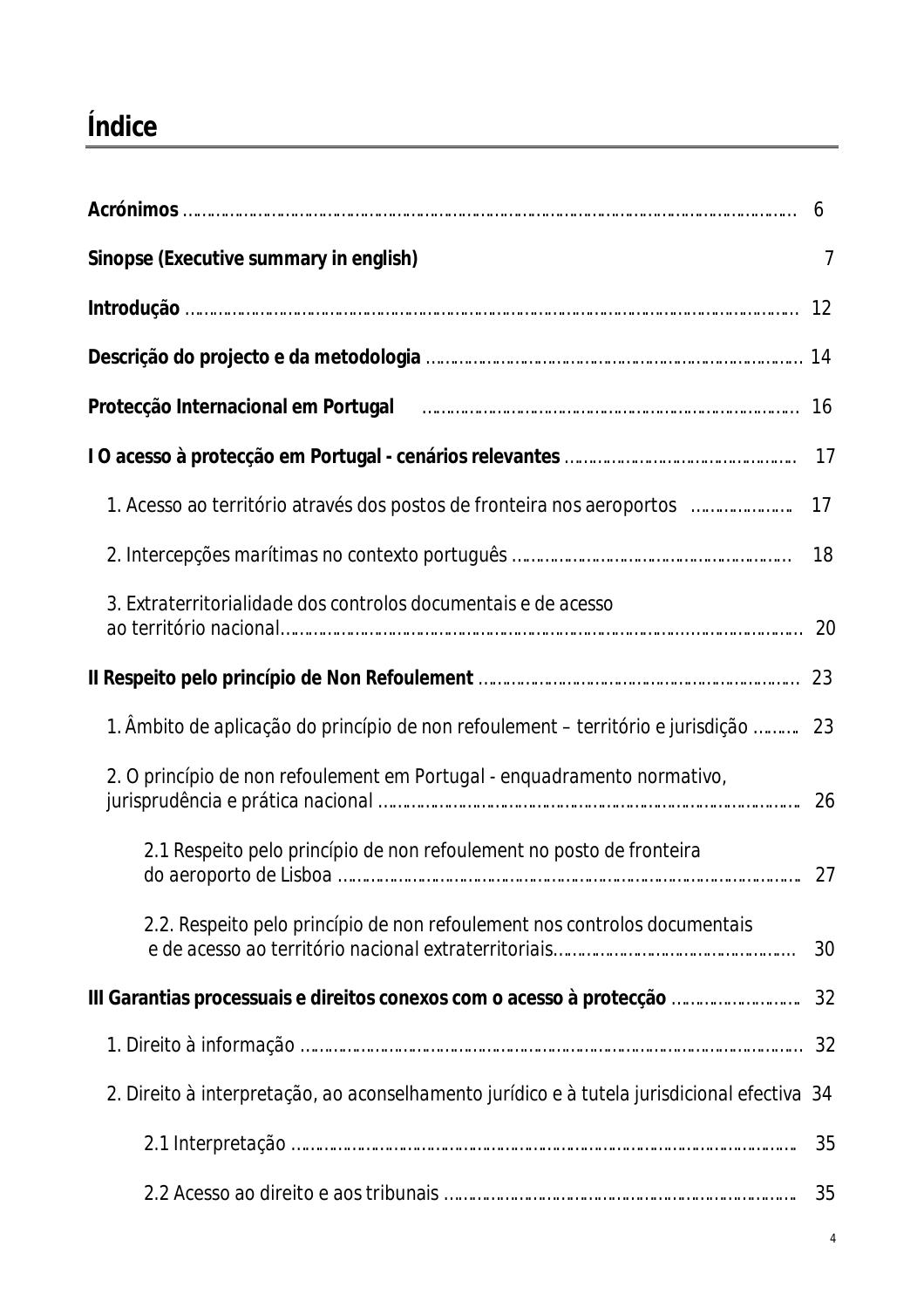|                               | 44 |
|-------------------------------|----|
| Anexo I: Lista de entrevistas |    |

**Anexo II: Descrição do procedimento de asilo nacional**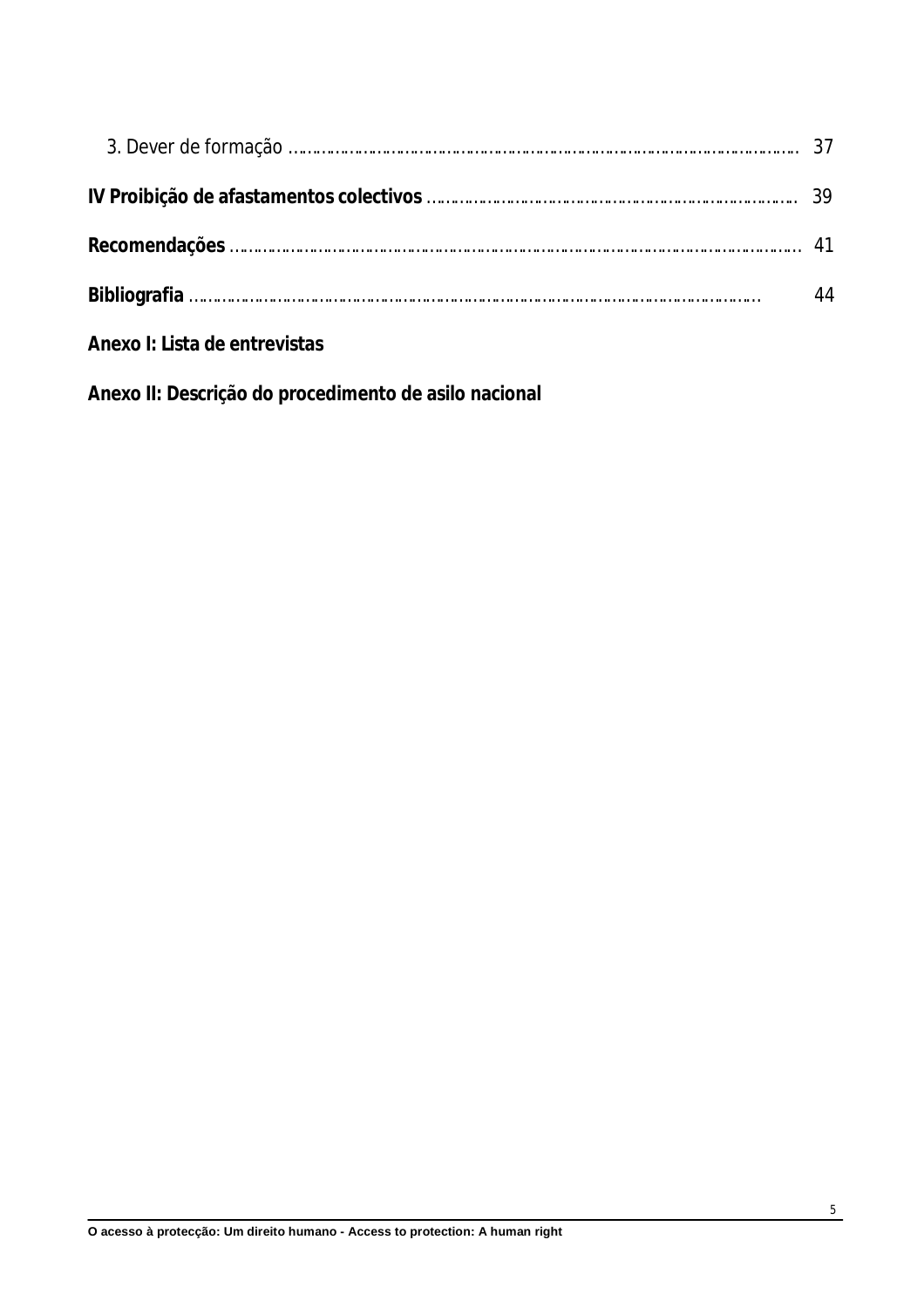## **Acrónimos**

**ACNUR**: Alto Comissariado das Nações Unidas para os Refugiados **AMN**: Autoridade Marítima Nacional **CAT**: Convenção contra a Tortura e Outras Penas ou Tratamentos Cruéis, Desumanos ou **Degradantes CDC**: Convenção dos Direitos da Criança **CDFUE**: Carta dos Direitos Fundamentais da União Europeia **CEDH**: Convenção Europeia para a Protecção dos Direitos do Homem e das Liberdades Fundamentais **CFS**: Código de Fronteiras Schengen **CNCM**: Centro Nacional Coordenador Marítimo **CPR**: Conselho Português para os Refugiados **DUDH**: Declaração Universal dos Direitos do Homem **FRA**: Agência da União Europeia para os Direitos Fundamentais **FRONTEX**: Agência Europeia de Gestão da Cooperação Operacional nas Fronteiras Externas dos Estados -Membros da União Europeia **GNR**: Guarda Nacional Republicana **ONG**: Organização Não Governamental **PIDCP**: Pacto Internacional sobre os Direitos Civis e Políticos **SAM**: Sistema de Autoridade Marítima **SEF**: Serviço de Estrangeiros e Fronteiras **TEDH**: Tribunal Europeu dos Direitos do Homem **UE**: União Europeia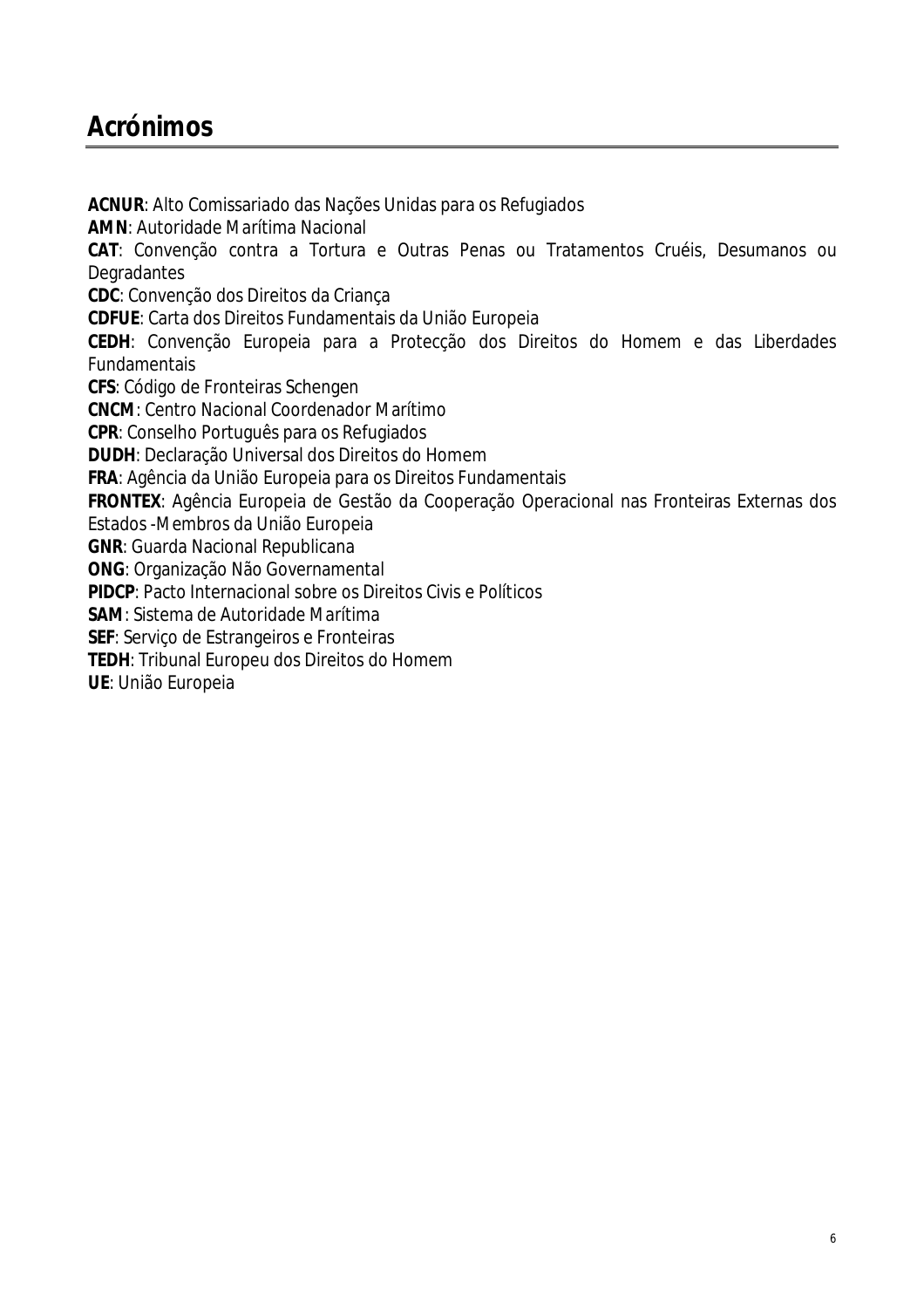## **Executive Summary**

The principle of *non refoulement* is explicitly enshrined in International Refugee Law and International Human Rights Law and is now considered customary international law. This principle materializes in International Human Rights Law as the obligation of all States to establish, uphold and protect human rights of all individuals under their jurisdiction, either national citizens or aliens – including migrants, independently of their status – as well as refugees. The principle forbids direct or indirect transfer of individuals to a country where there are reasons to believe they may be subject to torture or degrading or inhumane penalties or treatment. According to ECtHR's case law obligations arising from the principle of *non refoulement* as per enshrined in the ECHR are not limited to the territory of State parties. The principle of *non refoulement* requires they guarantee and protect human rights of all individuals under their jurisdiction, In the context jurisdiction shall mean legal or *de facto* authority or effective control exercised either by the State or a third party on their behalf whether in their own territory or wherever such jurisdiction is actually exerted. Maritime interceptions conducted by EU member States in high seas and territorial waters of third countries paved the way for many scenarios raising doubts on the extraterritorial application of the *non refoulement* principle. The Hirsi ruling clarified this issue by confirming the *non refoulement* obligations of States also in these scenarios regardless of whether the interceptions qualify as border controls.

Both national law and case law still lack an explicit reference to the extraterritorial obligations arising from the principle of *non refoulement*. The rules enshrined in Sea and Maritime Law which regulate the exercise of authority on the high seas and third country waters as well as search and rescue operations by Portuguese authorities bare no reference to their *non refoulement* international obligations. The focus of *non refoulement* in national case law is strictly limited to a territorial approach as it results from asylum procedures triggered by asylum seekers who find themselves either at the border or in national territory. This does not entail however a legal vacuum on this matter. A coherent interpretation of national asylum and migration rules with international obligations, international obligations of the Portuguese State regarding maritime search and rescue and the law applicable in national ships and aircrafts should lead to a legal system agreeable with the extraterritorial nature of principle of *non refoulement*.

Both direct and indirect *refoulement* are nonetheless explicitly enshrined in the Law for asylum seekers and beneficiaries of international protection either at the border or in national territory. In the case of expulsion of third country nationals following an entry refusal at the border only direct *refoulement* is foreseen*.*. National case law is consensual in enforcing *non refoulement* both in national territory and at the border regardless of the migrant's status and in cases of either direct or indirect exposure to risks of r*efoulement*.

The main focus of this research on the practical implications of the principle of *non refoulement* is on border control operations taking place in national airports. The majority of border controls in Portugal involving third country nationals take place in airports particularly in Lisbon's airport. This is where the majority of third countries nationals in need of international protection are first subjected to a continuous and exclusive legal and *de facto* control from national authorities.

Sea border controls as well as the exercise of control responsibilities in maritime areas under national sovereignty and jurisdiction are submitted to a coordinated intervention from public authorities. The Immigration Service (SEF) coordinates all surveillance and control activities in maritime areas carried out by the Navy/National Maritime Authority (AMN) and the National Republican Guard (GNR) dedicated to asylum, irregular immigration and human trafficking with the exception of those involving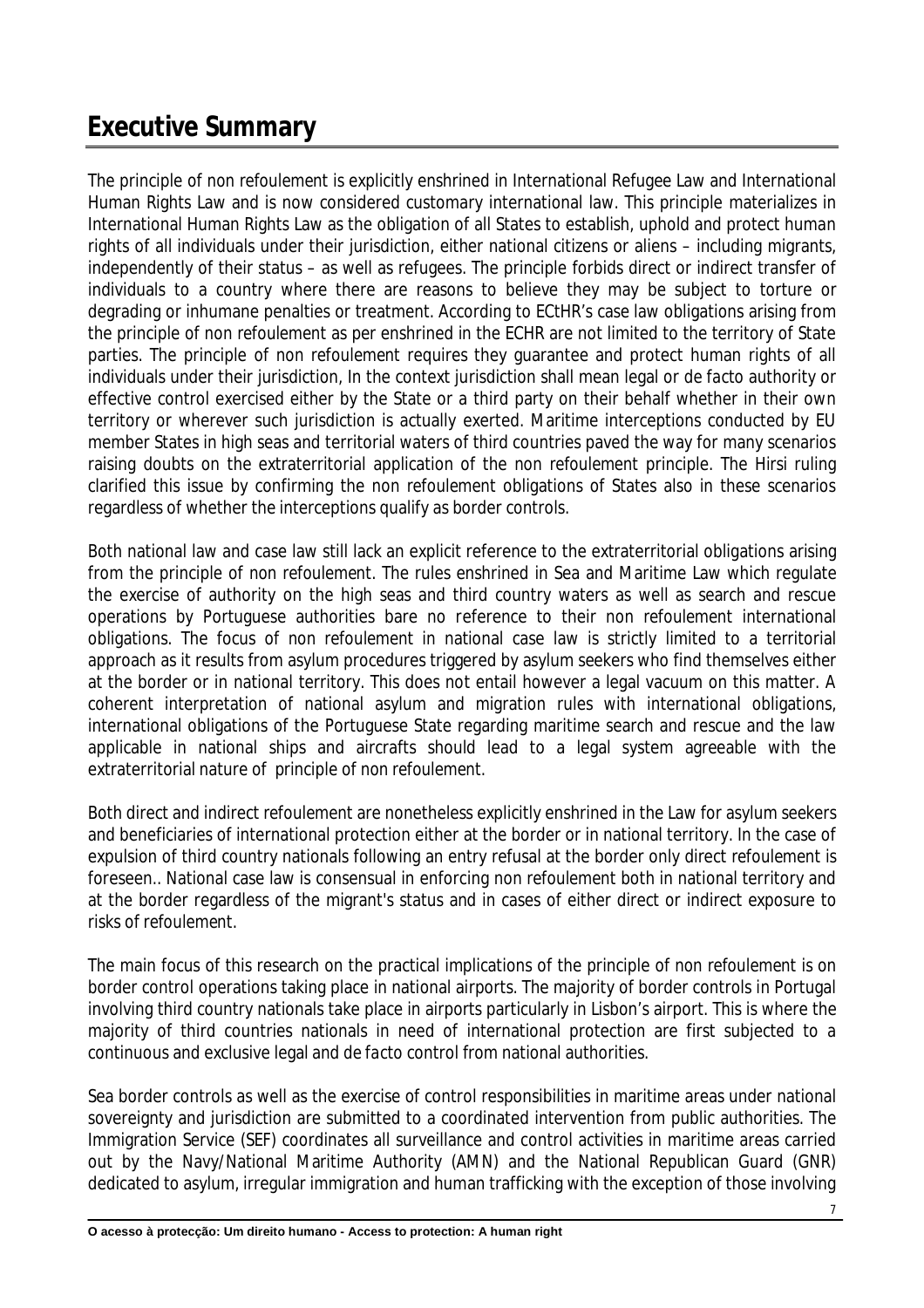search and rescue operations. Regarding search and rescue operations SEF remains nonetheless the only competent authority for identity controls of third country nationals as well as for administrative procedures relating to maritime illegal immigration. In practice, the system rests on cooperation and information sharing between coordinating and executing authority that allows for the onboard presence of SEF during irregular immigration control operations carried out by Navy ships in maritime areas under national sovereignty and jurisdiction or for its presence in national territory during disembarkation. According to SEF there were no maritime interceptions of irregular migrants in the context during the period under analysis. This was confirmed by national stakeholders such as the Portuguese Refugee Council (CPR) and international stakeholders such as the Fundamental Rights Agency (FRA). Regarding controls of the external maritime border of the European Union (EU), Portugal has participated in several FRONTEX coordinated operations in the Mediterranean throughout 2013. As the FRONTEX national contact point within the National Maritime Coordination Centre (CNCM) SEF plays a key role in these operations. The information provides by SEF during interviews conducted in this research pointed to the lack of direct involvement of both SEF and Portuguese Navy vessels in interception, search and rescue and disembarkation of migrants in FRONTEX operations but information later released has however confirmed it's sporadic occurrence.

Controls carried out by SEF and/or the national air company TAP with the support of SEF at Bissau's airport in Guinea Bissau targeting travel document fraud or undocumented passengers and aimed at preventing boarding to Portugal were allegedly suspended in 2012 according to SEF but information made public by the media contradicts this claim. In the absence of an agreement between the Portuguese and Guinean governments framing these controls, these consisted of informal procedures involving training of TAP employees, *in loco* control of passport's security elements and boarding refusals. Such controls involving the presence of SEF inspectors at Bissau's airport were meanwhile put back on the agenda through a cooperation, training and capacity building on migration protocol signed by the two governments in the summer of 2014. The externalization of border controls by EU member States resorting to activities aimed at preventing boarding of individuals in need of international protection in flights bound to their territory has already raised concerns among the international community for its potential implications in their *non refoulement* and *bona fide* obligations.

With the exception of extraterritorial controls and without prejudice to some problematic issues in the remaining scenarios mentioned above the research did not identify instances of *refoulement* on the basis of the interviews or the research conducted into other sources such as international or media reports. The almost absolute lack of maritime interceptions as per described above leads to the exclusion of relevant *refoulement* occurrences in the framework of maritime interceptions or search and rescue operations.

The expulsion of third country nationals from the border at Lisbon airport in breach of *non refoulement* was categorically denied by SEF given that passengers who are refused entry into the country are subjected to an individual procedure for purposes of entry refusal and expulsion. Still according to SEF these procedures entails the necessary guarantees to avoid instances of *refoulement.*  Forced returns are carried out in the framework of the Convention on International Civil Aviation in most cases to the country from where the third country national embarked on his flight to Lisbon. The Portuguese Law provides for the individual assessment of risks of *refoulement* within the expulsion procedure upon request of the third country national for purposes of forced return to an alternative country. The implementation of these provisions remains unclear as they are not applied in practice since SEF chooses rather to refer those cases to the asylum procedure. In clear contradiction with the relevant ECtHR case law the burden to claim and prove the fear of persecution according to such provisions lies solely with the third country national.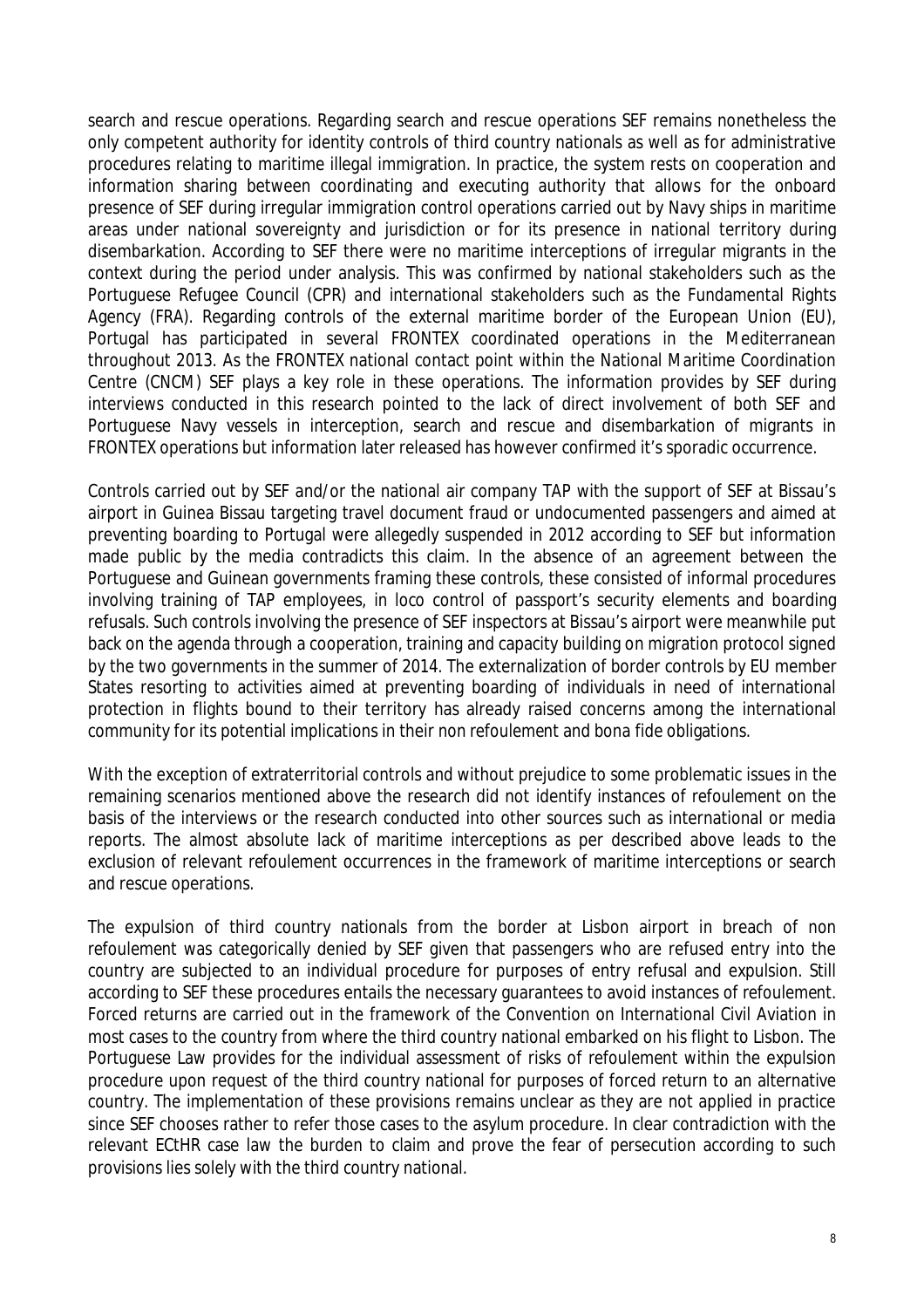In practice, however, the option of authorities has been to refer individuals at risk of *refoulement* to the asylum procedure. SEF refers individuals to the asylum procedure and systematically suspends the expulsion procedure when the fear of return is raised by the third country national or is suspected by the interviewer. This information has been confirmed by other interviewees such as CPR and asylum seekers. The absence of a legal framework setting out the circumstances and conditions under which risks of *refoulement* should be conducted in a systematic and structured way may however represent a weakness in the system. This is particularly true in light of existing challenges regarding compliance with positive obligations such as the right to information and legal assistance as well as training.

Possible instances of *refoulement* in the framework of extraterritorial controls at Bissau airport targeting travel document fraud or undocumented passengers to prevent boarding to Portugal have also been refused by SEF. Portuguese authorities should be considered responsible for boarding refusals by the air company as they are based on SEF´s expert opinion *in loco* or in training offered by SEF. It should be noted that such procedures might exceed what is legally required from air companies in preventing boarding of inadmissible third country nationals. The circumstances and the conditions under which international protection needs and risks of *refoulement* should be assessed during these extraterritorial controls do not follow any formal guidelines. SEF considered instances of boarding refusal to third country nationals who expressed the intention to apply for asylum unlikely although not impossible due to language barriers. Information put forward by the media has shed light on instance where Syrian nationals had been refused boarding by air company personnel due to travel documentation fraud raising concerns on possible instances of *refoulement* given the security risks in their country of origin and in Bissau as well as the risk of expulsion from that country. In light of the relevant EctHR case law, these instances of collective boarding refusals without prior assessment of potential international protection needs might also be in breach of the extraterritorial prohibition of collective expulsions as per the ECHR.

The right to information is enshrined in Law regarding the reasons of the entry refusal, the right to appeal and applicable deadlines at the border. A systematic interpretation of existing provisions extends this right to information on the rights of migrants in detention centers such as the right to interpreters, free legal aid and protection from *non refoulement*. In practice, this right to information is implemented by serving the migrants an Annex to the entry refusal decision that transcribes article 40 of Law No 23/2007 which foresees those rights. The only information provided on access to international protection consists of a laconic reference to asylum within that Annex. The document is available in English, French and Spanish, but interpreters are available in case the migrant is not knowledgeable in one of those languages. Pro-active information on international protection is understood by SEF as unnecessary in the absence of any explicit or tacit expression of interest from the migrant. National law is silent regarding the right to information in the framework of extraterritorial controls or maritime interceptions and the information gathered during the research points to an absence of information provision in regarding extraterritorial controls.

According to SEF and CPR, once the application for asylum is registered, provision of information on its procedure and on the applicants' rights and duties as an asylum seeker is done systematically in accordance with applicable legislation. Information leaflets and written information on the applicants' rights and duties pending the asylum procedure are used as well as face to face counseling by specialized non-governmental organizations such as CPR that resorts to interpreters on a needs basis. Written information provided by SEF in this context is translated into some languages, namely Portuguese, French, English, Spanish, German, Russian and Arabic.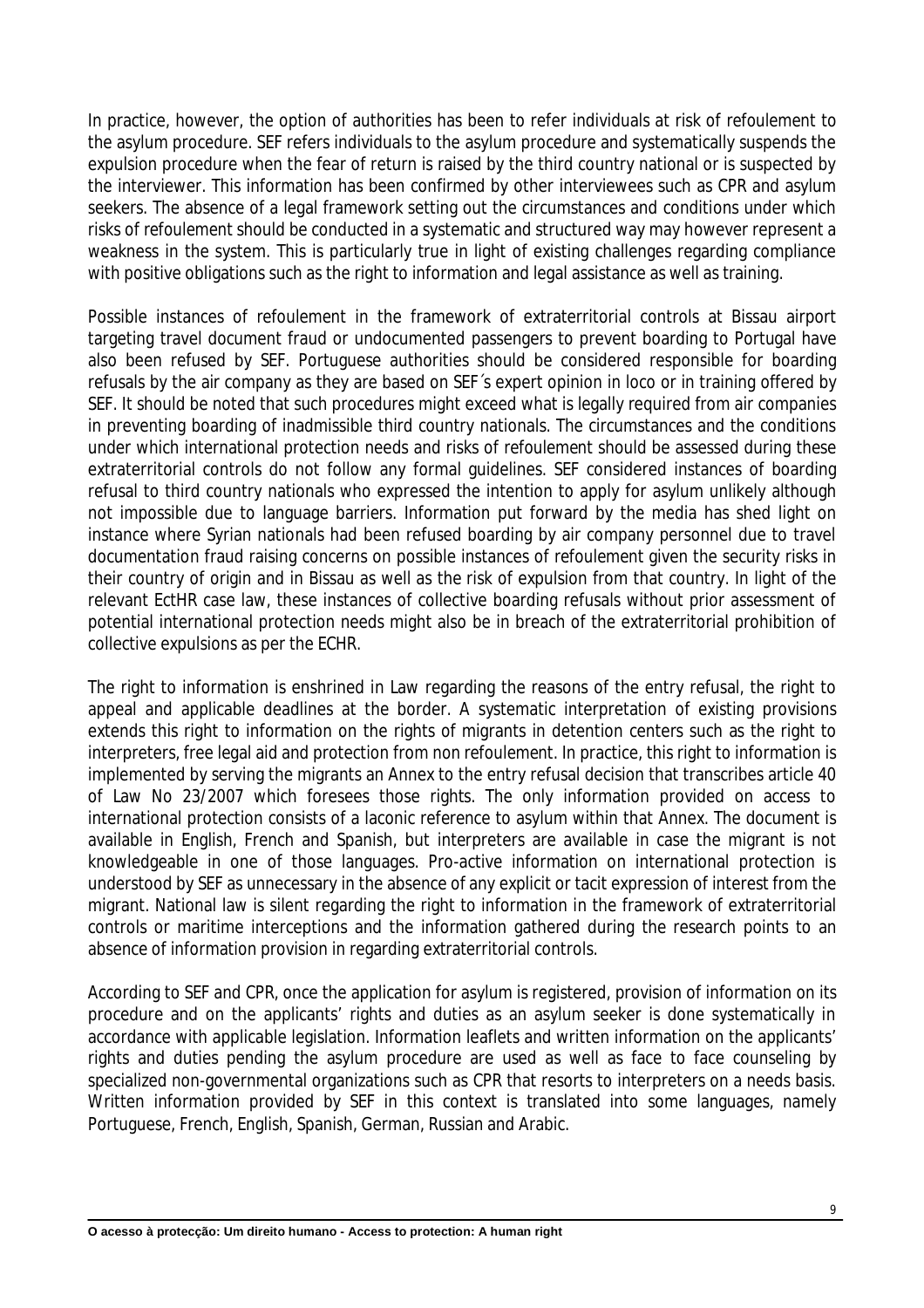The right of migrants to interpretation, legal counsel and effective remedies is enshrined in Law for migrants present at the border only and some concerns remain regarding their scope, quality and effectiveness.

Regarding interpretation at border points, a legal requirement of "necessity" leaves room for uncertainty and has a potential negative impact on access to free legal assistance. Responsibility for the costs of interpretation in the context of free legal assistance in particular is not clearly defined and has been problematic in the framework of asylum procedures as per the experience of stakeholders such as CPR. Interpretation is free of charge for the migrant and no significant problems regarding availability of interpreters in given languages were reported at the Lisbon airport border. Questions remain, however, concerning the quality of interpretations services as there is no legal quality assurance mechanism in place nor training requirements or guidance on the adequate profile of interpreters.

Migrants at the Lisbon airport border point do not benefit from legal counsel before the issuance of their entrance refusal order. Where no asylum application is registered, lack of implementation of a Protocol creating a pool of lawyers to be appointed freely and in a timely manner to challenge the entrance refusal order and to request the suspension of the removal order hamper the right to an effective remedy. Migrants can appoint a lawyer at their own expenses generally with the support of friends, family and at times of SEF that attempts to reach their respective Consulates in trying to secure legal representation. When an asylum application is registered at a border including at the Lisbon airport the CPR provides adequate legal assistance at first instance to asylum in accordance to Asylum law. CPR also insures access to free legal representation at appeal stage funded by social security services. However, it does not provide this legal assistance systematically to all migrants in need of legal counseling and assistance but only to asylum seekers.

National Law provides for mandatory training on asylum law and international protection to SEF personnel receiving or working with asylum seekers at border points only. No legal reference to mandatory training of other relevant stakeholders such as navy officers involved in border management could be identified. According SEF's Training Department human rights and asylum law is part of the training program of introductory and promotion courses as well as on the job training and includes subjects such as the UDHR, ECHR, CRC, asylum law, human trafficking and trafficking indicators. Information on the exact content and planning of training activities could not be obtained in the framework of this project. According to SEF training on human rights of national experts is also carried out by FRONTEX engaged in its operations. The training record of individual border officials interviewed in the framework of this research revealed some gaps however. While not necessarily representative, international protection was not covered regularly (over 4 years) and the training on the ECHR even less so (over 10 years). Notwithstanding the absence of a structured training program on country of origin information, interviewees from SEF claimed to receive adequate and relevant information on security and respect for human rights in removal destination countries from various sources and through different channels such as electronic communication.

#### **Summary of Recommendations**

i) The legal obligation to carry out an assessment of potential risks of *refoulement* prior to expulsion should be clearly stated and enforced including during exercise of extraterritorial jurisdiction.

ii) The right to appeal the expulsion decision at the border or a decision of equivalent effect with suspensive effect should be enshrined in Law.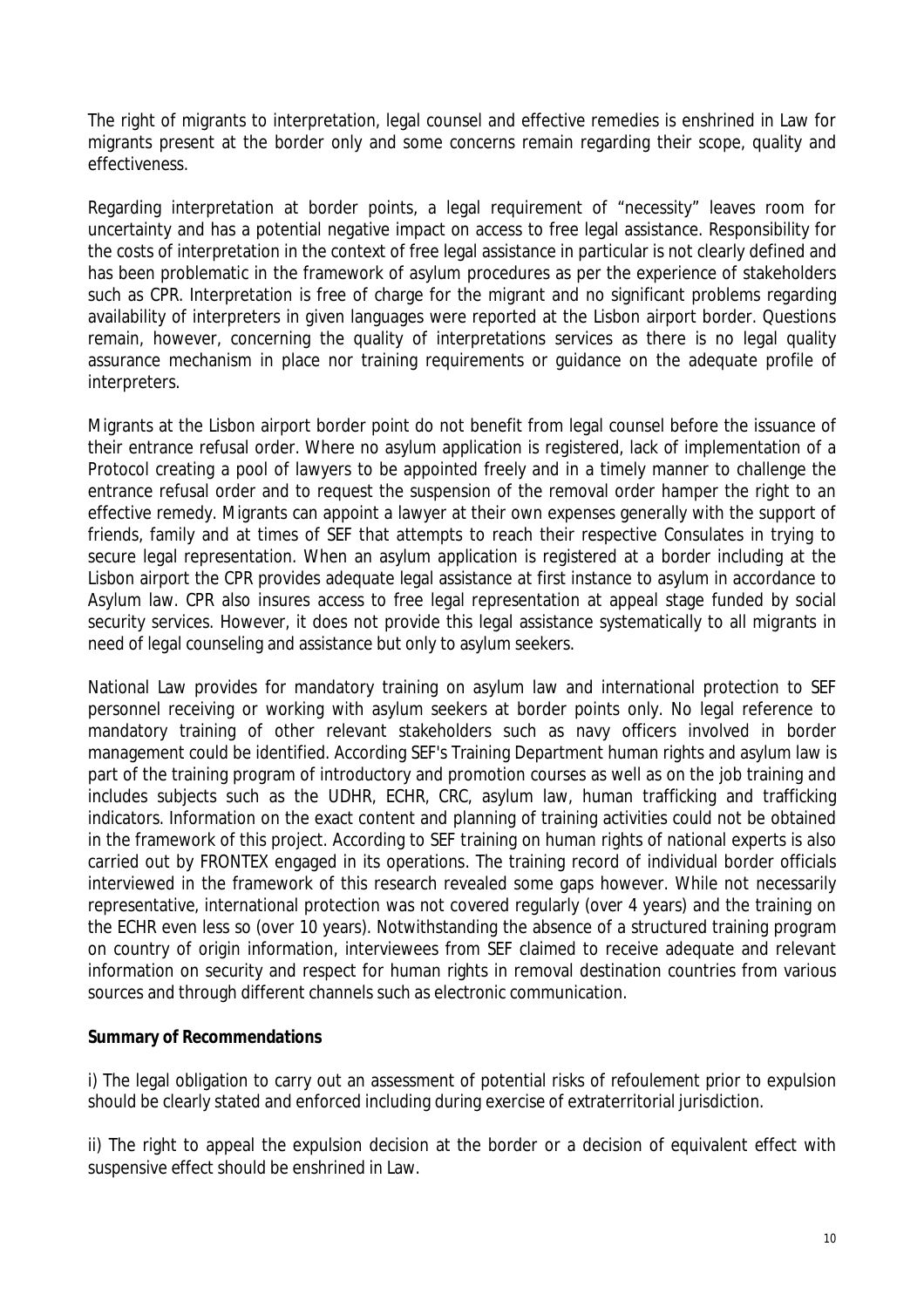iii) Adoption of uniform standards and procedures to identify asylum seekers, unaccompanied minors, victims of human trafficking and survivors of torture, not exclusively dependent of their own expression of interest and providing for the involvement of specialized government, international and nongovernmental entities as well as the support of qualified interpreters.

iv) Implementation of a Country of Origin Information system available to SEF and other AMN members allowing for the assessment of the general situation in country of destinationircumnstances of the returnee.

v)The legal regime of Decree No 86/2007 of 12 December and Law No 23/2007, of 4 of July, with the amendments introduced by Law No 29/2012, of 9 August, should be amended in order to explicitly safeguard the international obligations of the Portuguese State as regards the extraterritorial application prohibition of direct and indirect *refoulement* and the ban on collective expulsions.

vi) Standard provisions should be introduced regarding the obligation to provide migrants at border posts with information on their rights as regards international protection before a decision is rendered regarding their return to a third country or a EU member. The right to information should also be granted in the context of maritime interceptions and externalization of the refusal of access to national territory. SEF and other relevant members of the MAS should be given precise guidelines on the implementation of these provisions.

vii) The necessary legal and practical provisions should be implemented to insure effective access to free legal assistance thus giving effect to the provisions of Law No 23/2007, of 4 July, with amendments introduced by Law No 29/2012, of 9 August regarding the urgent appointment of a lawyer at border points.

viii) The right to interpretation should be legally enforced and effectively ensured by qualified interpreters during expulsion procedures at border posts, interception and search and rescue operations and externalization of access controls to national territory. This shall apply, namely, to judicial support to insure access to an effective remedy.

ix) Mandatory training on international protection in accordance to international obligations should be extended to members of the SAM other than SEF officials posted at the borders to include their officials who might come into contact with migrants in need of international protection in discharging their duties.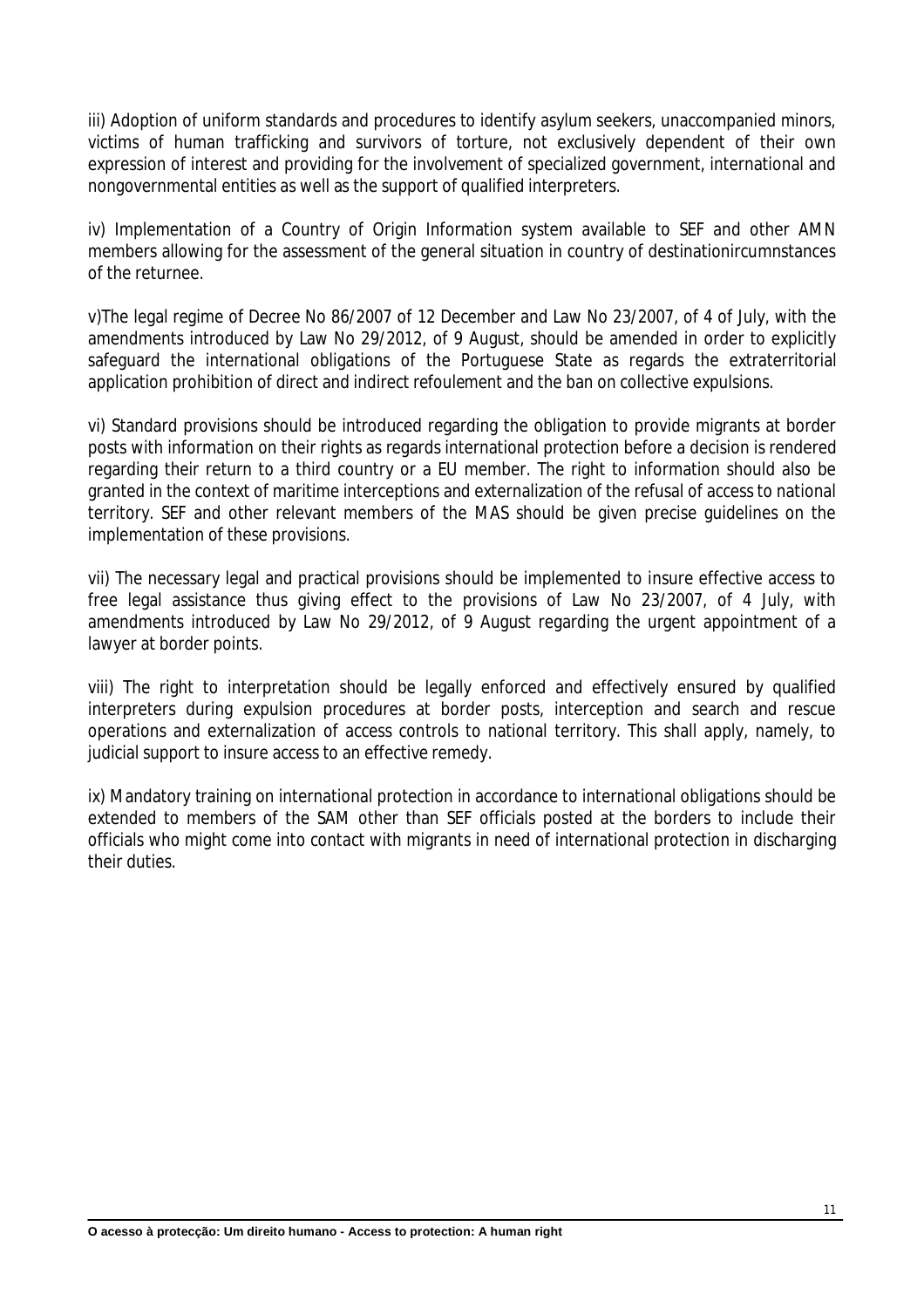## **Introdução**

O acesso à protecção presume o acesso a um território seguro.

Asilo é o lugar físico onde uma pessoa que necessite de protecção possa encontrar garantias de segurança. No entanto, coloca-se a questão de como atingir esse lugar; há barreiras e fronteiras físicas e virtuais.

A situação dos indivíduos com necessidades de protecção tornou-se mais nebulosa desde que o Sistema Schengen erigiu um muro inabalável ao longo das fronteiras externas da União Europeia, dificultando ainda mais, e quase impossibilitando, a entrada na União Europeia. A razão alegada para a edificação de tal "muro" conduz-nos às necessidades políticas, económicas e sociais intrínsecas ao combate à migração não controlada.

Efectivamente, do ponto de vista de direito internacional, os Estados têm legitimidade para determinar quem tem permissão para entrar nos seus territórios, ressalvando-se o direito de retorno dos seus próprios cidadãos. Os Estados podem estabelecer regras e condições, através de, por exemplo, a obrigação de vistos de entradas e de requisitos para a emissão de vistos. Os Estados Membros da UE, através do "Código de Vistos de Schengen", de 2009, em continuidade com as políticas empreendidas nos últimos 20 anos, delegaram o estabelecimento dessas regras nas instituição da UE, abdicando de uma parte da sua soberania nacional.

Simultaneamente, os Estados adoptaram um amplo conjunto de medidas que visa assegurar o respeito por essas regras, assim como prevenir a entrada de indivíduos não autorizados. Tais medidas não compreendem apenas o controlo das fronteiras físicas e a vigilância das águas territoriais e internacionais, mas igualmente intervenções em países terceiros, de origem ou de trânsito dos migrantes e refugiados, incluindo a disponibilização de assistência técnica nos aeroportos, portos e zonas marítimas de proveniência. Esta "externalização" do sistema de controlo tem evoluído, sobretudo, na última década.

A política de diferenciação das migrações irregulares, no que diz respeito à protecção dos refugiados, cruza-se com as restrições estipuladas pelo direito internacional e europeu, em particular pelo princípio do *non refoulement*, assim como pelos direitos humanos em geral, *in primis* pelo direito humano de não ser exposto ao risco de tortura e a tratamentos ou punições desumanos ou degradantes. A obrigação de um Estado de respeitar estas regras resultará, porventura, na obrigação de admitir indivíduos, pelo menos temporariamente, nos seus territórios, mesmo quando eles não cumprem os requisitos exigidos à transposição das fronteiras.

O julgamento histórico do Tribunal Europeu dos Direitos Humanos, no caso *Hirsi v. Italy*, de Fevereiro de 2012, não só condenou Itália por ter feito recuar migrantes, interceptados em mar alto, para a Líbia, em 2009, como também enquadrou os princípios condutores relativos ao controlo e à vigilância nas fronteiras. Estes princípios devem ser observados de forma a assegurar estritamente a sua conformidade com as regras dispostas na Convenção Europeia dos Direitos Humanos, acordadas pelo Estados.

Os princípios mencionados também encontram acolhimento na revisão da Directiva da UE sobre o processo de reconhecimento de protecção internacional, adoptada em Junho de 2013, assim como na alteração do Regulamento que disciplina a Agência Europeia "Frontex" e na alteração ao "Código das Fronteiras Schengen".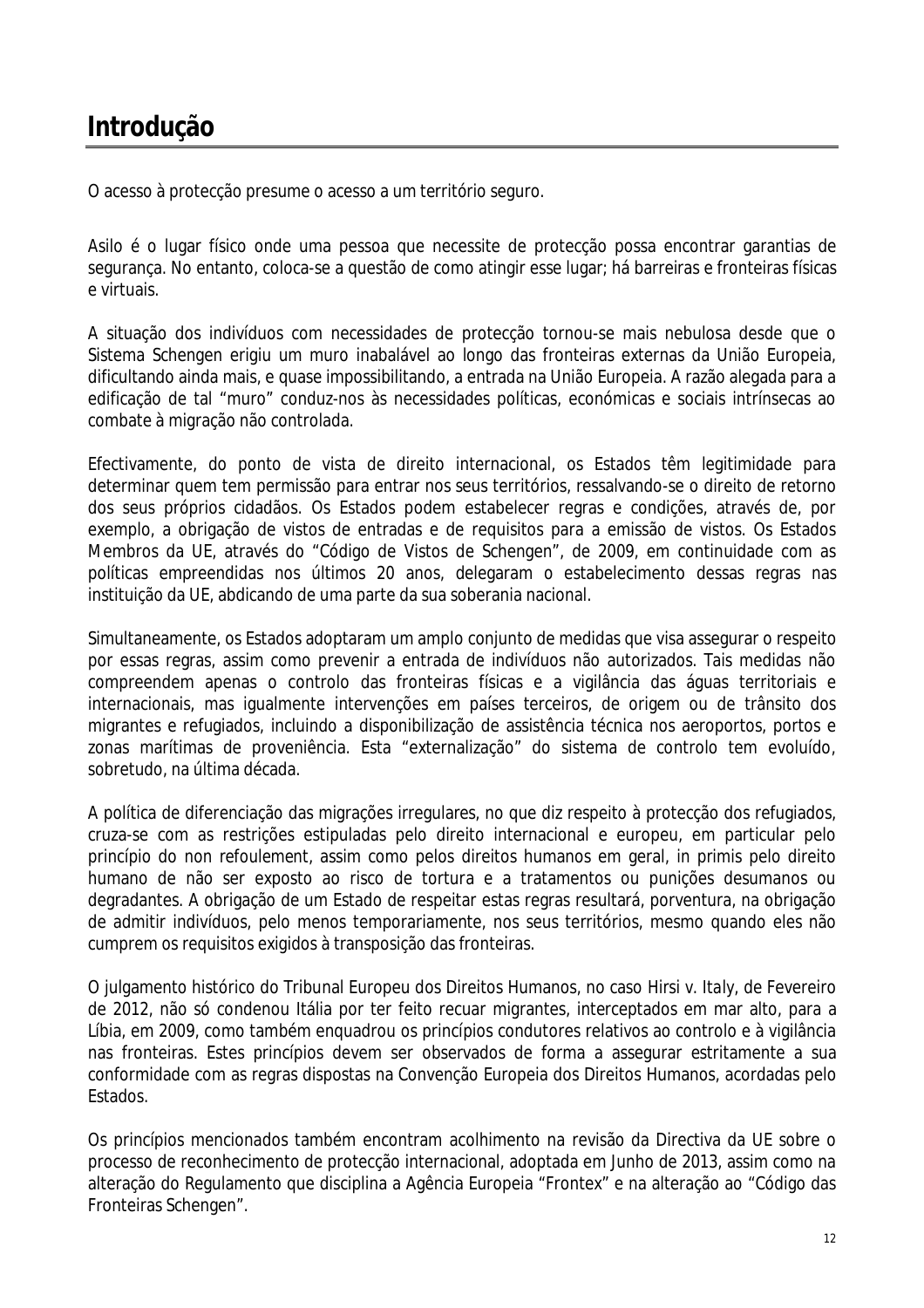O principal objectivo do projecto "O acesso à protecção: um direito humano" é avaliar a forma como os princípios estabelecidos pela legislação do Tribunal de Estrasburgo e da UE estão a ser aplicados pelos seis países europeus envolvidos no projecto, e apresentar as recomendações baseadas em pesquisas documentais, entrevistas com um vasto leque de partes interessadas e reuniões organizadas, em 2013, em diversos países. Tendo em conta a metodologia, consideramos importante o facto de o projecto ter facilitado e expandido o diálogo entre as autoridades envolvidas no controlo das fronteiras e nas operações de resgate, as organizações internacionais e ONGs que abraçam o compromisso da protecção de refugiados, migrantes e dos direitos humanos em geral.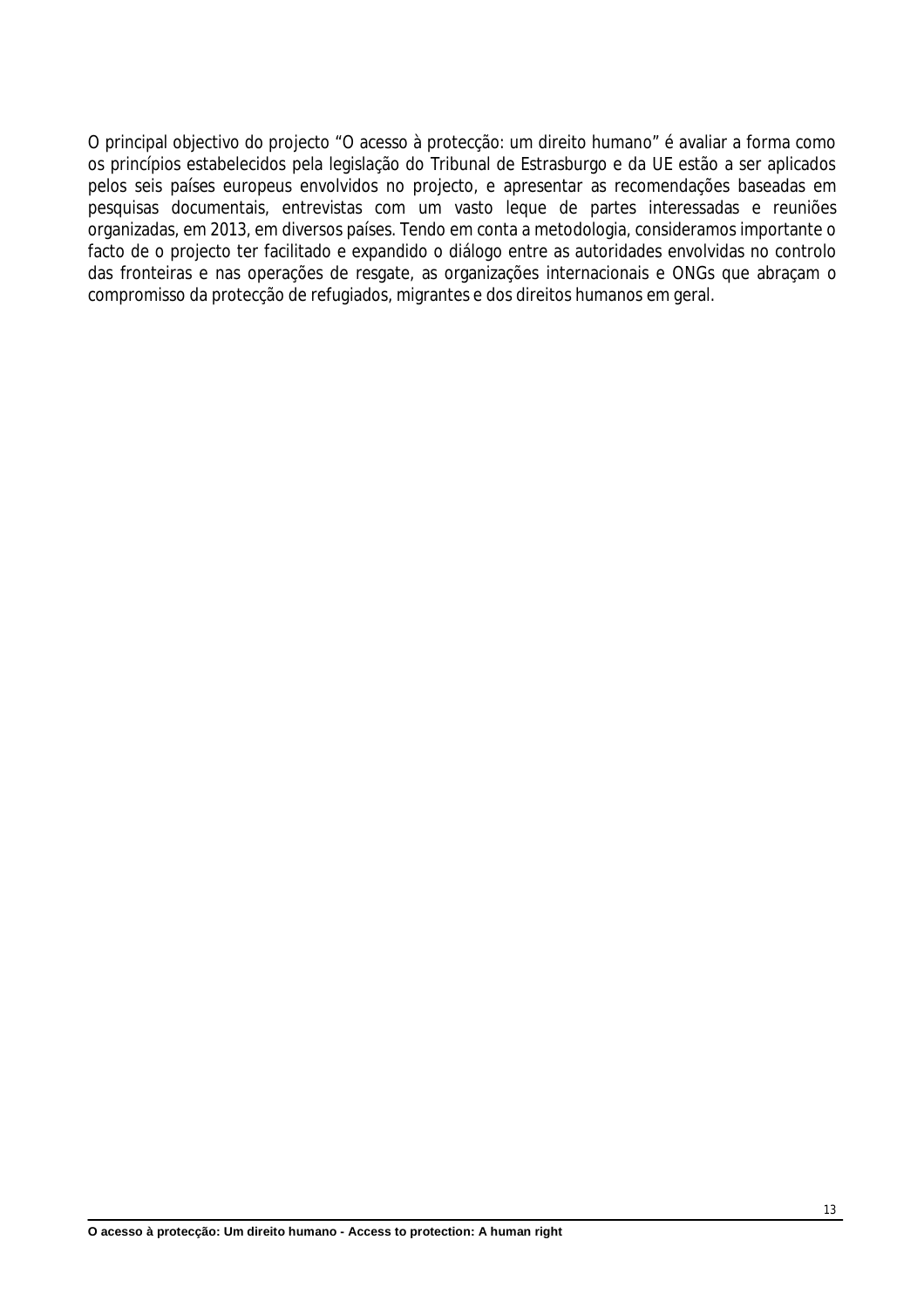## **Descrição do projecto e da metodologia**

O objectivo primordial do projecto **"O acesso à protecção: um direito humano"**, financiado pela Rede de Fundações Europeias no quadro do Programa Europeu de Integração e Migração (PEIM), é alinhar as políticas e as práticas europeias e nacionais com as obrigações estipuladas pelos instrumentos europeus de Direitos Humanos, e em particular pelo Tribunal de Estrasburgo no âmbito do caso Hirsi, tendo em consideração o acesso ao território e à protecção.

O Conselho Italiano para os Refugiados (CIR), enquanto organização promotora, tem vindo a implementar este projecto com a colaboração do Comité Húngaro Helsínquia (Hungria), Fundação Pro-Asilo (Alemanha), Fundação das Pessoas pela Mudança (Malta), o Conselho Grego para os Refugiados, e a Comissão Espanhola de Ajuda ao Refugiado – CEAR (Espanha). O Conselho Português para os Refugiados (CPR), apesar de não ser um "parceiro" formal do projecto, tem vindo a empreender uma análise à legislação interna e à prática nacional neste domínio desde 2011.

O CIR e as organizações parceiras beneficiaram do valioso apoio do ACNUR, Gabinete Europeu – Divisão de Protecção Internacional, e da Comissão para a Migração, Refugiados e Deslocados – da Assembleia Parlamentar do Conselho da Europa, na implementação das actividades delineadas. O CIR recebeu, igualmente, aconselhamento jurídico dos advogados Anton Giulio Lana e Andrea Saccucci da União Forense de Protecção dos Direitos Humanos, que apresentaram a queixa perante o TEDH relativamente ao caso Hirsi.

O projecto ambiciona alcançar uma "mudança cultural", caracterizada pela transfiguração de uma visão essencialmente focada na segurança e no seu confronto com os fluxos de imigração irregular, para uma abordagem que permita equilibrar essas exigências com o respeito pelos direitos humanos, em particular com o princípio do *non-refoulement* e o acesso à protecção, através da adopção, se necessário, de alterações específicas na legislação europeia e nacional e nos manuais e regulamentos (i.e. Frontex).

O projecto pretende promover um aperfeiçoamento das práticas, em particular das que se relacionam com os serviços de informação e aconselhamento jurídicos nas fronteiras, e com o controlo das fronteiras. Além do mais, o projecto alicerça o propósito de fomentar o acesso total do ACNUR e de outras organizações a indivíduos potencialmente carecidos de protecção internacional, e de promover uma formação sistemática em direitos humanos e direito de asilo destinada às autoridades, e em particular às autoridades fronteiriças.

O projecto iniciou-se em Setembro de 2012 e terminará em Fevereiro de 2014. Ao longo deste período, o CIR e os seus parceiros debruçaram-se sobre pesquisas documentais, legislativas e das práticas relacionadas com o controlo de fronteiras, o acesso ao território nacional e o respectivo processo de asilo. Os resultados destas actividades e as suas recomendações foram inseridos em relatórios nacionais.

O projecto "O acesso à protecção: um direito humano" prevê um estudo adicional ao nível europeu sobre a conformidade dos instrumentos legais, políticas, práticas e mecanismos de avaliação da UE com as obrigações impostas pelos direitos humanos e pelo Direito do asilo e dos refugiados. O relatório europeu será publicado numa Conferência a realizar em Fevereiro de 2014, para a qual serão convidados actores políticos, representantes de organizações internacionais e ONGs, académicos e os meios de comunicação social.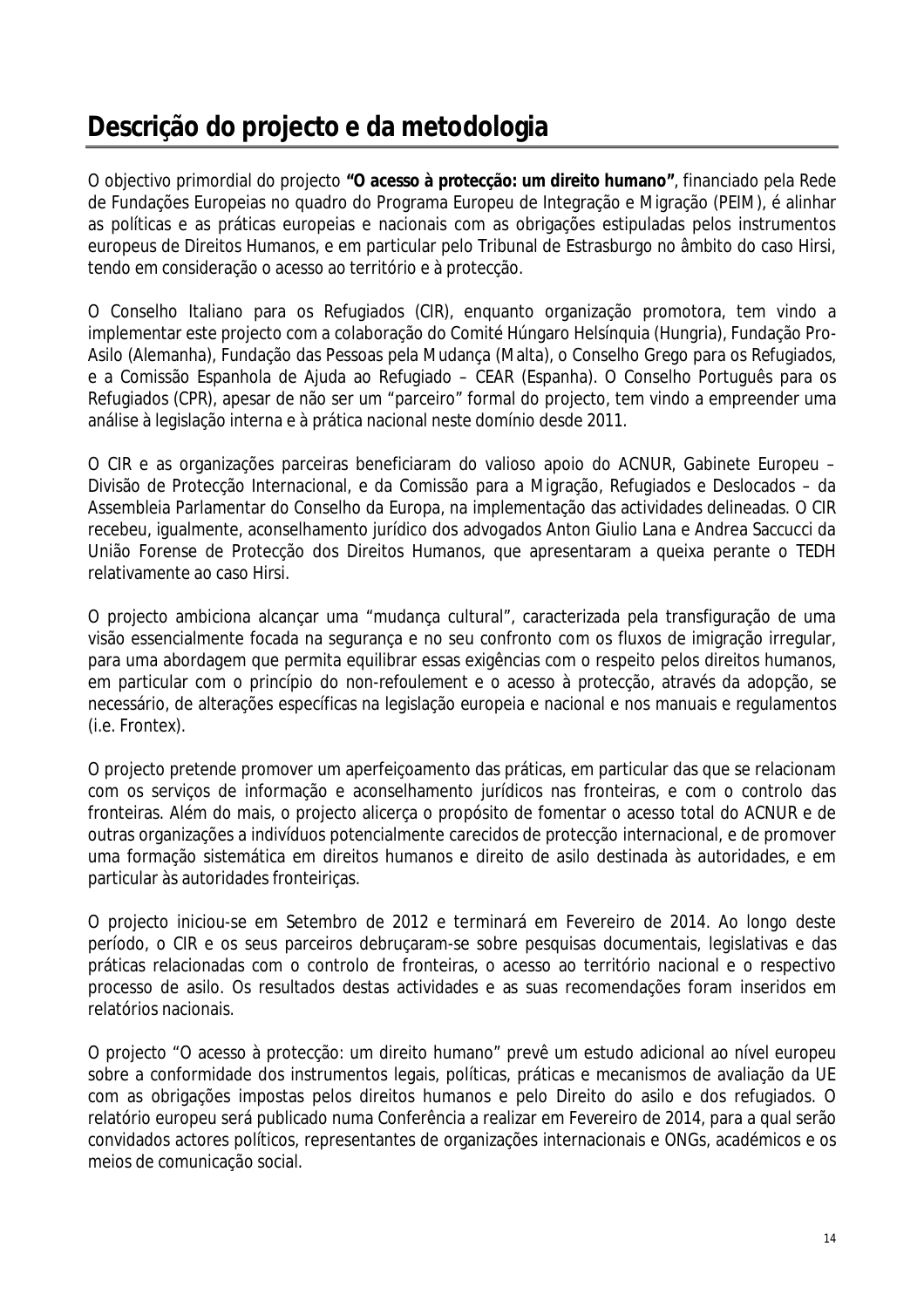De um **ponto de vista metodológico**, o projecto configura uma pesquisa documental da legislação e práticas nacionais, e a realização de entrevistas com actores-chave, a membros da Marinha e a outras forças responsáveis pelo controlo das fronteiras marítimas, às autoridades fronteiriças, às organizações internacionais e ONGs com experiência de campo no âmbito do asilo e migração, algumas das quais envolvidas no projecto Praesidium.

Complementarmente, realizaram-se reuniões com especialistas institucionais, representantes da sociedade civil, advogados e académicos, em Itália e nos países parceiros, visando a discussão das questões mais importantes e problemáticas do controlo da migração irregular e do acesso à protecção, bem como identificar e destacar as melhores práticas neste domínio.

Outros objectivos relevantes das reuniões supra referidas prendem-se com a recolha de recomendações sobre as melhorias a implementar nas legislações e práticas nacionais em vigor. Em todos os países parceiros, foi publicado um relatório sobre a conformidade entre a legislação e práticas nacionais e os princípios estruturados no julgamento do caso Hirsi do TEDH, apresentado durante a Conferência.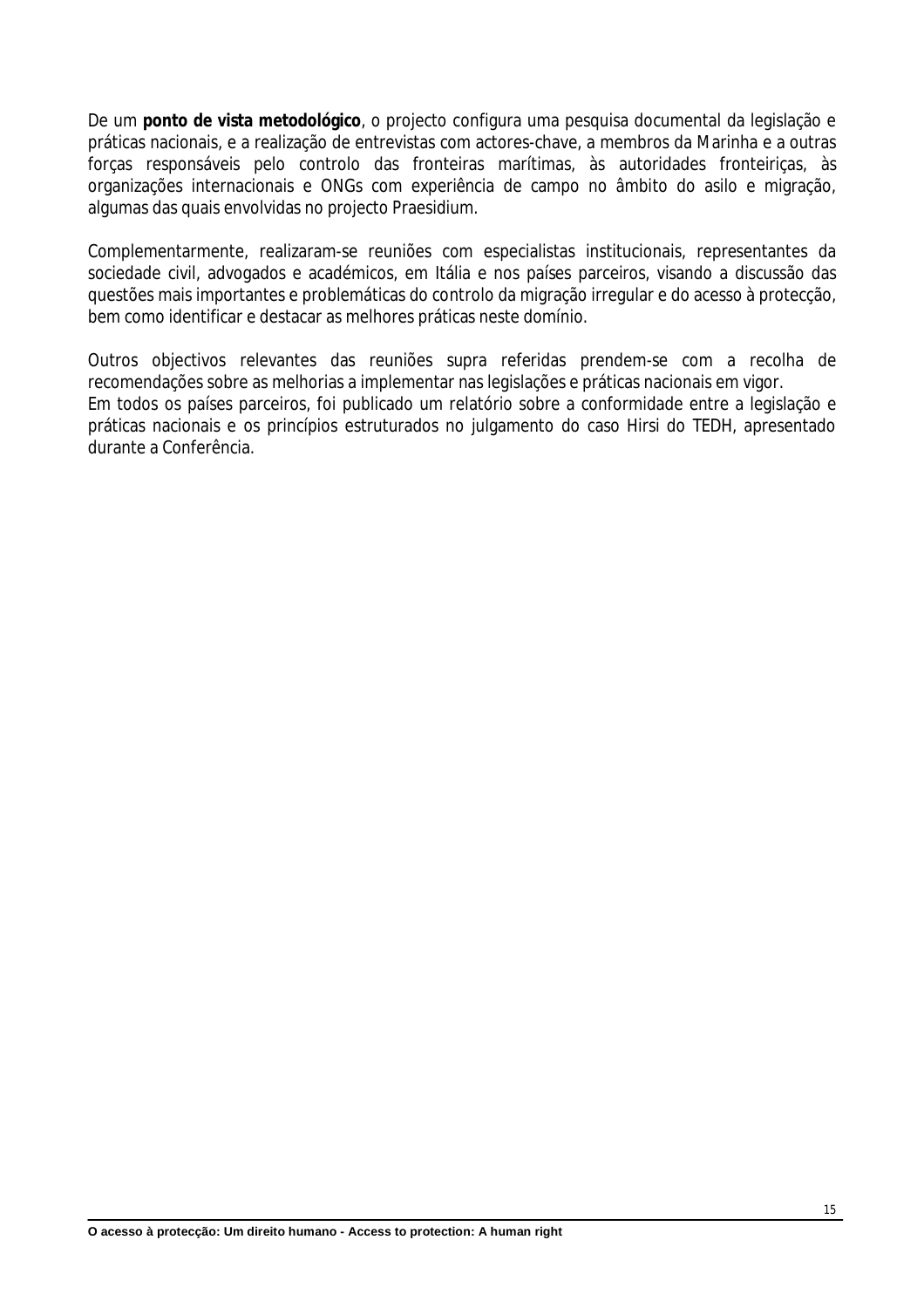## **Protecção internacional em Portugal**

Em 2013 foram apresentados 506 pedidos de proteção internacional em Portugal, o número mais elevado desde 1994, representando um aumento de 69% em comparação com o número total de pedidos apresentados em 2012 (299).

Os pedidos referidos correspondem a requerentes de 44 nacionalidades diferentes, sendo a Síria, a Guiné Conacri, a Nigéria, o Senegal e o Mali, os países de origem mais representativos. O continente africano permanece como o mais expressivo (com 55,5% dos pedidos de proteção) seguido do continente asiático, europeu e finalmente do americano.

#### Pedidos de proteção internacional em 2013



Fonte: Relatório de Actividades do CPR (2013)

O perfil do requerente de asilo em Portugal em 2013 caracteriza-se como sendo do sexo masculino (73%), fugindo devido a razões relacionadas com violações sistemáticas dos direitos humanos ocorridas no país de origem, apresentando o pedido no posto de fronteira do aeroporto de Lisboa (80%), onde chega só, sem família.

O ano de 2013 caracteriza-se, igualmente, pelo aumento dos pedidos de proteção internacional efetuados por menores não acompanhados. Com efeito, 69 menores não acompanhados apresentaram pedido de asilo em Portugal, representando assim mais de 13% relativamente ao total dos pedidos.

Mantém-se assim a tendência verificada desde 2011 de aumento significativo de pedidos de asilo registados em Portugal. Ainda assim, os 506 pedidos de asilo identificados consubstanciam uma média aproximada de 50 pedidos por cada milhão de habitantes, um dos números mais baixos entre os 28 Estados-membros da UE.

De um total de 506 pedidos de protecção internacional apresentados em portugal, 169 foram admitidos pelo Diretor Nacional do SEF, o que representa uma taxa de admissibilidade de cerca de 33%.

Foram reconhecidos pelo Secretário de Estado da Administração Interna, sob proposta do SEF, 13 estatutos de refugiado e 116 autorizações de residência por razões humanitárias/protecções subsidiárias em 2013, assim consolidando a percentagem de cerca de 26% de taxa de reconhecimentos, que se referem a pedidos apresentados em 2010, 2011 e 2012.

Estima-se que residam em Portugal, no final de 2013, cerca de 350 refugiados reconhecidos e 650 cidadãos ao abrigo da proteção subsidiária, num total de cerca de 1000 beneficiários de proteção internacional.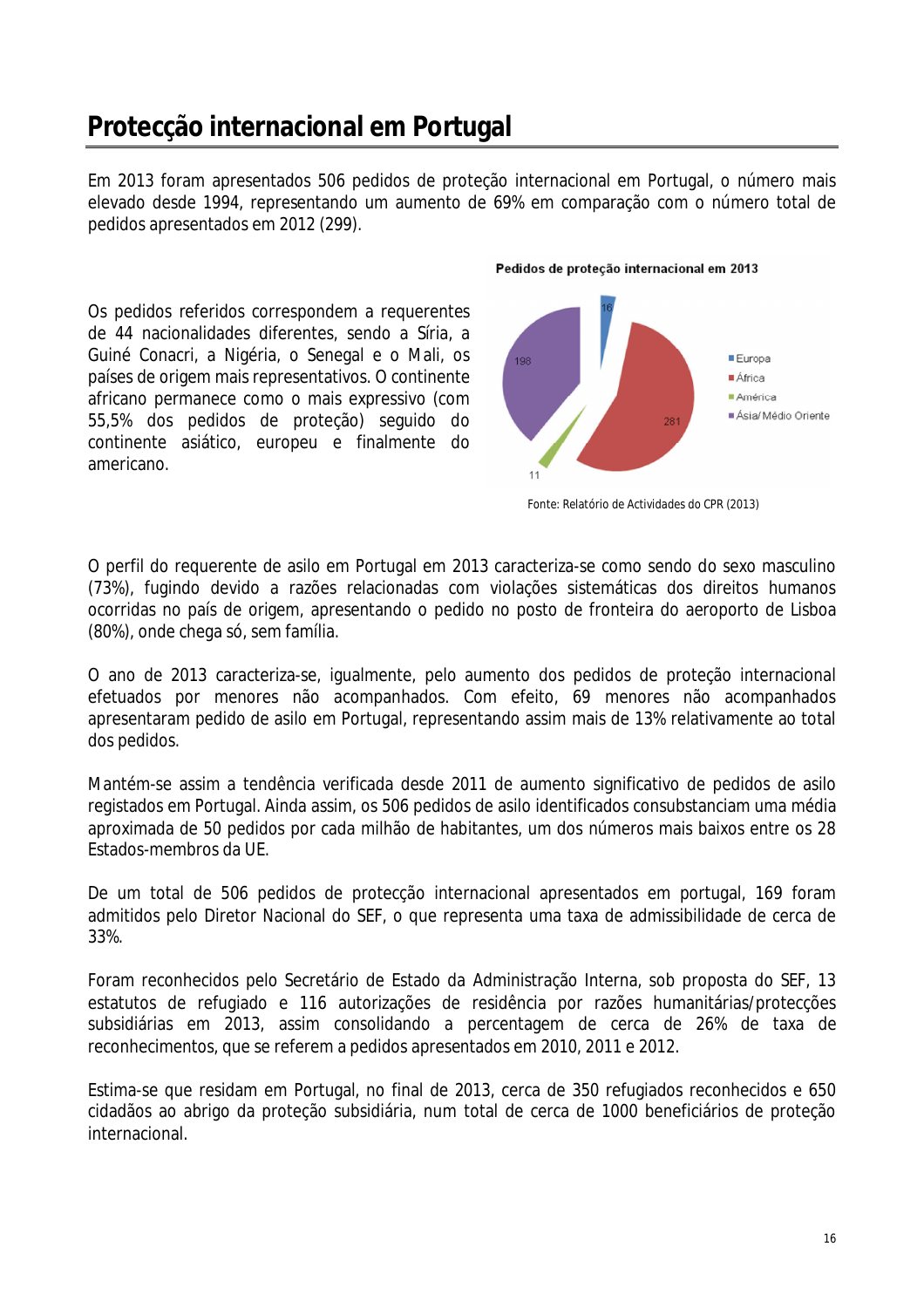## **Capítulo I O acesso à protecção em Portugal - cenários relevantes**

O projecto "O acesso à protecção: Um direito humano", de que o presente relatório pretende ser o resultado em Portugal, versa, como já aqui foi mencionado, sobre os desafios que se colocam actualmente ao acesso dos cidadãos de países terceiros à protecção internacional nos Estados membros participantes, tendo como pano de fundo os princípios contidos no recente Acórdão *Hirsi Jamaa e Outros Vs Itália*<sup>1</sup> do TEDH.

Neste contexto, considerou-se prioritário proceder à recolha de informação sobre o enquadramento jurídico, bem como sobre as práticas dos Estados membros participantes relativas aos controlos fronteiriços e ao acesso aos procedimentos de asilo, com especial incidência num conjunto de cenários que apresentam desafios particulares de ordem normativa e operacional. São estes, desde logo, a externalização dos controlos fronteiriços nas águas territoriais de países terceiros e no alto mar, ou ainda os conduzidos nos postos de fronteira situados no território nacional dos Estados membros.

A realidade nacional exigirá, contudo, que se proceda a uma breve clarificação prévia sobre a realidade dos fluxos migratórios nacionais, e das suas consequentes implicações no alcance da análise conduzida no presente relatório.

#### **1. Acesso ao território nacional através dos postos de fronteira nos aeroportos**

A informação recolhida durante o projecto revela que mais de 80% dos controlos fronteiriços em Portugal foram realizados nos postos de fronteira aéreos, a esmagadora maioria dos quais no posto de fronteira aéreo do aeroporto de Lisboa quanto aos nacionais de países terceiros não europeus $^2$ .

É assim nestes postos de fronteira que a maioria dos cidadãos de países terceiros carecidos de protecção internacional são pela primeira vez sujeitos - apelando aqui à letra do Acórdão *Hirsi*<sup>3</sup>- a um controlo contínuo e exclusivo, de facto e de direito , sobre a sua pessoa por partes das autoridades nacionais.

"A*s chegadas de estrangeiros a Portugal ocorrem, em mais de noventa por cento dos casos, através do aeroporto."* (SEF – Gabinete Técnico de Fronteiras), sendo a *"credibilidade do tráfego marítimo tendencialmente maior, não existindo uma grande incidência de recusas de entrada"* (SEF - posto de fronteira marítimo do Lisboa).

Tal caracterização dos fluxos migratórios nacionais é confirmada, portanto, pelos entrevistados do SEF ao longo do presente projecto, justificando a atenção especial dedicada pelo presente relatório à questão dos controlos fronteiriços levados a cabo nos postos de fronteira em território nacional.

 $\overline{a}$ 

<sup>1</sup> TEDH, *Hirsi Jamaa e Outros Vs Itália,* Petição n.º 27765/09, Acórdão de 23 de Fevereiro de 2012.

<sup>&</sup>lt;sup>2</sup> Cf. SEF, Relatório de Imigração, Fronteiras e Asilo, 2012, disponível: <u>http://sefstat.sef.pt/Docs/Rifa%202012.pdf</u> [consultado aos 24/01/2014].

<sup>3</sup> Cf. TEDH, Hirsi Jamaa e Outros Vs Itália, Petição n.º 27765/09, Acórdão de 23 de Fevereiro de 2012, §81: *"No período compreendido entre o embarque nos navios das Forças Armadas italianas e a sua entrega às autoridades líbias, os requerentes estiveram continuamente sob o controlo exclusivo, de facto e de direito, das autoridades italianas. Especulações em torno da natureza e do propósito da intervenção dos navios italianos no alto mar são irrelevantes para a conclusão do Tribunal."*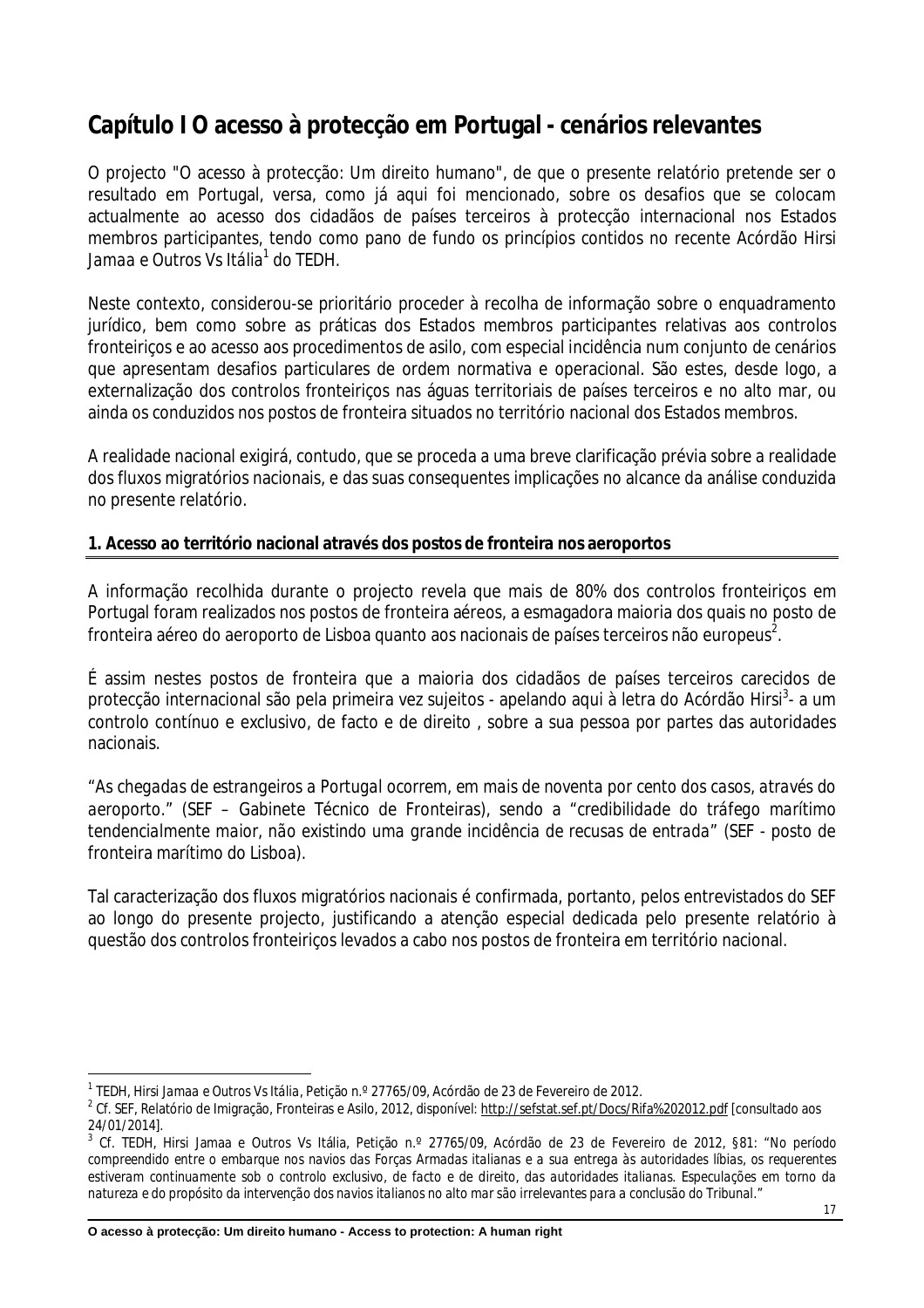#### **2. Intercepções marítimas no contexto português**

Na abordagem da questão das intercepções marítimas de migrantes pelas autoridades portuguesas competentes, haverá que considerar previamente o respectivo enquadramento normativo e institucional. Tal será determinante, em primeiro lugar, ao entendimento dos destinatários concretos das obrigações internacionais resultantes para o Estado português do Acórdão *Hirsi* ora em apreço, permitindo contextualizar, igualmente, algumas das opções metodológicas e de conteúdo do presente estudo.

O controlo da fronteira marítima, e o exercício de competências de fiscalização em espaços marítimos sob soberania e jurisdição nacional, é objecto de uma intervenção integrada de um conjunto de entidades e autoridades técnicas<sup>4</sup> cuja articulação resulta de critérios materiais relacionados com as respectivas competências legais<sup>5</sup>.

Essa articulação entre as autoridades de polícia e demais entidades competentes nos espaços marítimos abrange, nomeadamente, a imigração ilegal e o tráfico de seres humanos. 6 Neste particular, e como seria expectável atendendo às respectivas atribuições, existe em Portugal um cenário de concentração de competências no SEF. A este é cometido o papel de coordenação das acções de vigilância e fiscalização conduzidas pela Marinha/AMN e a GNR nos espaços marítimos sob soberania e jurisdição nacional, incluindo de proibição de acesso à Zona Contígua em todas as situações referentes a asilo, imigração ilegal e tráfico de seres humanos<sup>7</sup>. Embora esta regra sofra uma inflexão na coordenação de acções de detecção de imigração ilegal que exijam a intervenção em termos de busca e salvamento marítimo<sup>8</sup>, um cenário particularmente relevante no nosso contexto, a detecção de indícios de imigração ilegal exigirá sempre o levantamento do respectivo auto de notícia, e seu encaminhamento para o SEF, única entidade competente para a verificação documental de passageiros originários de países terceiros<sup>9</sup> e a condução de processos administrativos relativos à imigração ilegal por via marítima<sup>10</sup>.

Numa perspectiva prática, não dispondo o SEF de meios para o efeito, o presente sistema assentará na partilha de informação em tempo útil e cooperação operacional entre a entidade coordenadora e as entidades executoras, que permitirão, por exemplo, a presença a bordo do SEF nas acções de fiscalização e detecção de imigração ilegal levadas a cabo nos espaços marítimos sob soberania e jurisdição nacional ou a sua intervenção após o desembarque de cidadãos estrangeiros em território nacional.<sup>11</sup>

Neste contexto, o presente estudo optou por assentar a sua análise dos fluxos migratórios marítimos em Portugal na consulta das fontes publicamente disponíveis e na informação recolhida junto do SEF enquanto entidade com um conhecimento determinante nesta matéria, desde logo atendendo às suas competências supra descritas.

 $\overline{a}$ 4 Designada de Sistema de Autoridade Marítima (SAM), consiste no quadro institucional formado pelas entidades, órgãos ou serviços de nível central, regional ou local que, com funções de coordenação, executivas, consultivas ou policiais, exercem poderes de autoridade marítima – Cf. Decreto-Lei n-º 43/2002 de 02 de Março.

<sup>&</sup>lt;sup>5</sup> Cf. Decreto Regulamentar n.º 86/2007 de 12 de Dezembro.

 $^6$  Cf. artigo 1° e artigo 6° do Decreto Regulamentar n.º 86/2007 de 12 de Dezembro.

<sup>&</sup>lt;sup>7</sup> Cf. artigo 6º n.º 1 e 10º n.º 1 alínea d) do Decreto Regulamentar n.º 86/2007 de 12 de Dezembro.<br>ª Cf. artigo 14 n.º2º do Decreto Regulamentar n.º 86/2007 de 12 de Dezembro.

<sup>9</sup> Cf. artigo 13º n.º4 do Decreto Regulamentar n.º 86/2007 de 12 de Dezembro.

<sup>10</sup> Cf. artigo 2ª n.º 2 e artigo 6º n.º 3 do Decreto Regulamentar n.º 86/2007 de 12 de Dezembro.

 $11$  Cf. artigo 6 $^{\circ}$  n.  $^{\circ}$  2 do Decreto Regulamentar n.  $^{\circ}$  86/2007 de 12 de Dezembro.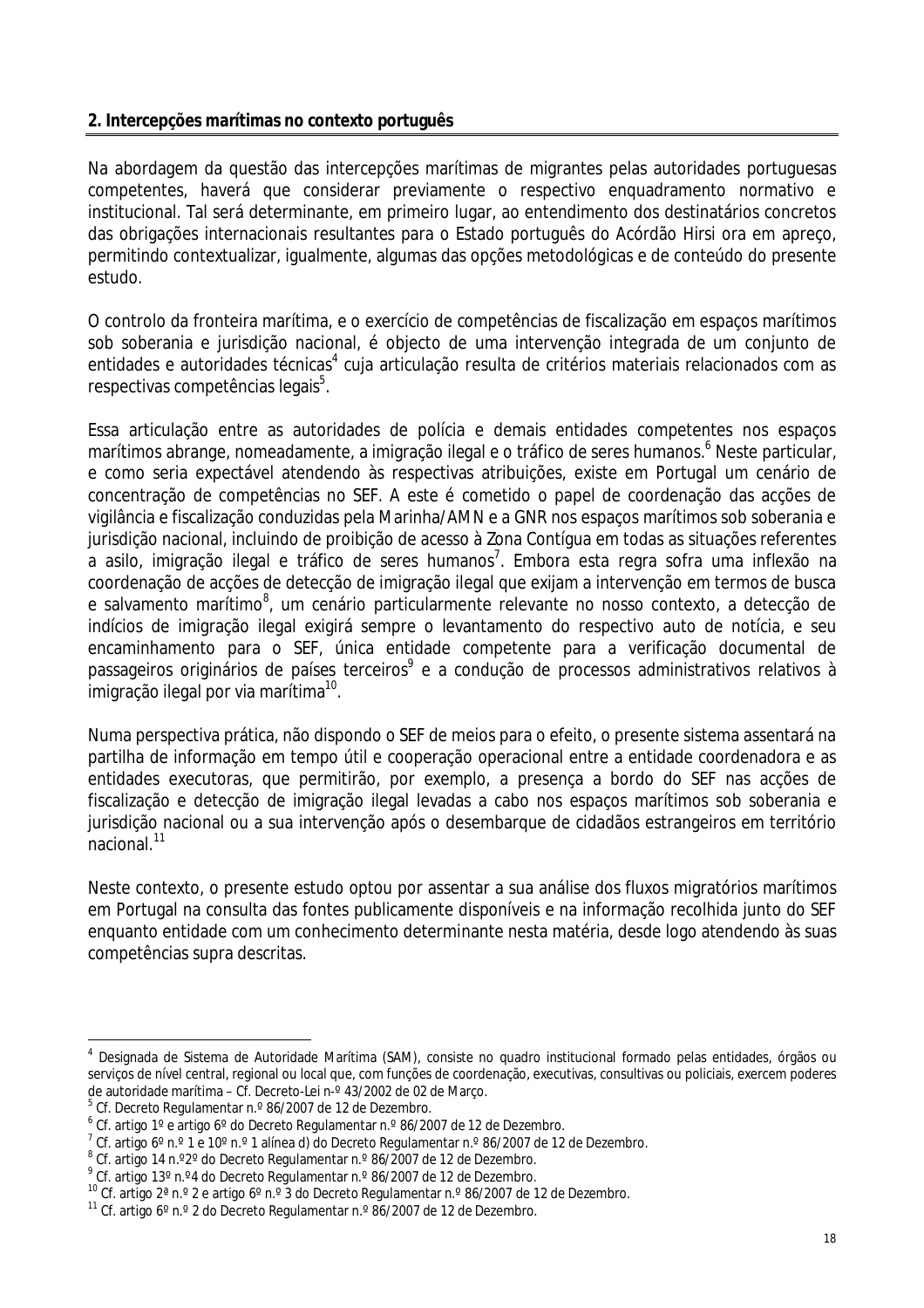Citando as mais recentes informações disponibilizadas pela FRA, *"(…) as chegadas (…) atravessam o Mar Mediterrâneo e o Oceano Atlântico em direcção à Europa do Sul e às Ilhas Canárias, e, mais concretamente, aos quatro Estados Membros mais afectados pela chegadas de barcos de migrantes. Nem Portugal nem os demais Estados Membros mediterrânicos da UE foram afectados por este fenómeno, com a excepção da chegada de um barco com 124 migrantes que acostou na Córsega em 2010."<sup>12</sup>*

Quando questionado sobre a ocorrência de intercepções marítimas de migrantes irregulares pelas autoridades portuguesas nos espaços marítimos sob soberania e jurisdição nacional, ou em alto mar, no período de análise do projecto, o SEF confirma a inexistência dessas situações:

*"Não, o que nós temos é exercícios feitos com a Força Aérea e com a Marinha, e com a polícia marítima. Se for detectado em alto mar um "boat people", seja pela Marinha, pela GNR ou pela Força Aérea – não pelo SEF que não dispõe de meios marítimos - a primeira coisa que vai fazer é tentar salválos, e a seguir contactar o SEF para identificar todo o processo. Mas nesse caso entramos todos no processo, nós, vocês* [Conselho Português para os Refugiados]*"* (SEF - posto de fronteira marítimo do Lisboa).

Tal facto parece ser confirmado pela ausência de referências ao fenómeno nos meios de comunicação social, e pelo desconhecimento da sua ocorrência por organizações de referência na protecção dos refugiados em Portugal, como é o caso do CPR.

Questão distinta, mas potencialmente relevante para o objecto da presente análise, prende-se com o envolvimento das autoridades portuguesas em operações iniciadas, desenvolvidas ou coordenadas pela FRONTEX, que poderão exigir a sua participação em operações de intercepção marítima em alto mar, ou nas águas territoriais de países terceiros.

Em conformidade com a informação publicamente disponível, Portugal tem participado em diversas actividades de controlo das fronteiras externas marítimas da UE sob a égide da FRONTEX, de que são exemplos as operações "Poseidon Sea", "EPN Aeneas", "EPN Hermes", "EPN Minerva" e "EPN Indalo", implementadas ao longo de 2013 na bacia do mar Mediterrâneo $^{\text{13}}$ .

Também nesta matéria, o SEF assume um papel central porquanto é a esta entidade que incumbe, nos termos legais aplicáveis, o exercício da função de ponto de contacto nacional no seio do CNCM junto da FRONTEX. Nos termos legais aplicáveis, é ao CNCM que incumbe assegurar a coordenação da participação das autoridades nacionais em projectos de cooperação a nível europeu de combate à imigração ilegal por via marítima, e designadamente na Rede Europeia de Patrulhas Costeiras, cujas operações constituem o âmago das operações marítimas coordenadas pela FRONTEX.<sup>14</sup>

Ora, ainda segundo a informação recolhida junto do SEF, "*Não são feitas intercepções marítimas porquanto a nossa Marinha não participa na FRONTEX. (…). Houve uma operação em que aproveitaram para enviar uma fragata. (…) Mas foi só essa vez, e segundo a informação de que disponho não interceptaram ninguém. (…)"* (SEF – Gabinete Técnico de Fronteiras).

 $\overline{a}$ 

<sup>&</sup>lt;sup>12</sup> Cf. Agência da União Europeia para os Direitos Fundamentais (FRA), *Fundamental Rights at Europe's Southern Sea Borders, 2013,* disponível http://fra.europa.eu/sites/default/files/fundamental-rights-europes-southern-sea-borders-jul-13\_en.pdf, [consultado aos 10 de Dezembro de 2013].

<sup>13</sup> Cf. Agência Europeia de Gestão da Cooperação Operacional nas Fronteiras Externas dos Estados -Membros da União Europeia (FRONTEX), Archive of Operations, disponível: http://frontex.europa.eu/operations/archive-of-operations/ [consultado aos 15/01/2014].

<sup>&</sup>lt;sup>14</sup> Cf. artigo 16° n.º 3 e artigo do Decreto Regulamentar n.º 86/2007 de 12 de Dezembro.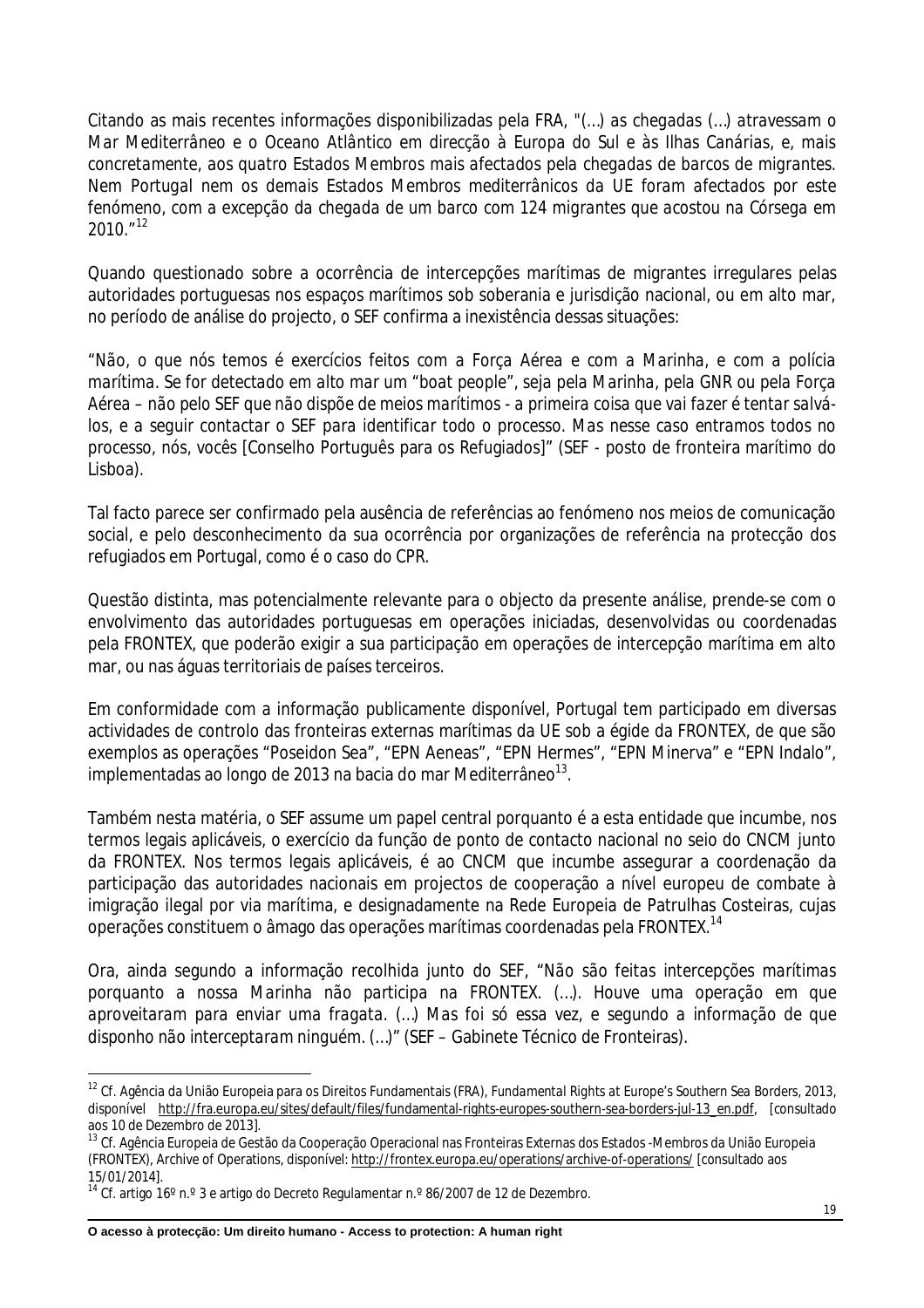No que respeita ao alcance do envolvimento operacional dos peritos do SEF nas operações coordenadas pela FRONTEX, foi-nos adicionalmente explicado que: "*(…) nessas zonas de patrulha, as autoridades locais são soberanas. Nós só emprestamos meios, não estamos a substituir ninguém em nada, se encontramos um barco de imigrantes não interferimos, nós somos os olhos, e portanto não passa de mais do que isto a nossa presença lá. Eu vou fazer turnos, provavelmente vou fazer pequenas decisões administrativas mas não vou tomar decisões que são do foro do Estado italiano, vou só ajudálos, não posso substituí-los."* (SEF – Posto de fronteira marítimo de Lisboa).

À luz da informação aqui expendida sobre a natureza dos fluxos migratórios marítimos nacionais, e do envolvimento das autoridades nacionais nas operações marítimas da FRONTEX<sup>15</sup>, necessário será concluir que o enfoque deste estudo deverá antes resvalar para a questão dos controlos fronteiriços levados a cabo nos postos de fronteira aéreos em território nacional.

Não obstante, e sempre que tal se justificar, procuraremos apresentar ao longo do presente estudo informação também na perspectiva do acesso aos procedimentos de asilo no contexto das intercepções marítimas, nomeadamente no que respeita ao enquadramento jurídico nacional aplicável.

#### **3. Extraterritorialidade dos controlos documentais e de acesso ao território nacional**

Sem prejuízo do referido sobre o objecto central deste estudo, cumpre, não obstante, dedicar aqui algumas linhas à questão particular dos controlos documentais realizados pelo SEF, e/ou pela companhia aérea nacional com o apoio do SEF, em aeroportos de países terceiros.

Segundo a informação recolhida durante as entrevistas realizadas com o SEF e o CPR, os funcionários da companhia aérea nacional TAP beneficiaram, em Bissau, no âmbito de um protocolo de colaboração com o SEF, da assistência dos inspectores desta entidade para efeitos de despiste de documentação de viagem manifestamente fraudulenta ou de passageiros indocumentados. O objectivo do procedimento foi evitar o embarque de passageiros cujas condições de entrada em Portugal não se encontram manifestamente reunidas, algo que poderia eventualmente implicar a responsabilidade contra-ordenacional da companhia aérea $^{\rm 16}$ .

Segundo os entrevistados do SEF, esta prática visa despistar situações manifestamente fraudulentas, mediante a formação, e a assistência *in loco,* aos funcionários da companhia, permitindo uma análise sumária dos documentos de viagem dos passageiros, não podendo, como tal, ser qualificada de controlo fronteiriço. A natureza informal do procedimento resultaria, para além das limitações logísticas do contexto em que era realizado – durante o *check–in* ou já na placa do aeroporto, à entrada do avião - da ausência de um qualquer acordo entre os Estados português e guineense para a realização de controlos naquele aeroporto. Não obstante, materializar-se-ia, por exemplo, no controlo de elementos de segurança do passaporte - "(…) *verificar a olho nu a marca de água, esse tipo de* 

 $\overline{a}$ <sup>15</sup> De notar que já em fase de publicação do presente relatório, foi veiculada pela comunicação social a participação do navio de patrulha oceânica "Figueira da Foz" da Marinha portuguesa em operações de fiscalização e de busca e salvamento coordenadas no mar Mediterrâneo pela FRONTEX durante o mês de Agosto de 2014, no âmbito da operação "Índalo 2014". No que concerne ao alcance do envolvimento operacional nacional, as mesmas fontes confirmam a presença de peritos do SEF a bordo, nos termos legais supra referidos, sendo noticiada, inclusivamente, a intercepção marítima e desembarque em território espanhol de migrantes irregulares - Cf. Jornal Expresso Semanário # 2181, *Mar do Desespero*, 15/08/14, e Jornal Público, *Patrulha Figueira da Foz intercepta 18 imigrantes ilegais no Mediterrâneo*, disponível http://www.publico.pt/n1667837, 27/08/14 [consultado aos 27/08/14].

<sup>&</sup>lt;sup>16</sup> Cf. Capítulo III do Anexo IX da Convenção sobre Aviação Civil Internacional, assinada em Chicago em 7 de Dezembro de 1944 (13<sup>ª</sup> edição), ponto I (3.31-3.33) e capítulo V (5.9 e 5.9.1).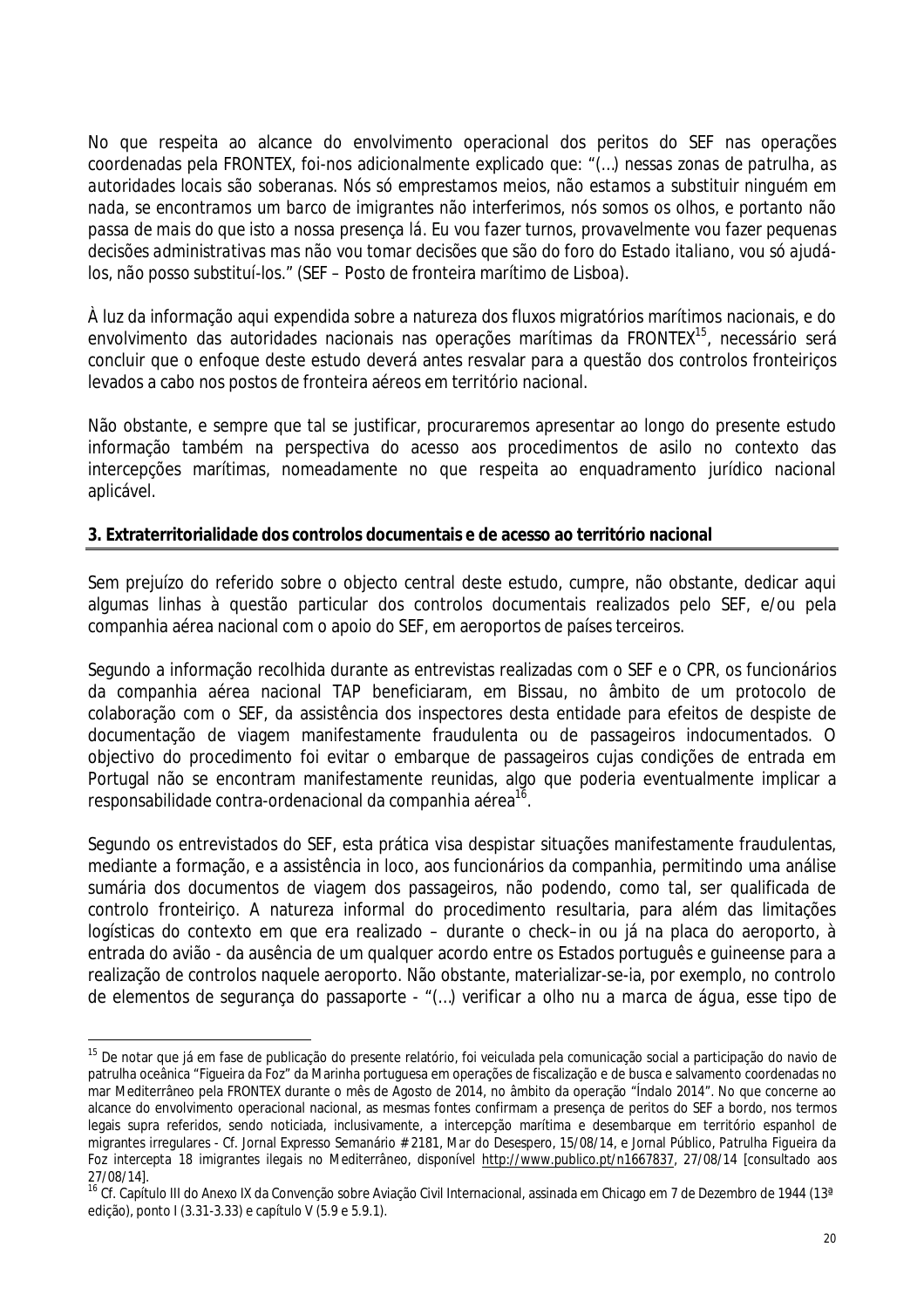*situações mais simples(…)"*(SEF – Gabinete Técnico de Fronteiras) – e na eventual recusa de embarque e consequente acesso ao território nacional (desde logo à aeronave). De notar que segundo fonte do SEF esta prática se encontraria suspensa desde finais de 2012, por razões ligadas à insegurança e à instabilidade social vivida na Guiné Bissau, informação infirmada pelos órgãos de comunicação social.<sup>1718</sup>

O entendimento da comunidade internacional e da doutrina de referência sobre o alcance (extra)territorial das obrigações dos Estados, nomeadamente no que concerne ao *princípio de non refoulement,* encontra-se hoje consolidado*<sup>19</sup>*. No que respeita, em particular, à externalização dos controlos fronteiriços por Estados membros da UE, através de actividades destinadas à prevenção do embarque aéreo de indivíduos potencialmente carecidos de protecção internacional com destino ao respectivo território, já no passado esta mereceu uma preocupação particular da comunidade internacional neste contexto, pelas suas potenciais implicações em matéria de boa-fé e *non refoulement<sup>20</sup>* .

Tratando-se, no caso nacional, do exercício conjunto - existirá, pelo menos, um apoio *in loco* aos funcionários da companhia por parte de inspectores - de acções de polícia inerentes à competência do SEF, levadas a cabo com a aquiescência das autoridades daquele país terceiro, poderão os mesmos representar um desafio ao cumprimento das obrigações internacionais do Estado português em matéria de respeito pelo princípio do *non refoulement<sup>21</sup>.* Ao determinar, de forma extrapolável para o presente contexto, a irrelevância da natureza das operações que conduzem à repulsão – enquanto verdadeiros controlos fronteiricos ou não - o Acórdão Hirsi<sup>22</sup> parece clarificar a aplicação extraterritorial das obrigações decorrentes do princípio de *non refoulement* também no contexto que ora nos ocupa<sup>23</sup>.

 $\overline{1}$ **<sup>17</sup>** O jornal Público, através de artigos datados de 11/12/13 e 13/12/13, relativos à chegada ao aeroporto de Lisboa de sete dezenas de refugiados sírios em proveniência de Bissau, confirma a realização destes controlos fronteiriços extraterritoriais, conduzidos pelos próprios inspectores do SEF - Cf. Público, *Famílias Sírias pedem asilo político a Portugal*, 11/12/2013, disponível http://www.publico.pt/sociedade/noticia/73-sirios-retidos-no-aeroporto-de-lisboa-1615774 [consultado aos 11/12/2013] e *Presidente da TAP admite que houve "ordens superiores" para embarcar passageiros sírios* 13/12/2013, disponível http://www.publico.pt/sociedade/noticia/presidente-da-tap-admite-que-houve-ordens-superiores-para-embarcar-passageirossirios-1616207 [consultado aos 13/12/2013].

<sup>&</sup>lt;sup>18</sup> De notar que já em fase de publicação do presente relatório, foi veiculada pela comunicação social a celebração de um protocolo de cooperação, formação e capacitação nas áreas das migrações entre o Estado português e o Estado guineense, em Julho de 2014, que formaliza a realização de controlos documentais por agentes do SEF no aeroporto de Bissau - Cf. Jornal Sol, *TAP começa a voar para a Guiné-Bisau a 26 de Outubro*, 28/07/14, disponível http://www.sol.pt/noticia/111432 [consultado aos 28/07/14]. Cf, igualmente, Governo de Portugal, *Portugal e Guiné-Bissau assinaram protocolo que permite retoma de ligações aéreas directas,*  28/07/14, disponível http://www.portugal.gov.pt/pt/os-ministerios/ministerio-dos-negocios-estrangeiros/mantenha-seatualizado/20140728-mene-acordo-guine-voos.aspx*,* [consultado aos 28/07/14].

<sup>19</sup> Cf. nomeadamente, ACNUR, UN High Commissioner for Refugees (UNHCR), *Advisory Opinion on the Extraterritorial Application of Non-Refoulement Obligations under the 1951 Convention relating to the Status of Refugees and its 1967 Protocol*, 26 de Janeiro de 2007, disponível: http://www.refworld.org/docid/45f17a1a4.html [consultado aos 10 de Dezembro de 2013], Parte II.

<sup>&</sup>lt;sup>20</sup> Cf., relativamente ao sistema de controlo prévio de embarque implementado pelo Reino-Unido no aeroporto de Praga, República Checa, ACNUR, *UNHCR intervention before the House of Lords in the case of European Roma Rights Centre and Others v. Immigration Officer at Prague Airport, Secretary of State for the Home Department*, 28 de Setembro de 2004, disponível: http://www.refworld.org/docid/41c1aa654.html [consultado aos 10 de Dezembro de 2013].

<sup>&</sup>lt;sup>21</sup>Cf. James C. Hathaway, The Rights of Refugees Under International Law, 2005, Cambridge University Press, pp. 160-171, pp. 313 §3, e pp 339 a 342. No mesmo sentido, TEDH, Bankovovic et a. c/ Bélgica e 16 Estados membros, 12 de Dezembro de 2001.<br><sup>22</sup> Cf. TEDH, Hirri, James a Quitara M. W.W. Dr. W. Tennes and Tennes.

<sup>22</sup> Cf. TEDH, *Hirsi Jamaa e Outros Vs Itália,* Petição n.º 27765/09, Acórdão de 23 de Fevereiro de 2012, §81: *"No período compreendido entre o embarque nos navios das Forças Armadas italianas e a sua entrega às autoridades líbias, os requerentes estiveram continuamente sob o controlo exclusive de jure e de facto das autoridades italianas. Especulações em torno da natureza e do propósito da intervenção dos navios italianos no alto mar são irrelevantes para a conclusão do Tribunal.".*

<sup>23</sup> Nesse sentido, cf igualmente TEDH, *Hirsi Jamaa e Outros Vs Itália,* Petição n.º 27765/09, Acórdão de 23 de Fevereiro de 2012,opinião concordante do Juíz Pinto de Albuquerque, fls. 75 e 76: "*A panóplia total de políticas de imigração e de controlos fronteiriços imaginável, incluindo a recusa de entrada nas águas territoriais, a recusa de vistos, a recusa de autorizações prévias ao embarque, ou preparos, equipamento ou recursos para operações de controlos migratórios levados a cabo por outros Estados ou organizações internacionais em representação do Estado Parte, permanece sujeita às obrigações resultantes da Convenção. Todas*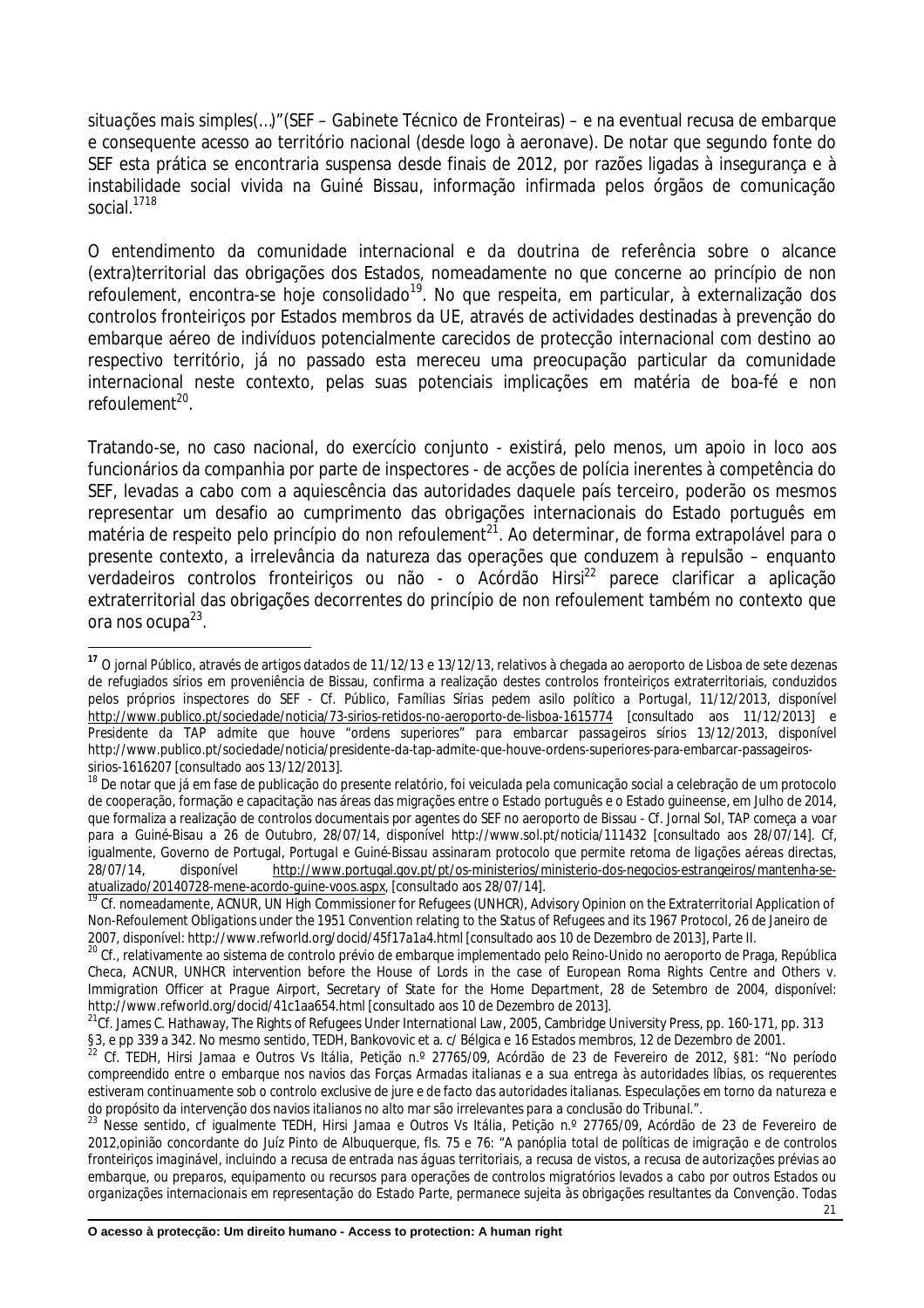Nesse sentido, não deixaremos de nos debruçar sobre este cenário no contexto da análise que se seguirá.

 $\overline{a}$ *constituem formas de exercício das atribuições do Estado em matéria de controlo de fronteiras, independentemente do local onde estas são realizadas e de quem as realiza. A jurisdição do Estado sobre os controlos migratórios e de fronteiras implica, naturalmente, a responsabilidade desse mesmo Estado por quaisquer violações dos direitos humanos ocorridas durante o exercício desse controlo.*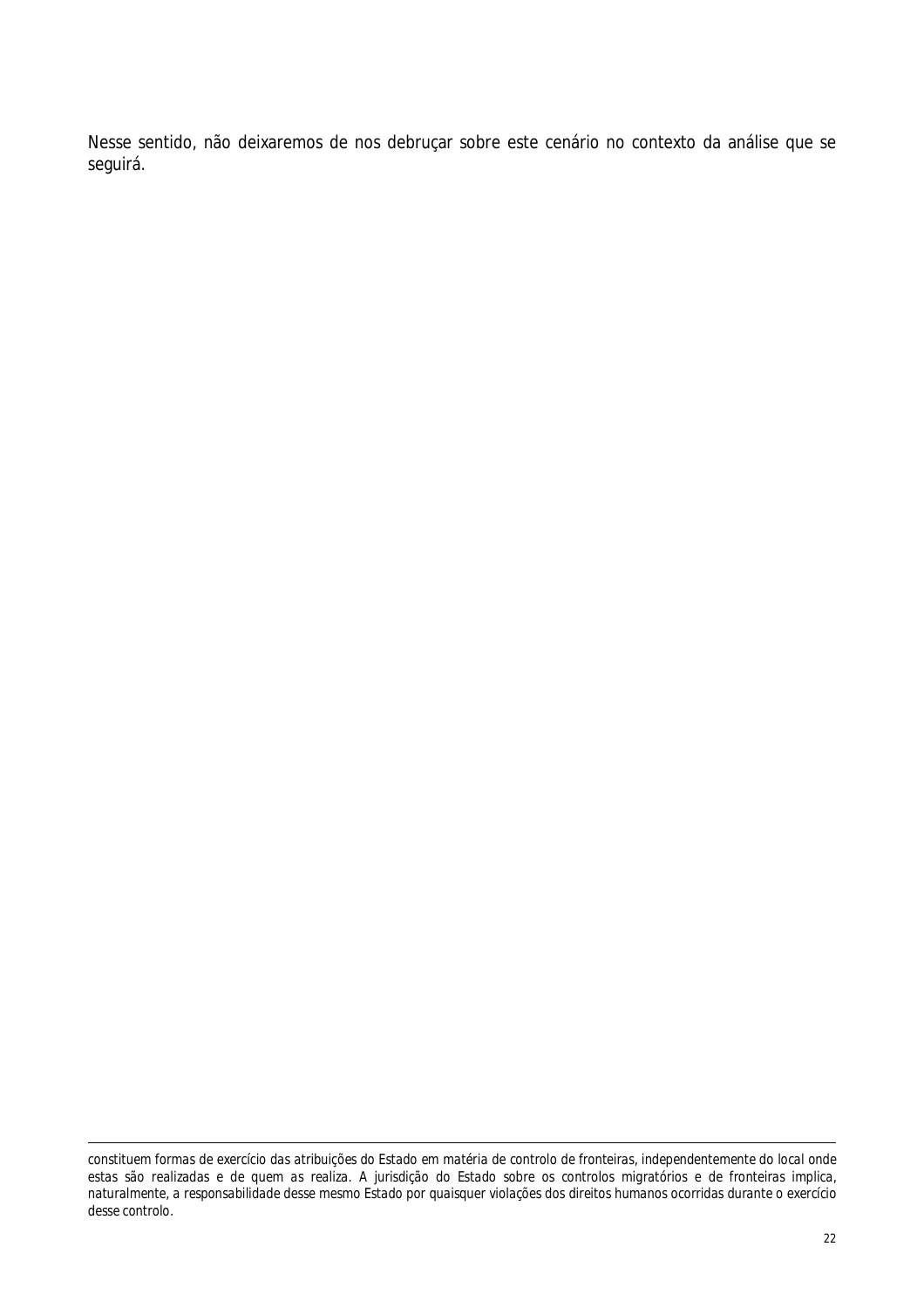## **Capítulo II Respeito pelo princípio de** *Non Refoulement*

#### **1. Âmbito de aplicação do princípio de** *non refoulement* **– território e jurisdição**

O princípio de *non refoulement* encontra assento expresso no Direito Internacional dos Refugiados e dos Direitos Humanos, sendo hoje comummente considerado parte integrante do Direito Consuetudinário Internacional.

O artigo 33º da Convenção de Genebra de 1951 relativa ao estatuto dos refugiados $^{24}$ , determina que nenhum Estado "(…) *expulsará ou repelirá um refugiado, seja de que maneira for, para as fronteiras dos territórios onde a sua vida ou a sua liberdade sejam ameaçados em virtude da sua raça, religião, nacionalidade, filiação em certo grupo social ou opiniões políticas."*

O presente estudo não tem por ambição desenvolver uma análise detalhada sobre o conteúdo e o âmbito de aplicação deste princípio. Não obstante, cumpre relembrar que em razão da natureza meramente declarativa do reconhecimento do estatuto de refugiado, o princípio de *non refoulement* aplica-se aos refugiados independentemente de o país de asilo já ter conduzido uma determinação formal (favorável) do seu estatuto, de estes se encontrarem ainda a aguardar a tramitação do respectivo pedido de asilo, ou de nos encontrarmos perante uma mera intenção dos mesmos de solicitarem asilo $^{25}$ .

Tal obrigação internacional transcende, com referimos, o domínio do Direito Internacional dos Refugiados, encontrando-se actualmente reflectida na letra de diversos instrumentos internacionais de protecção dos Direitos Humanos<sup>26</sup>.

No caso da CEDH, instrumento regional de protecção dos direitos humanos de referência para Portugal<sup>27</sup>, essa obrigação encontra-se plasmada no seu artigo 3°, onde se determina que *"Ninguém pode ser submetido a tortura, nem a penas ou tratamentos desumanos ou degradantes.".*

O princípio de *non refoulement* consubstancia-se, portanto, no plano do Direito Internacional dos Direitos Humanos, na obrigação de todos os Estados consagrarem, garantirem e protegerem os direitos humanos de todos os indivíduos que se encontrem sob a sua jurisdição, sejam eles cidadãos nacionais, ou cidadãos de países terceiros - incluindo migrantes, independentemente do seu estatuto bem como refugiados. O mesmo proíbe, em particular, a transferência de uma pessoa para um país onde existem razões de acreditar que será sujeita a tortura ou a tratamentos e penas cruéis, desumanos ou degradantes.

Chegados a este ponto, convém relembrar, atendendo ao problema que ora nos ocupa, que o âmbito de aplicação das obrigações decorrentes do princípio *de non refoulement,* não se esgota no território nacional dos Estados. 28

 $\overline{\phantom{a}}$ <sup>24</sup> Aprovada por Portugal para adesão pelo Decreto – Lei n.º 43201, de 1 de Outubro de 1969. O Protocolo Adicional à Convenção de 31 de Janeiro de 1967 foi aprovado para adesão pelo Decreto-lei n.º 207/75 de 17 de Abril.

<sup>25</sup> Para uma análise detalhada sobre o princípio *de non refoulement*, consultar, entre muitos, «*O âmbito e o conteúdo do princípio de non refoulement, Uma opinião* », UN High Commissioner for Refugees (UNHCR), *Refugee Protection in International Law: UNHCR's Global Consultations on International Protection*, 2003, 0 521 82574 1 hardback; 0 521 53281 7 paperback, disponível: http://www.refworld.org/docid/4bed15822.html [consultado aos 03 de Dezembro de 2013].

<sup>&</sup>lt;sup>26</sup> Cf. por exemplo, o artigo 5° da DUDH, o artigo 7° do PIDCP, o artigo 3° da CAT, o artigo 3° da CEDH e o artigo 19° n.º 2 da CDFUE. <sup>27</sup> Aprovada para ratificação em Portugal pela Lei n.º 65/78, de 13 de Outubro, o respectivo processo de ratificação foi concluído em 09 de Novembro de 1978.

**O acesso à protecção: Um direito humano - Access to protection: A human right**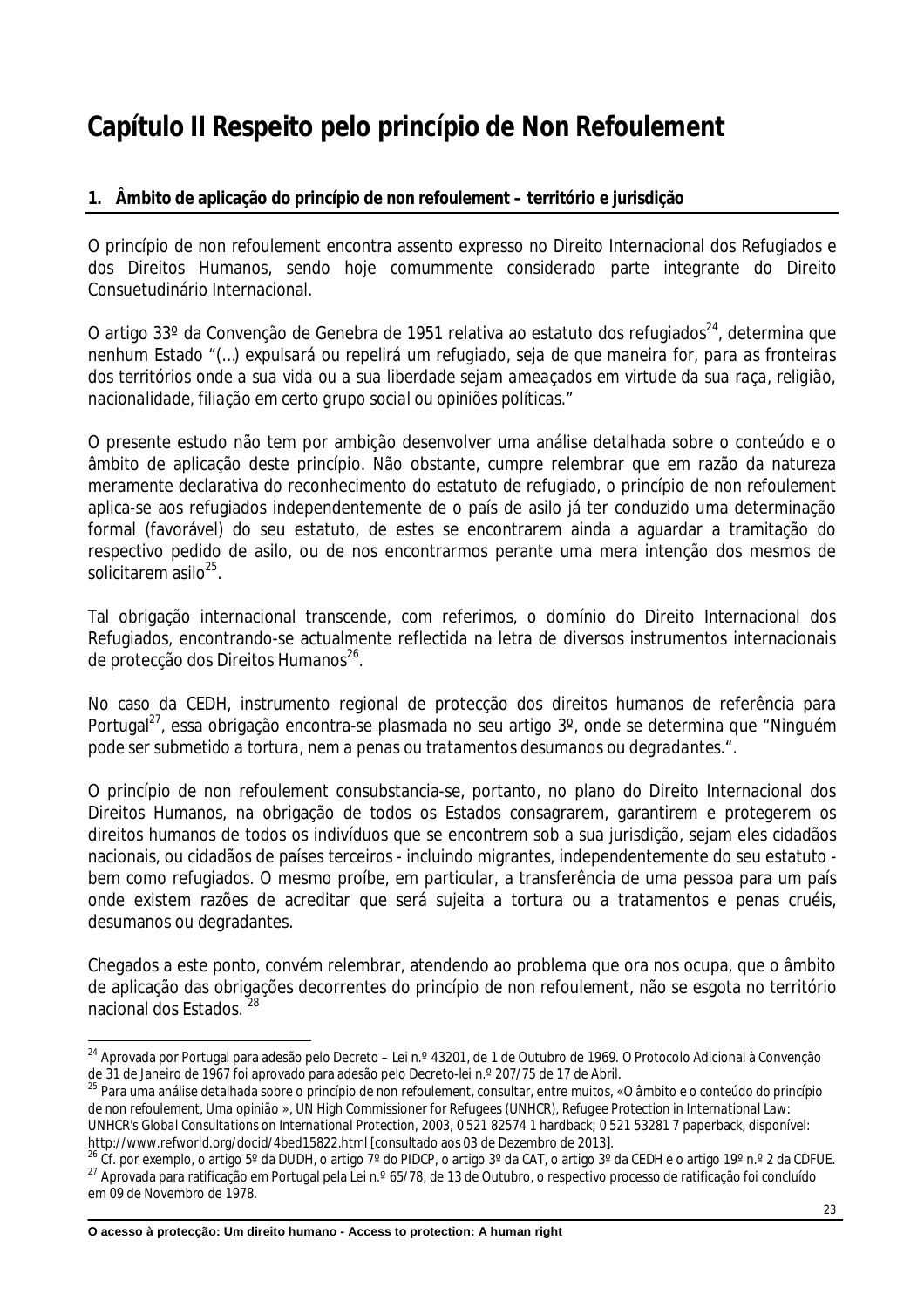Conforme jurisprudência firmada do TEDH sobre a interpretação do artigo 1° da CEDH<sup>29</sup>, os Estados Partes na CEDH têm a obrigação de garantir e proteger os direitos humanos não apenas de todos quantos se encontram presentes no seu território nacional, mas igualmente das pessoas que se encontram sujeitas à sua jurisdição.

O conceito de exercício de jurisdição para este efeito não coincide, necessariamente, com o de exercício de soberania territorial. Aquele refere-se ao exercício de *imperium* sobre o indivíduo, entendido como autoridade ou controlo efectivo, de facto ou de direito, exercido pelo Estado ou outrem que actue em sua representação, em todas as zonas, pertencentes ou não a um Estado terceiro, onde este seja efectivamente exercido.

No caso particular das intercepções conduzidas por Estados membros da UE no alto mar e nas águas territoriais de países terceiros, são vários os cenários que, na prática, têm suscitado dúvidas sobre a aplicação extraterritorial do princípio de *non refoulement,* algo que o Acórdão *Hirsi* supra referido veio clarificar, confirmando a vinculação dos Estados Partes às obrigações dele decorrentes também nesses contextos, independentemente da sua qualificação como controlos fronteiriços*<sup>3031</sup>* .

Consolidado na jurisprudência internacional e europeia, o entendimento no sentido da aplicação extraterritorial das obrigações decorrentes do princípio de *non refoulement* continua, não obstante, a carecer de uma referência expressa na legislação e jurisprudência nacionais, nomeadamente no que concerne às intercepções marítimas.

A ordem jurídica nacional comporta diversas referências, expressas ou por via de remissão, ao princípio de *non refoulement*, nomeadamente na legislação ordinária relativa ao asilo<sup>32</sup> e ao afastamento de estrangeiros do território nacional<sup>33</sup>. Não obstante, em nenhum destes casos a letra da lei menciona expressamente a sua aplicação extraterritorial, em linha com a jurisprudência supra citada do TEDH.

Em relação aos migrantes objecto de operações de salvamento, e respectivo desembarque em países terceiros, notar-se-á que as disposições do Direito do Mar e do Direito Marítimo nacionais, relativas ao exercício de poderes no alto mar, nas zonas marítimas de Estados terceiros, e bem assim às operações

 $\overline{\phantom{a}}$ 

<sup>28</sup> No que concerne à aplicação extraterritorial do princípio de *non refoulement* no Direito internacional dos Direitos Humanos, de uma forma geral, Cf. James C. Hathaway, The Rights of Refugees Under International Law, Cambridge University Press, pp. 160-171, pp. 314 último § a contrario, e pp. 339 a 342. Para uma análise mais abrangente da problemática, consultar ACNUR, *Advisory Opinion on the Extraterritorial Application of Non-Refoulement Obligations under the 1951 Convention relating to the Status of Refugees and its 1967 Protocol*, 26 de Janeiro de 2007, disponível: http://www.refworld.org/docid/45f17a1a4.html [consultado aos 10 de dezembro de 2013].

<sup>29</sup> Cf. TEDH, *Bankovovic e Outros Vs Bélgica e 16 Estados Membros,* Petição n.º 52207/99, Acórdão de 12 de Dezembro de 2001.

<sup>&</sup>lt;sup>30</sup> Estes incluem, nomeadamente, o afastamento forçado (push-backs) de embarcações no alto mar, impedindo o seu acesso às zonas marítimas sob soberania ou jurisdição nacional, e as operações de salvamento, com a consequente obrigação internacional de desembarque dos migrantes delas beneficiários num « local seguro ». Sobre esta matéria, cf. Tondini M., *The legality of Intercepting boat people under search and rescue and border control operations with reference to recent Italian interventions in the Mediterranean Sea and the ECHR decision in the Hirsi Case,* 30 de Abril de 2012, Journal of International Maritime Law, Vol. 18, N.º 1, 2012, pp.59-74., disponível: http://papers.ssrn.com/sol3/papers.cfm?abstract\_id=2096156 [consultado aos 10 de Dezembro de 2013].

<sup>31</sup> Cf. TEDH, Hirsi Jamaa e Outros Vs Itália, Petição n.º 27765/09, Acórdão de 23 de Fevereiro de 2012, §81 ("*No período compreendido entre o embarque nos navios das forças armadas italianas e a sua entrega às autoridades líbias, os requerentes estiveram sob o controlo contínuo e exclusivo, de facto e de direito, das autoridades italianas. Especulações em torno da natureza e do objectivo da intervenção dos navios italianos no alto mar em momento algum conduziriam o Tribunal a outra conclusão*").

<sup>32</sup> Cf. artigos 2º n.º 1 alínea aa), 47º e 65º da Lei n.º 27/2008, de 30 de Junho, com as alterações introduzidas pela Lei n.º 26/2014 de 5 de Maio.

<sup>33</sup> No que tange ao regime de entrada, permanência, saída e afastamento de estrangeiros do território nacional, vertido na Lei n.º 23/2007, de 04 de Julho, com as alterações introduzidas pela Lei n.º 29/2012, de 09 de Agosto, conferir, em particular, on.º 6 do artigo 31º, o n.º 4 do artigo 40º e o artigo 143º.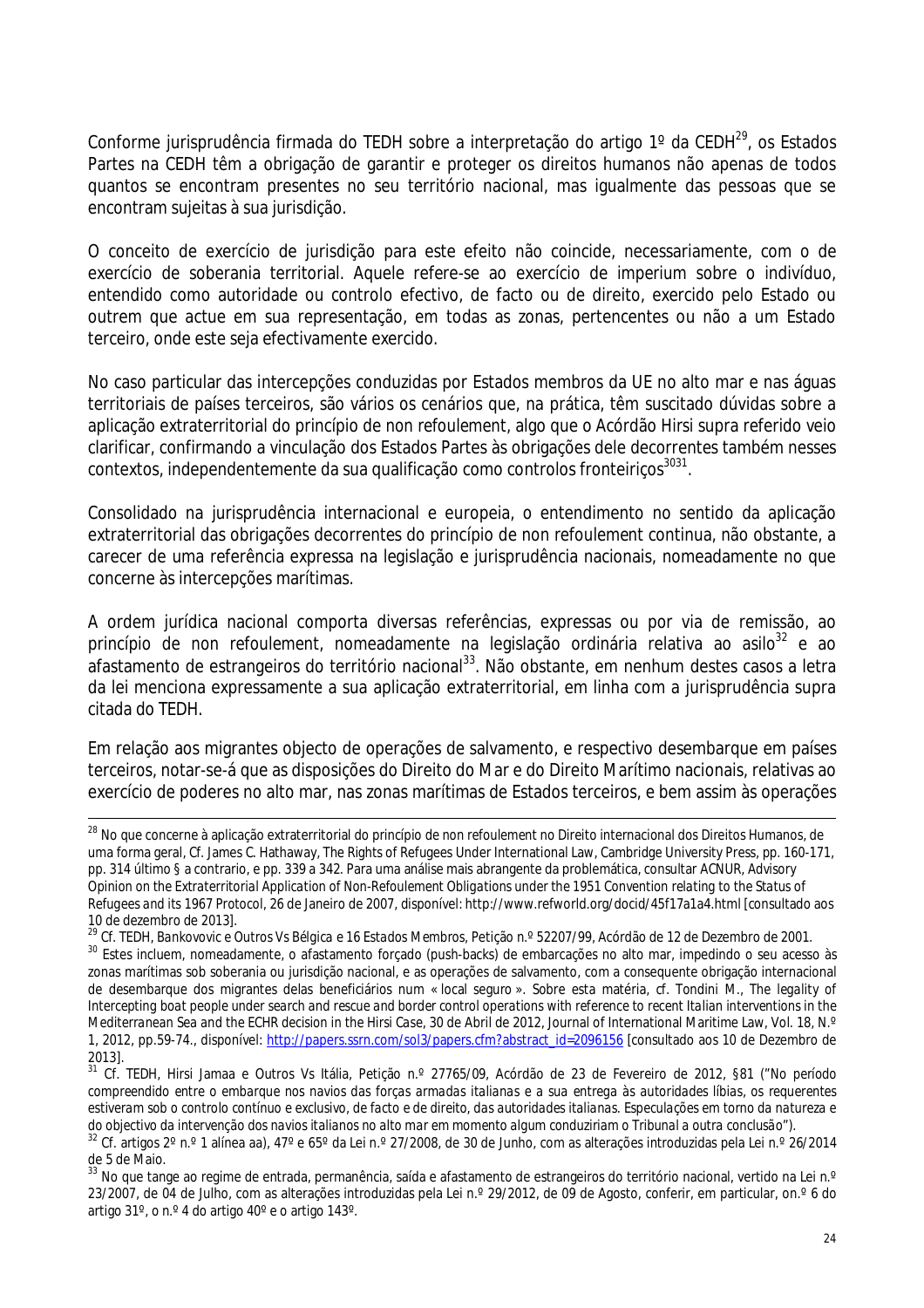de busca e salvamento, não comportam qualquer menção específica às obrigações internacionais do Estado português em matéria de *non refoulement*. 3435

Neste particular, considerando o que já aqui ficou dito sobre a ausência de fluxos migratórios notórios nas águas sob soberania ou jurisdição nacional, e bem assim sobre a natureza do envolvimento nacional em operações marítimas iniciadas ou coordenadas pela FRONTEX no alto mar ou nas águas territoriais de países terceiros, não será de estranhar que o respeito pelo princípio de *non refoulement* na jurisprudência nacional se cinja, igualmente, a uma óptica exclusivamente territorial, no quadro de procedimentos de asilo despoletados por requerentes que se encontram nos postos de fronteira ou em território nacional.<sup>36</sup>

O presente reparo não implica que se conclua, sem mais, pela existência de uma lacuna legal neste particular. A interpretação sistemática das disposições nacionais em matéria de asilo e de controlo dos fluxos migratórios – nomeadamente a exigência de uma interpretação legal conforme às obrigações internacionais do Estado português<sup>37</sup> - , as obrigações internacionais do Estado português em matéria de salvamento marítimo<sup>38</sup>, o regime do direito aplicável a bordo dos navios e aeronaves nacionais<sup>39</sup>, deverão conduzir-nos à aplicabilidade na ordem jurídica nacional de um regime compaginável com a natureza extraterritorial do princípio de *non refoulement.*

Não obstante, é inegável a insegurança jurídica daí adveniente, também em razão da falta de experiência das autoridades nacionais neste domínio resultante da configuração dos fluxos migratórios nacionais, pouco conducentes a uma reflexão técnico-jurídica aprofundada sobre esta matéria<sup>40</sup>.

<sup>38</sup> Cf. TEDH, Hirsi Jamaa e Outros Vs Itália, Petição n.º 27765/09, Acórdão de 23 de Fevereiro de 2012, §134 ("*Em relação a essa matéria, o Tribunal nota que nenhuma das disposições de direito internacional citadas pelo Governo justificam o afastamento dos requerentes para a Líbia, na medida em que as regras relativas ao salvamento de pessoas e as que regulam a luta contra o tráfico de pessoas impõem ao Estado a obrigação de cumprir as obrigações resultantes do Direito Internacional dos refugiados, incluindo o princípio de non refoulement (ver parágrafo 23 supra"*). Relativamente à obrigação de *non refoulement* no Direito Marítimo Internacional, cf. Tondini M., *The legality of Intercepting boat people under search and rescue and border control operations with reference to recent Italian interventions in the Mediterranean Sea and the ECHR decision in the Hirsi Case,* 30 de Abril de 2012, Journal of International Maritime Law, Vol. 18, N.º 1, 2012, pp.59-74., Ponto III, disponível:

http://papers.ssrn.com/sol3/papers.cfm?abstract\_id=2096156 [consultado aos 10 de Dezembro de 2013].

 $\overline{a}$ <sup>34</sup> No que concerne ao exercício de poderes do Estado Português no alto mar, ou nas zonas marítimas de Estados terceiros, cf. Lei n.º 34/2006, de 28 de Julho.

<sup>&</sup>lt;sup>35</sup> No que concerne ao regime de salvação marítima, cf. Decreto-Lei n.º 203/98, de 10 Julho, cujo artigo 16º estende o respectivo âmbito de aplicação à salvação marítima desenvolvida por navios ou embarcações de guerra ou outras embarcações não comerciais propriedade do Estado ou por ele operadas.

<sup>36</sup> Cf. entre muitos, o recente Acórdão do Tribunal Central Administrativo Sul n.º 09498/12 de 21/02/2013.

<sup>&</sup>lt;sup>37</sup> Cf. artigo 86° da Lei n.º 27/2008, de 30 de Junho, com as alterações introduzidas pela Lei n.º 26/2014, de 5 de Maio e o artigo 5° n.º 2 da Lei n.º 23/2007, de 04 de Julho, com as alterações introduzidas pela Lei n.º 29/2012, de 09 de Agosto. No que concerne ao afastamento coercivo de cidadãos estrangeiros dos posto de fronteira aéreos nacionais, é igualmente relevante, pela sua expressão no número de afastamentos do território nacional, como veremos infra, o disposto no Anexo IX, Capítulo V, ponto 5.4. da Convenção sobre Aviação Civil Internacional, assinada em Chicago em 7 de Dezembro de 1944 (13ª edição), para efeitos de interpretação do disposto no artigo 41º n.º 1 da Lei n.º 23/2007, de 04 de Julho, com as alterações introduzidas pela Lei n.º 29/2012, de 09 de Agosto.

<sup>39</sup> Cf. artigos 92°, 95° e 96° da Convenção das Nações Unidas sobre o Direito do Mar, ratificada pelo Decreto do Presidente da República n.º 67-A/97 de 14 de Outubro, e o artigo 24º n.º 2 do Código Civil.

<sup>40</sup> Com efeito, quando questionado nesse sentido, o Gabinete Jurídico do SEF pronunciou-se da seguinte forma: *"Relativamente à questão suscitada (impacto do Acórdão Hirsi Jamma nas actividades legislativa/contenciosa ou outras em Portugal), deve referir-se, em primeiro lugar, que este acórdão se reporta a um contexto que não existe no nossa país. De facto, é sabido que em Portugal não se registam nem situações de afluxos massivos de refugiados, tal como ocorre (ou ocorreu), por exemplo em Itália, Malta, Grécia ou Espanha, nem tão-pouco tentativas de entrada irregular por via marítima. É de igual forma sabido que os fluxos migratórios e/ou os requerentes de protecção internacional chegam a Portugal por via aérea ou por via terrestre, neste caso no âmbito do espaço europeu de livre circulação. No que se refere às garantias de recurso de decisões de não admissão no país ou de denegação de protecção internacional (e do correlativo impedimento legal de retorno (refoulement) sem possibilidade de exercício daquele direito), elas estão inequivocamente plasmadas na lei nacional. De resto, no caso concreto da protecção internacional, recorda-se que a lei nacional consagra especificamente deveres legais de comunicação ao CPR, o que, por si só, facultará uma visão sobre os*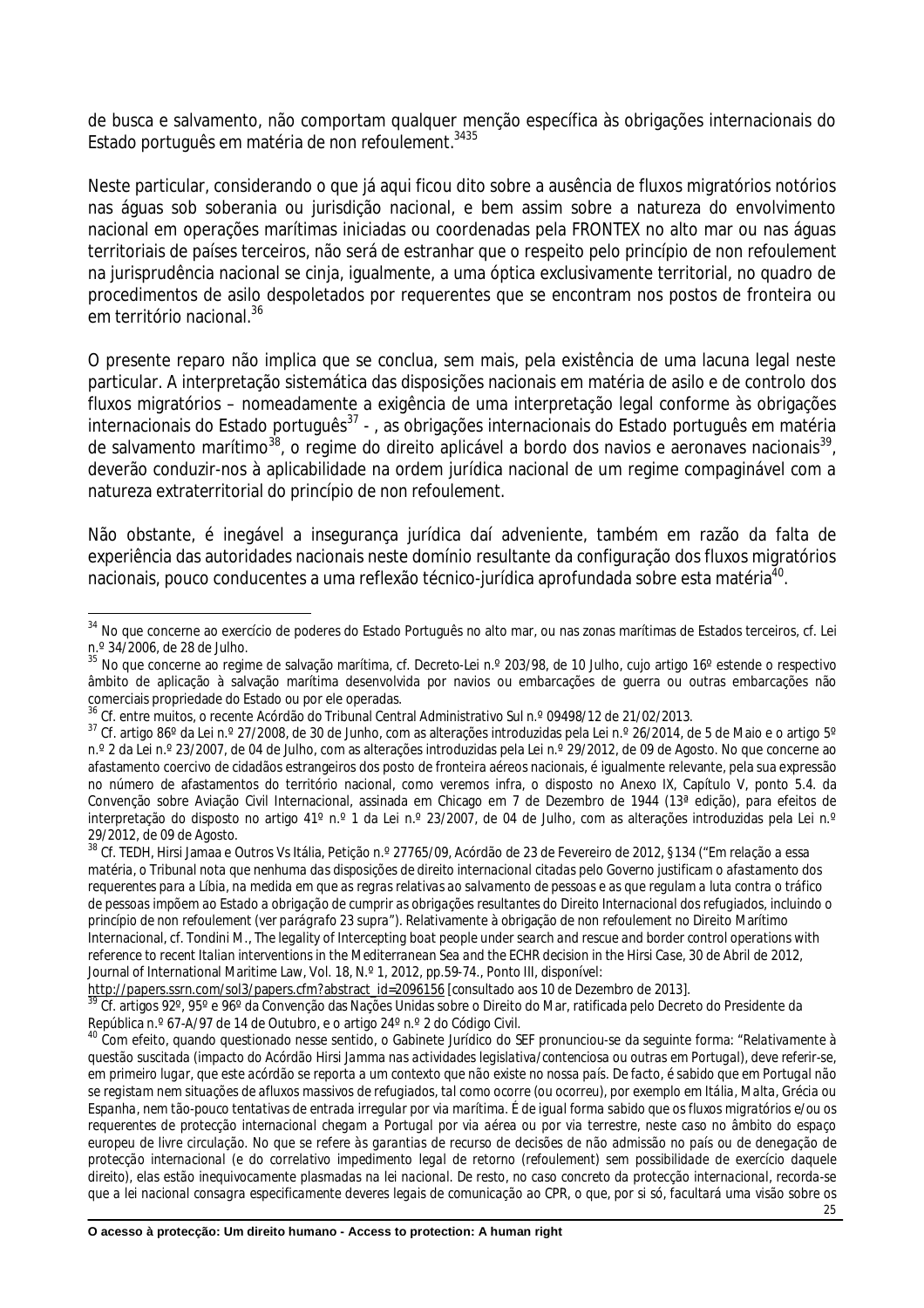#### **2. O princípio de** *non refoulement* **em Portugal - enquadramento normativo, jurisprudência e prática nacional**

De acordo com a jurisprudência do TEDH, o afastamento do território nacional de um cidadão de um país terceiro poderá violar o artigo 3º da CEDH, e como tal responsabilizar convencionalmente o Estado que executa o afastamento, quando existam indícios relevantes de que a pessoa em questão, na eventualidade de ser afastada, enfrenta um risco concreto de ser sujeita a um tratamento contrário ao artigo 3º no país de destino.

Nessas circunstâncias, o artigo 3º da CEDH determina, por um lado, a proibição de expulsão do indivíduo para esse país $^{41}$ ; por outro, a obrigação do Estado que procede ao afastamento de se assegurar de que um eventual país de destino intermediário oferece garantias suficientes de que não afastará a pessoa em questão para o seu país de origem sem previamente avaliar os riscos por esta incorridos, em particular quando esse país não é um Estado Parte da Convenção de Genebra de 1951 relativa ao estatuto dos refugiados.<sup>42</sup>

O princípio de *non refoulement*, como já aqui tivemos a oportunidade de observar<sup>43</sup>, encontra-se expressamente plasmado, na sua vertente directa e indirecta, relativamente aos requerentes e beneficiários de protecção internacional<sup>44</sup> que se encontram nos postos de fronteira ou em território nacional; igualmente quanto aos cidadãos de países terceiros cuja decisão de afastamento resulta de uma recusa de entrada no posto de fronteira, embora neste caso apenas na sua vertente directa $^{\rm 45}.$ 

A jurisprudência nacional, por sua vez, tem sido parca, senão mesmo omissa, na construção de um entendimento do princípio de *non refoulement* conforme aos mais recentes desenvolvimentos da jurisprudência do TEDH, nomeadamente quanto à sua aplicação extraterritorial, o que poderá ser explicado pelo enquadramento factual das respectivas pronúncias, exclusivamente relacionadas com o mérito da pretensão de requerentes de protecção internacional que já se encontram em território nacional (incluindo nos postos de fronteiras). No que concerne ao âmbito de aplicação subjectivo e objectivo do princípio, surge como pacífico que o mesmo "*Aplica-se sempre que alguém se encontra no território ou nas fronteiras de um determinado país, independentemente de ter sido ou não formalmente reconhecido o seu estatuto de refugiado*.*" 46 ,* relevando em "(...) *quaisquer formas de* 

 $\overline{a}$ *diversos aspectos (de facto e de direito), desta problemática no nosso país. Não temos conhecimento de qualquer referência ao acórdão na jurisprudência portuguesa.* 

<sup>41</sup> TEDH, *Hirsi Jamaa e Outros v. Itália,* Petição n.º 27765/09, Acórdão de 23 de Fevereiro de 2012, §114. Cf. igualmente, TEDH, *Soering v. Reino-Unido*, Petição n.º 14038/88, Acórdão de 07 de Julho de 1989, *§§ 90-91; TEDH, Vilvarajah e Outros v. Reino Unido*, Petições n.º 13163/87, 13164/87, 13165/87, 13447/87, 13448/87, Acórdão de 30 de Outubro de 1991, § 103*;* TEDH*, H.L.R. v. França,* Petição n.º 24573/94, Acórdão de 29 de Abril de 1997, § 34, Relatórios 1997-III; TEDH, *Jabari v. Turquia*, Petição n.º 40035/98, Acórdão de 11 de Outubro de 2000, § 38; e TEDH*, Salah Sheekh v. Holanda,* Petição n.º 1948/04, Acórdão de 11 de Janeiro de 2007 § 135.

<sup>42</sup> TEDH, *Hirsi Jamaa e Outros v. Itália,* Petição n.º 27765/09, Acórdão de 23 de Fevereiro de 2012, §147.

<sup>43</sup> Cf. notas de rodapé n.º 32 e 33 supra.

<sup>44</sup> Em conformidade com o artigo 2º n.º 1 alínea aa) Lei n.º 27/2008, de 30 de Junho, com as alterações introduzidas pela Lei n.º 26/2014, de 5 de Maio, o princípio de *non refoulement* corresponde ao *"(…) princípio de direito de asilo internacional, consagrado no artigo 33º da Convenção de Genebra, nos termos do qual os requerentes de asilo devem ser protegidos contra a expulsão ou repulsão, directa ou indirecta, para um local onde a sua vida ou liberdade estejam ameaçadas em virtude da sua raça, religião, nacionalidade, filiação em certo grupo social ou opiniões políticas não se aplicando essa protecção a quem constitua uma ameaça para a segurança nacional ou tenha sido objecto de uma condenação definitiva por um crime ou delito particularmente grave.*". O n.º 2 do artigo 47º do mesmo diploma, por sua vez, reproduz, embora de forma imprecisa, o texto do artigo 3º da CEDH.

<sup>&</sup>lt;sup>45</sup> De acordo com o artigo 143º da Lei n.º 23/2007, de 04 de Julho, com as alterações introduzidas pela Lei n.º 29/2012, de 09 de Agosto, "1- *O afastamento coercivo e a expulsão não podem ser efectuados para qualquer país onde o cidadãos estrangeiro possa ser perseguido pelos motivos que, nos termos da lei, justificam a concessão do direito de asilo ou onde o cidadão estrangeiro possa sofrer tortura, tratamento desumano ou degradante na acepção do artigo 3ª da Convenção Europeia dos Direitos do Homem."*  <sup>46</sup>Cf sentença do Tribunal Administrativo de Círculo de Lisboa, Processo n.º 2141 / 10.7BELSB, pp. 25, §4-5.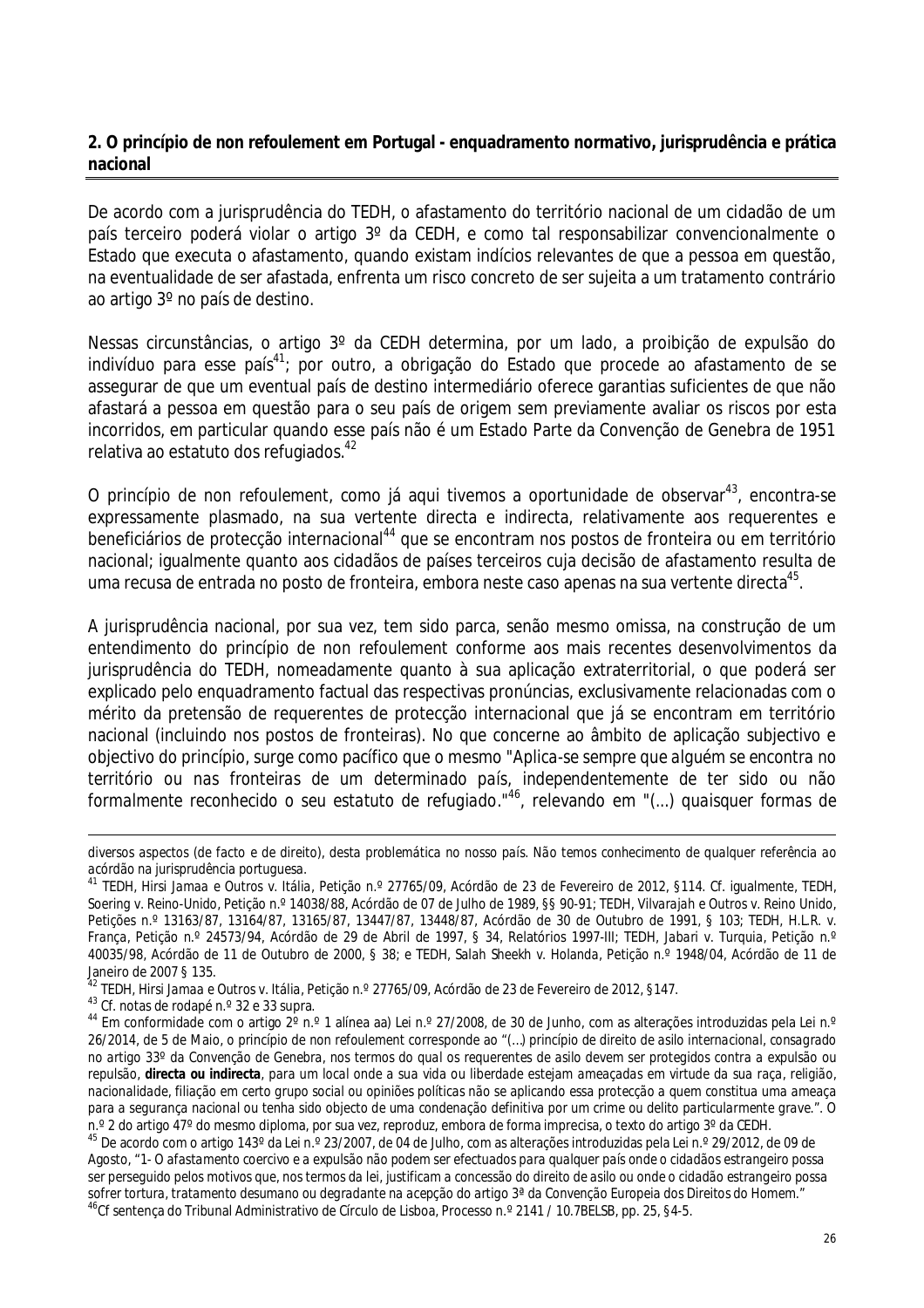*perturbação da segurança do indivíduo, tal como o retorno forçado ou a negação de estatuto que possa colocar o requerente em risco de insegurança, directa ou indirectamente (...)"<sup>47</sup>*

Debruçarmo-nos sobre eventuais violações do princípio de *non refoulement* em Portugal implica analisar, em primeiro lugar, a forma como se processa a identificação, recusa de entrada e sobretudo o afastamento de cidadãos de países terceiros no posto de fronteira do aeroporto de Lisboa, que concentra a esmagadora maioria destas situações em Portugal<sup>48</sup>. Analisaremos, em seguida, o contexto particular dos controlos de acesso e recusa de entrada nas aeronaves nacionais em países terceiros, e sua relação com a proibição de *non refoulement*.

Sem prejuízo das dúvidas suscitadas por um conjunto de práticas que analisaremos em seguida, esclarece-se de antemão que a presente pesquisa não permitiu identificar a ocorrência, salvo no caso dos controlos de fronteira extraterritorias, de práticas de *refoulement,* confirmadas seja pelos entrevistados – as autoridades de fronteira ou o CPR, enquanto organização não governamental com uma presença constante nos postos de fronteira e nos procedimentos de asilo – seja por outras fontes, nomeadamente relatórios internacionais ou pelos meios de comunicação social. A quase total ausência de intercepções marítimas, tal como descrita supra, conduz-nos a excluir a incidência relevante de violações do princípio de *non refoulement* no quadro de operações de intercepção ou de salvamento marítimos.

#### **2.1 Respeito pelo princípio de** *non refoulement* **no posto de fronteira do aeroporto de Lisboa**

A ocorrência de afastamentos de cidadãos de países terceiros do posto de fronteira do aeroporto de Lisboa em violação do princípio de *non refoulement* é terminantemente recusada pelos entrevistados do SEF. Estes relembram a obrigatoriedade legal de os cidadãos de países terceiros serem objecto de um processo individual de recusa de entrada e afastamento do território nacional, que comporta um conjunto de garantias - audição individual, notificação individual e fundamentada da recusa de entrada e das suas consequências, informação por escrito dos respectivos direitos, com menção à "*protecção conferida pelo asilo*", direito a apoio jurídico gratuito, direito de impugnação contenciosa da recusa de entrada, e proibição legal de *non refoulement* na eventualidade de um afastamento<sup>49</sup>- que impedirão a sua ocorrência na prática.

A ocorrência de motivos impeditivos de regresso ao país de origem, ou de proveniência, são desde logo objecto de apreciação em sede de audição nas instalações do aeroporto, imediatamente após a intercepção no posto de fronteira:

*"(...) a primeira coisa que se faz é um auto de declarações, para que fiquem registados os motivos que conduziram a que essa ficha de intercepção tivesse sido feita e confirmar ou não, os motivos da mesma. (...) há uma série de perguntas chave que são feitas no auto de declarações, nomeadamente (...) se há algum inconveniente em retornar ao ponto de partida, porque como sabe a lei permite que a pessoa seja devolvida ao país de origem ou para o país de onde ela partiu até chegar a Lisboa. Portanto, essas perguntas são feitas, e consoante aquilo que é respondido pela pessoa, se irá agir em conformidade"* (SEF - posto de fronteira do aeroporto de Lisboa)

Nas situações em que a impossibilidade de regresso é aventada pelo próprio, ou suspeitada pelo entrevistador, o respeito pelo princípio de *non refoulement* é garantido, segundo o SEF, através do

 $\overline{1}$  $^{47}$  Cf sentença do Tribunal Administrativo de Círculo de Lisboa, Processo n.º 1480/12.7BELSB, pp. 8, §7.

<sup>48</sup> Cf. supra Capítulo I, ponto 1.

<sup>&</sup>lt;sup>49</sup> Cf. artigos 38° a 40° da Lei n.º 23/2007, de 04 de Julho, com as alterações introduzidas pela Lei n.º 29/2012, de 09 de Agosto.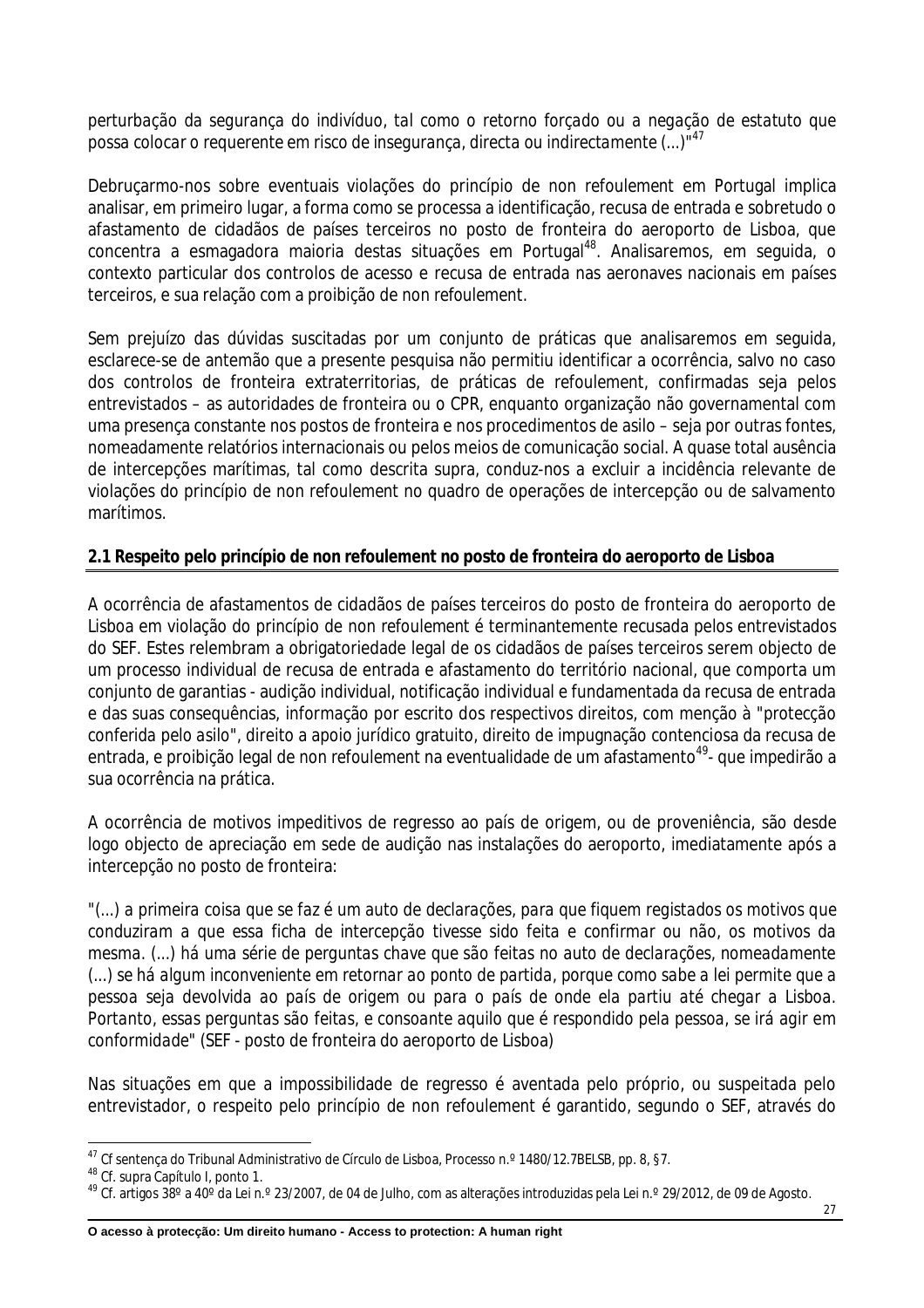encaminhamento sistemático dos cidadãos para o procedimento de asilo, que tem por efeito legal a suspensão do seu afastamento do território nacional<sup>50</sup>. O acesso ao procedimento de asilo é, segundo o SEF, sistematicamente assegurado, mesmo que o cidadão a quem a entrada foi recusada não manifeste expressamente esse desejo*.* Tal resulta, antes de mais, da sensibilidade e da formação dos inspectores, mas não necessariamente de uma orientação formal dos serviços no sentido de esclarecer expressamente essa intenção:

*"As pessoas têm formação em direito de asilo, a esse nível as pessoas estão alertadas para isso; parte da formação é para analisarem a pessoa que têm à sua frente. Não é preciso a pessoa dizer que quer asilo com as letras todas, numa qualquer língua que nós entendamos, ou através de intérprete, não é necessário pedir expressamente asilo." (...) Mas em termos de orientação, que é o que está a perguntar, não."* (SEF - Gabinete Técnico de Fronteiras)

O relatado por um menor não acompanhado interceptado no posto de fronteira do aeroporto de Lisboa confirma, igualmente, este procedimento:

*"Como já expliquei, eu não mencionei o asilo mas referi sem cessa que não podia voltar pois nesse caso seria morto. Foi a inspectora que em primeiro lugar falou do asilo".*

A ocorrência deste procedimento é confirmado pela experiência diária do CPR, que dispõe da faculdade, legalmente consagrada<sup>51</sup>, de acesso aos postos de fronteira. Apesar disso, cabe salvaguardar que a intervenção do CPR se encontra dependente da tomada de conhecimento da presença dos cidadãos no posto de fronteira, mediante comunicação do SEF para o efeito, **após** o registo do respectivo pedido de asilo $^{52}.$ 

Cumpre notar, neste contexto, que nos termos das disposições normativas aplicáveis, o afastamento coercivo de um cidadão retido no posto de fronteira deverá ocorrer no mais breve espaço de tempo possível<sup>53</sup> para o ponto onde começou a utilizar o transporte, ou, em caso de impossibilidade, para o país onde foi emitido o respectivo documento de viagem ou para qualquer outro local onde a sua admissão seja garantida<sup>54</sup>.

Tal afastamento coercivo, realizado ao abrigo da Convenção sobre Aviação Civil Internacional<sup>55</sup>, e das disposições legais aplicáveis do ordenamento jurídico nacional<sup>56</sup>, não envolve, segundo os entrevistados do SEF, o recurso a quaisquer acordos de readmissão, cujo âmbito de aplicação se cinge ao afastamento coercivo de cidadãos que se encontram em permanência irregular após entrada em território nacional. Na maioria dos casos, segundo foi possível apurar, o país de destino do afastamento acaba por ser, portanto, o país onde o cidadão do país terceiro embarcou em direcção a  $Lisboa<sup>57</sup>$ .

 $\overline{a}$ <sup>50</sup> Cf. artigo 12° da Lei n.° 27/2008 de 30 de Junho, com as alterações introduzidas pela Lei n.° 26/2014, de 5 de Maio.

<sup>51</sup> Cf. artigo 24º n.º 1 e 49º n.º 6 da Lei n.º 27/2008 de 30 de Junho, com as alterações introduzidas pela Lei n.º 26/2014, de 5 de Maio.

<sup>52</sup> Cf. artigo 13º n.º 3 e 24º n.º 1 da Lei n.º 27/2008 de 30 de Junho, com as alterações introduzidas pela Lei n.º 26/2014, de 5 de Maio.

<sup>53</sup> Cf. artigo 41 n.º 1 e 38º n.º da Lei n.º 23/2007, de 04 de Julho, com as alterações introduzidas pela Lei n.º 29/2012, de 09 de Agosto.

<sup>54</sup> Cf. artigo 41 n.º 1 da Lei n.º 23/2007, de 04 de Julho, com as alterações introduzidas pela Lei n.º 29/2012, de 09 de Agosto.

<sup>55</sup> Cf. Convenção sobre Aviação Civil Internacional, assinada em Chicago em 7 de Dezembro de 1944 (13ª edição), Anexo IX, Capítulo V, pontos 5.9 -5.11.1.

<sup>56</sup> Cf. nota de rodapé n.º 45.

<sup>57</sup> "*Não há dúvida de que aí o fundamental é mesmo a Convenção de Chicago. A regra é que os passageiros regressem ao país de onde vieram e não necessariamente ao seu país de origem, em conformidade com a Convenção de Chicago. Assim, a companhia aérea que os trouxe normalmente reencaminha-os para o local de onde vieram. (...) No caso de Portugal, as devoluções nas fronteiras terrestres e marítimas não são feitas nos termos dos acordos de readmissão, mas sim das Convenções. Os acordos de*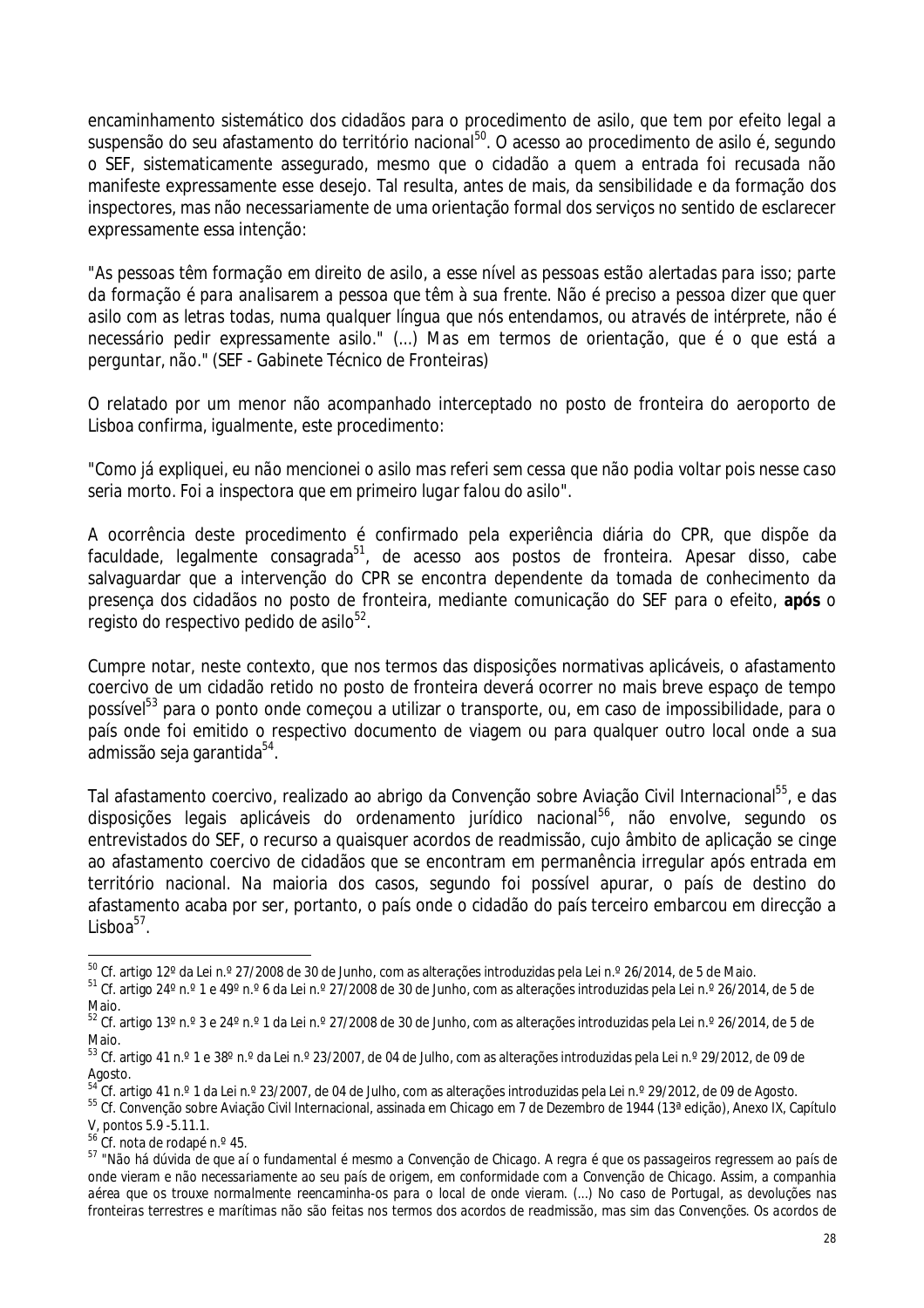Atendendo a que também nestes casos o afastamento se encontra vinculado por uma obrigação de estrito respeito pelo princípio de *non refoulement*, a lei prevê, embora de forma algo lacónica e aparentemente sem reflexo na prática, a possibilidade de os estrangeiros que o invoquem beneficiarem de uma análise individualizada do seu receio de *refoulement* no âmbito do processo de afastamento do território nacional, independentemente do respectivo estatuto de requerente de asilo, e consequente encaminhamento para outro país que o aceite. Já em clara contradição com a jurisprudência do TEDH nesta matéria, é sobre o cidadão que recai, exclusivamente, o dever de "(...) *invocar o receio de perseguição e apresentar a respectiva prova no prazo que lhe vier a ser concedido"*<sup>58</sup>, não sendo expressamente mencionada a forma como a mesma poderá ser objecto de um escrutínio independente e rigoroso no sentido que lhe é dado pela jurisprudência do TEDH.<sup>59</sup>

Na prática, como vimos, a opção das autoridades tem antes consistido no encaminhamento dos casos indiciariamente em risco de *refoulement* para o procedimento de asilo, sendo nesse contexto, e apenas nesse contexto, que a questão é objecto de apreciação<sup>60</sup>. Embora esta prática - louvável, de resto, no que tange à desnecessidade de uma manifestação expressa como condição de acesso ao procedimento de asilo - tenha aparentemente permitido prevenir possíveis violações do princípio de *non refoulement*, necessário é concluir que a mesma redunda, objectivamente, no afastamento de determinados cidadãos do território nacional sem uma apreciação prévia sobre o tratamento que lhes é reservado no país de destino.

A circunstância de essa apreciação estar dependente da manifestação de um receio de regresso pelo interessado durante o processo de recusa de entrada, sem que exista um enquadramento formal que defina, de forma sistemática e estruturada, as circunstâncias e as condições em que essa apreciação deverá ser conduzida<sup>61</sup>, poderá constituir uma fraqueza do sistema, que faz recair

 $\overline{a}$ 

*readmissão são aplicados em circunstâncias diferentes, para cidadãos que se encontram em permanência irregular em território nacional, e não para situações de devolução de cidadãos cuja entrada foi recusada no posto de fronteira"* (SEF - posto de fronteira do aeroporto de Lisboa). De notar, igualmente, que nos termos do Relatório de Imigração, Fronteiras e Asilo do SEF, as readmissões activas de Portugal desde 2011 tiveram por destino exclusivamente três países - Espanha, França e, em menor medida, Marrocos cf. http://sefstat.sef.pt/relatorios.aspx.

<sup>58</sup> Cf. artigo 143º, aplicável *ex vi* artigo 40º n.º 4 da Lei n.º 23/2007, de 04 de Julho, com as alterações introduzidas pela Lei n.º 29/2012, de 09 de Agosto, aos cidadãos cuja entrada em território nacional é recusada nos postos de fronteira. Como vimos, contudo, o princípio de *non refoulement* faz recair sobre o Estado que procede ao afastamento a obrigação positiva de se assegurar de que um eventual país de destino, mesmo se intermédio, oferece garantias suficientes de que não afastará a pessoa em questão para o seu país de origem sem previamente avaliar os riscos por esta incorridos, em particular quando esse país não é um Estado Parte da Convenção de Genebra de 1951 relativa ao estatuto dos refugiados - TEDH, *Hirsi Jamaa e Outros v. Itália,* Petição n.º 27765/09, Acórdão de 23 de Fevereiro de 2012, §147.

<sup>59</sup> Cf. infra Capítulo III, ponto 2.2. Esta poderá eventualmente revestir a forma de alegações em sede de audiência prévia no âmbito do procedimento de recusa de entrada em território nacional, passível de impugnação contenciosa, com efeito meramente devolutivo, atente-se, nos termos do artigo 39° da Lei n.º 23/2007, de 04 de Julho, com as alterações introduzidas pela Lei n.º 29/2012, de 09 de Agosto.

<sup>60</sup> Tal análise, no contexto do procedimento de asilo, encontra-se legalmente balizada por um conjunto de critérios como sejam o da necessidade de as autoridades nacionais apreciarem *"Os factos pertinentes respeitantes ao país de origem, obtidos junto de fontes como o Gabinete Europeu de Apoio em matéria de Asilo, o ACNUR e organizações de direitos humanos relevantes, à data da decisão sobre o pedido, incluindo a respectiva legislação e regulamentação e as garantias da sua aplicação"* bem como "*a situação e circunstâncias pessoais do requerente, por forma a apreciar, com base nessa situação pessoal, se este sofreu ou pode sofrer perseguição ou ofensa grave*", sendo essa análise estendida aos eventuais países terceiros seguros, particularmente relevante na prevenção do *refoulement* indirecto (cf. artigos 18º n.º 2 alíneas a) e b) e 2º n.º 1 r) da Lei n.º 27/2008, de 30 de Junho, com as alterações introduzidas pela Lei n.º 26/2014, de 5 de Maio. A natureza desta avaliação, cuja implementação na prática merece, contudo, reservas ao CPR, em particular no que concerne à avaliação sobre a situação no país de origem, apresenta-se compaginável com a jurisprudência do TEDH neste domínio - cf *Hirsi Jamaa e Outros v. Itália,* Petição n.º 27765/09, Acórdão de 23 de Fevereiro de 2012, §128,129, 131, 133.

<sup>&</sup>lt;sup>61</sup> Por exemplo, definindo perfis de risco - em função da nacionalidade, país de proveniência, etnia, idade, género, etc - e a forma como o risco de refoulement deverá ser apreciado (informação sobre o país de origem, etc).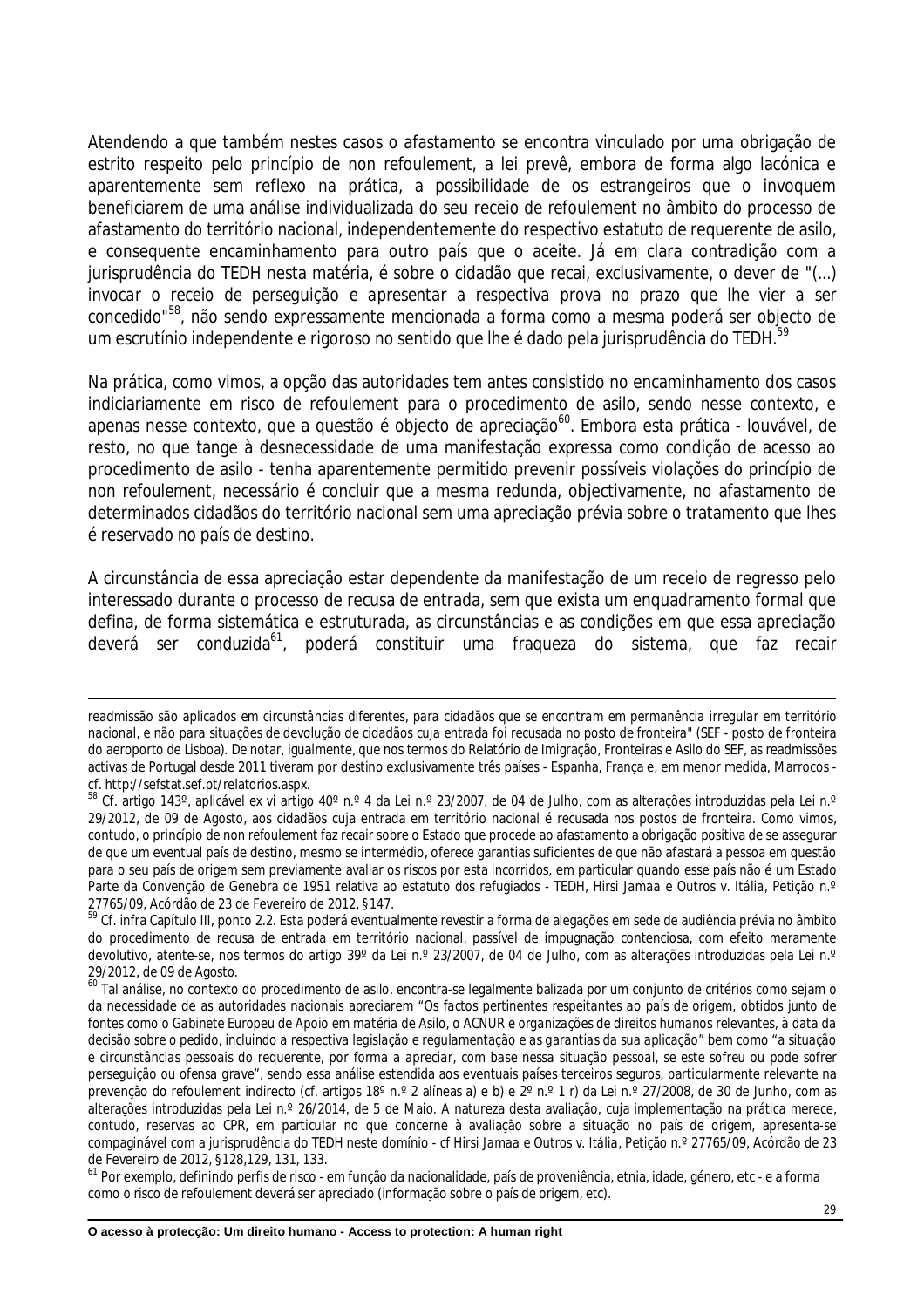desproporcionalmente sobre a eventual vítima o ónus do cumprimento das obrigações internacionais do Estado português em matéria de *refoulement<sup>62</sup>.* 

Estas reservas relativamente à arquitectura do sistema são ademais adensadas pela circunstância de nem sempre as obrigações positivas resultantes do princípio de *non refoulement* no contexto de processos de afastamento do território nacional, tal como cristalizadas no Acórdão *Hirsi* - direito à informação, direito ao apoio jurídico, formação do pessoal – serem objecto, como veremos, de um cumprimento ideal em Portugal.

#### **2.2. Respeito pelo princípio de** *non refoulement* **nos controlos documentais e de acesso ao território extraterritoriais**

Em matéria de controlos extraterritoriais conduzidos no aeroporto da Guiné Bissau, consistindo numa colaboração entre o SEF e a companhia aérea TAP no sentido de impedir o embarque para Portugal de cidadãos de países terceiros titulares de documentos de viagem manifestamente inidóneos, a eventualidade de episódios de *refoulement* foram igualmente negados pelo SEF.

O circunstancialismo da realização destes controlos, em primeiro lugar, bem como a impossibilidade prática de acesso a um conjunto de garantias - como sejam, por exemplo, o acesso a um intérprete, a uma análise individualizada das circunstâncias, o acesso ao apoio jurídico e aos tribunais - tornam esta realidade preocupante na perspectiva das obrigações do Estado português em matéria de boa-fé e *non refoulement<sup>63</sup>* .

Embora a decisão de recusa de embarque incumbisse, em última *ratio*, ao comandante da aeronave, tal decisão, no mínimo, resulta do parecer técnico do SEF, quando este está presente, ou da formação proporcionada pelo SEF aos funcionários da companhia aérea na detecção de documentos falsificados, na sua ausência. Tal actividade transcenderá, em certos casos, o que é expectável da companhia aérea em matéria de prevenção de embarque de cidadãos inadmissíveis, configurando uma actuação que é, em consequência, do interesse e competência das autoridades de fronteira nacionais<sup>6465</sup>.

Pelo que foi possível compreender, alguns destes controlos documentais do SEF foram realizados já nas escadas de acesso à aeronave, por vezes em condições de iluminação deficientes, condicionados pela urgência de proceder ao embarque de mais de uma centena de passageiros. Inexistem, também neste contexto, orientações formais no que concerne às circunstâncias e às condições que deverão assistir à averiguação de eventuais necessidades de protecção internacional e riscos de *refoulement*.

 $\overline{a}$ 

<sup>62</sup> Porquanto, como vimos, o princípio de *non refoulement* faz recair sobre o Estado que procede ao afastamento a obrigação positiva de se assegurar de que um eventual país de destino, mesmo se intermédio, oferece garantias suficientes de que não afastará a pessoa em questão para o seu país de origem sem previamente avaliar os riscos por esta incorridos, em particular quando esse país não é um Estado Parte da Convenção de Genebra de 1951 relativa ao estatuto dos refugiados - TEDH, *Hirsi Jamaa e Outros v. Itália,* Petição n.º 27765/09, Acórdão de 23 de Fevereiro de 2012, §147.

<sup>&</sup>lt;sup>63</sup> Cf. Capítulo I, ponto 2 supra.

<sup>&</sup>lt;sup>64</sup> Cf. Convenção sobre Aviação Civil Internacional, assinada em Chicago em 7 de Dezembro de 1944 (13<sup>ª</sup> edição), Anexo IX, Capítulo V, pontos 5.9 e 5.9.1. que procedem a uma distinção entre a responsabilidade da companhia por cidadãos inadmissíveis indevidamente indocumentados e a responsabilidade dos Estados por cidadãos inadmissíveis devido a problemas documentais que transcendem a perícia do operador da aeronave. O transporte de pessoa com entrada não autorizada no país, por esta não possuir documento de viagem ou visto válido, apenas será subsumível na tipificação legal da contraordenação correspondente (artigo 194º Lei n.º 23/2007, de 04 de Julho, com as alterações introduzidas pela Lei n.º 29/2012, de 09 de Agosto) na eventualidade de um comportamento culposo da transportadora, o que não será manifestamente o caso em que a detecção da falta de idoneidade dos documentos em questão exige conhecimentos técnicos que não são exigíveis à companhia aérea.

<sup>65</sup> A confirmar-se a informação vinda a público sobre o novo protocolo de cooperação, formação e capacitação nas áreas das migrações entre o Estado português e o Estado guineense, que formaliza a realização de controlos documentais por agentes do SEF no aeroporto de Bissau, perderão relevância estas eventuais dúvidas sobre a imputação ao SEF da recusa dos embarques e consequente acesso ao território nacional.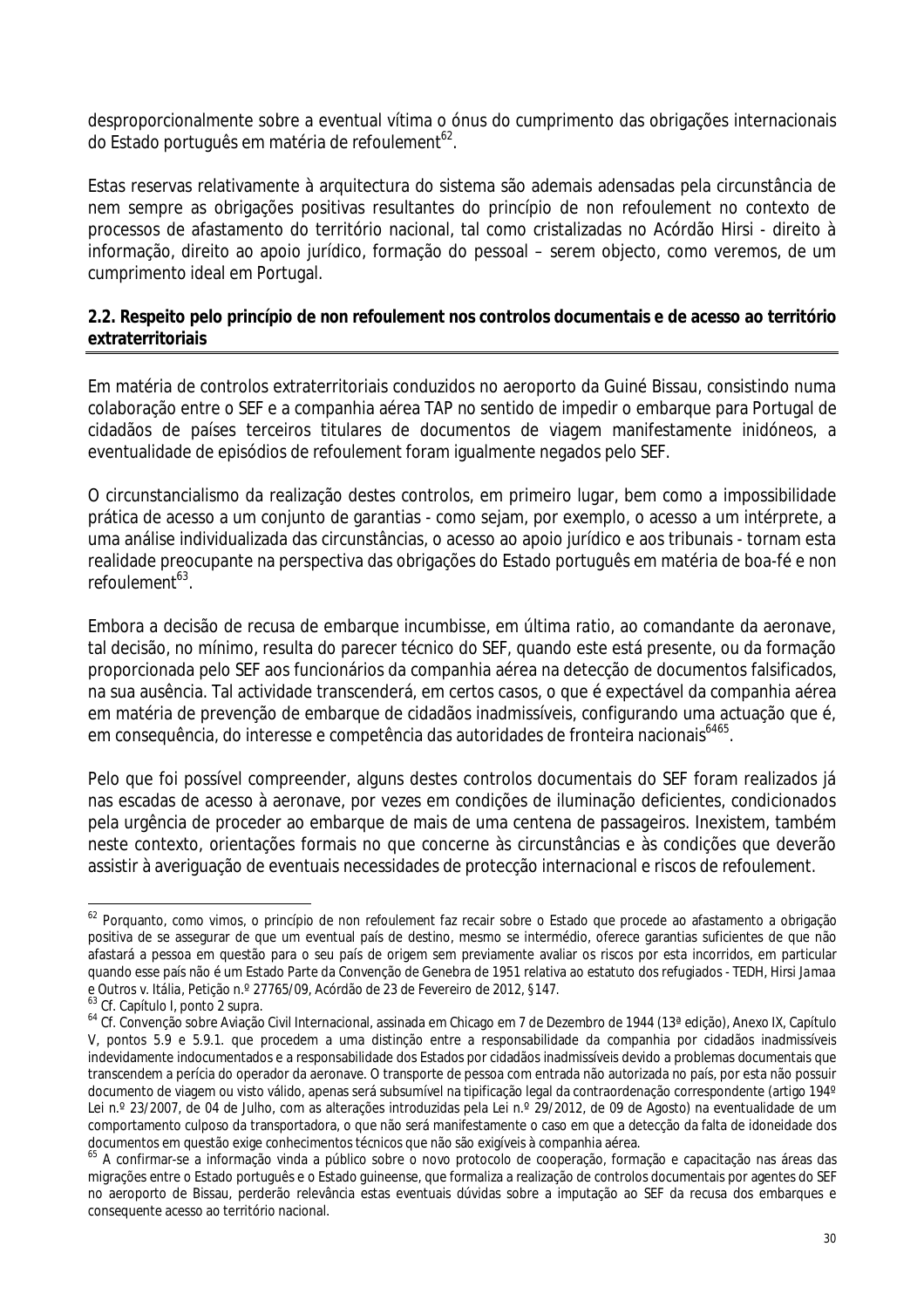Embora nos tenha sido garantido que a haver uma manifestação nesse sentido, se encontra garantido o embarque do cidadão que requeira protecção internacional, a eventualidade de tal não ter acontecido no passado, por exemplo por impossibilidade prática de comunicar essa intenção, não foi excluída.

"*Aquilo era feito à entrada do avião, já ao cimo das escadas, portanto ali já é Portugal. Alguém que peça asilo, ali é Portugal (...) se houver ali um pedido de asilo, não era por ter ou deixar de ter documento. Essas pessoas vêm sempre (...) vêm é já identificadas. (...)* [Mas] *Se a pessoa não disser nada… (...) O nosso trabalho ali é sempre de consultadoria à companhia aérea. É claro que não nos podemos demitir das nossas funções, se alguém pedir asilo não nos podemos escusar com a companhia (...)"* (SEF - Gabinete Técnico de Fronteiras).

A preocupação suscitada por procedimentos desta natureza é adensada por notícias veiculadas na comunicação social que apontam para a recusa de embarque pelos funcionários da companhia aérea nacional, nos últimos meses, de dois grupos de cidadãos Sírios por motivos relacionados com a idoneidade dos respectivos documentos de viagem $^{66}$ .

Considerada a situação que se vive actualmente na Síria, e como tal a circunstância de os seus cidadãos apresentarem uma probabilidade acrescida de necessidades de protecção internacional – de que a sistemática concessão, à data, de protecção provisória aos cidadãos sírios em território nacional é indicador - não poderão tais episódios, a confirmar-se a sua ocorrência, deixar de suscitar questões sobre o respeito do princípio de *non refoulement*. De facto, não será irrelevante para o efeito a circunstância de a recusa de embarque ter sido realizada sem uma avaliação prévia e individual das circunstâncias enfrentadas pelos cidadãos Sírios em Bissau, ou da eventual possibilidade de os mesmo virem a ser devolvidos pelas autoridades locais ao seu país de origem, ou outro, em violação do princípio de *non refoulement<sup>6768</sup> .*

 $\overline{\phantom{a}}$ 

<sup>68</sup> Atendendo, desde logo, à ausência de um procedimento de asilo funcional na Guiné Bissau – Cf Departamento de Estado Norte Americano, *2012 Country Reports on Human Rights Practices - Guinea-Bissau*, 19 de Abril de 2013, disponível:

<sup>&</sup>lt;sup>66</sup> Cf. Expresso, *Quatro grupos de sírios tentaram voar de Bissau para Lisboa*, 14/12/13, disponível <u>http://expresso.sapo.pt/quatro-</u> grupos-de-sirios-tentaram-voar-de-bissau-para-lisboa=f846148, consultado aos 14/12/13.

<sup>67</sup> Cf supra nota de rodapé n.º 62.

http://www.refworld.org/docid/517e6e2d62.html [consultado aos 19 de Dezembro de 2013], secção 2 d), - e à circunstância de o TEDH ter confirmado no seu Acórdão Hirsi que a simples presença do ACNUR no país não isenta os Estados Partes da obrigação de aquilatarem dos eventuais riscos de *refoulement* resultantes do afastamento – cf. TEDH, *Hirsi Jamaa e Outros v. Itália,* Petição n.º 27765/09, Acórdão de 23 de Fevereiro de 2012, §130 e 153.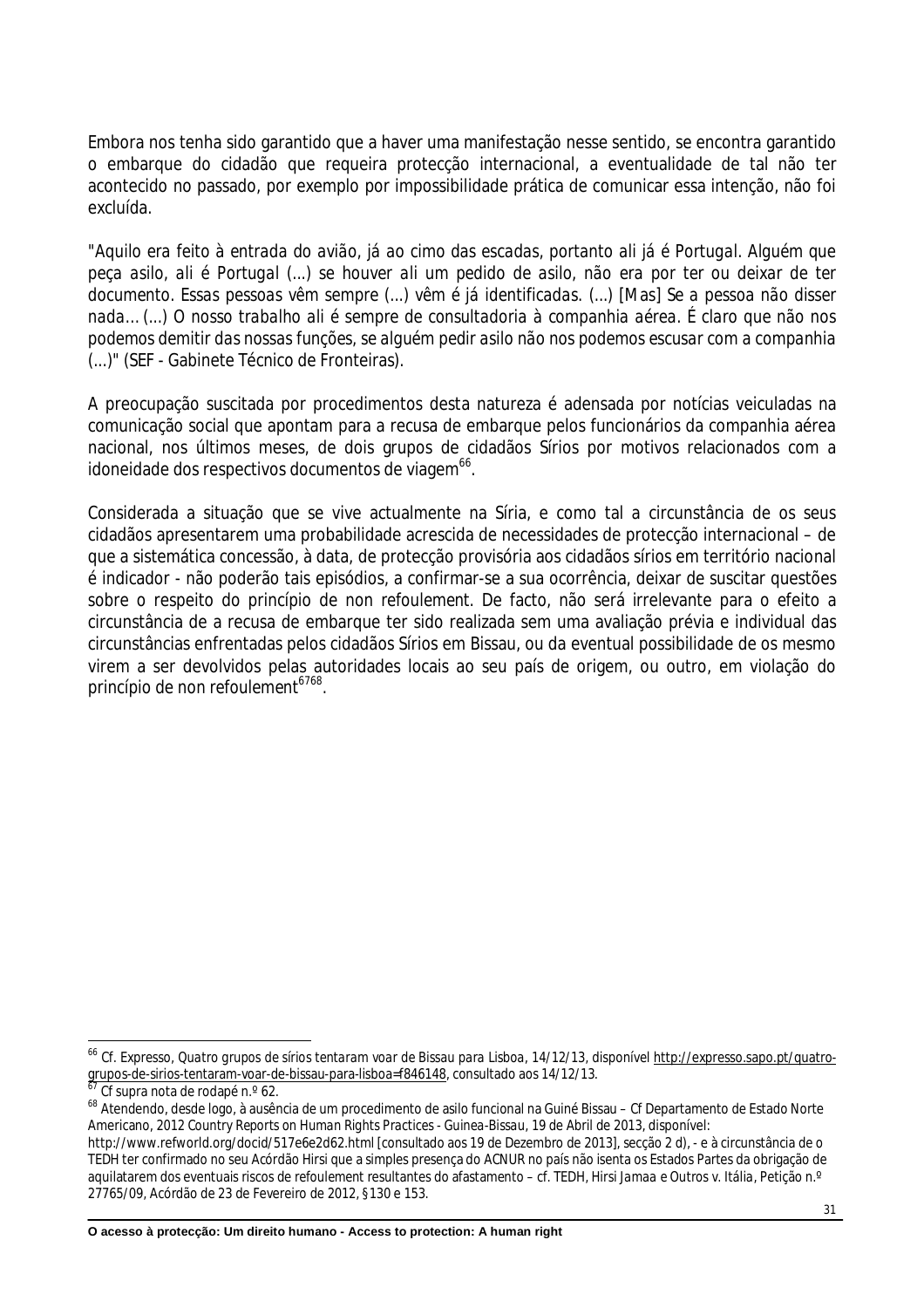## **Capítulo III Garantias processuais e direitos conexos com o acesso à protecção**

#### **1. Direito à informação.**

 $\overline{a}$ 

De acordo com a jurisprudência do TEDH, os Estados Parte da CEDH devem assegurar ao cidadão estrangeiro objecto do afastamento a informação necessária para aceder aos procedimentos relevantes e ao exercício dos seus direitos, nomeadamente no que concerne ao asilo.<sup>69</sup> Tal dever constitui condição necessária à efectivação da obrigação do Estado de identificar as pessoas carecidas de protecção internacional objecto de medidas de afastamento, particularmente nos casos de intercepções marítimas e de controlos extraterritoriais, já que aquelas dificilmente terão conhecimento da legislação nacional e disporão de acesso a um intérprete e ao apoio jurídico $^{\prime0}$ .

O direito da UE nesta matéria não consagra, actualmente, a obrigação de prestar a todos os cidadãos de países terceiros informação sobre a possibilidade de solicitar protecção internacional, reservando essa obrigação para a eventualidade de o mesmo ter manifestado a intenção de pedir asilo. A Directiva 2013/32/EU do Parlamento Europeu e do Conselho relativa a procedimentos comuns de concessão e retirada do estatuto de protecção internacional (reformulação) determina a obrigação dos Estados Membros da UE de prestarem informação sobre a possibilidade de pedir asilo aos nacionais de países terceiros presentes nos postos de fronteira, incluindo as zonas de trânsito nas fronteiras externas, na eventualidade de existirem indícios de que estes pretendem apresentar um pedido de protecção internacional<sup>71</sup>. O mesmo diploma prevê, igualmente, a obrigação de os Estados Membros assegurarem às autoridades susceptíveis de receberem pedidos de protecção internacional "(…) *instruções para informar os requerentes da forma e do local próprio para apresentar pedidos de protecção internacional*" 72 .

No que se refere à ordem jurídica nacional, o direito à informação encontra-se expressamente consagrado para os processos de recusa de entrada e de afastamento nos postos de fronteira, desde logo na vertente da informação sobre os fundamentos da recusa, do direito à impugnação jurisdicional da mesma, bem como dos respectivos prazos<sup>73</sup>. Uma interpretação sistemática das disposições nesta matéria<sup>74</sup> deverá estender esse direito do cidadão de país terceiro objecto de uma recusa de entrada no posto de fronteira à informação devida ao cidadão detido em centro de instalação temporária ou espaço equiparado<sup>75</sup>.

<sup>69</sup> Cf. TEDH, *Hirsi Jamaa e Outros v. Itália,* Petição n.º 27765/09, Acórdão de 23 de Fevereiro de 2012, §204: *"O Tribunal já havia decidido que a ausência de acesso à informação constitui um obstáculo de grande relevância no acesso ao procedimento de asilo (ver M.S.S. contra Bélgica e Grécia citado supra, §304). O Tribunal reitera aqui a importância de garantir a todos os indivíduos sujeitos a uma medida de afastamento, cujas consequências são potencialemnte irreversíveis, o direito de obter informação adequada ao acesso efectivo aos procedimentos adequados à formulação das suas pretensões.».*

<sup>70</sup> Cf. Tomada de posição da Clínica de Direitos Humanos da Faculdade de Direito da Universidade de Columbia, *Hirsi Jamaa e Outros v. Itália,* Petição n.º 27765/09, Acórdão de 23 de Fevereiro de 2012, §195.

 $^{71}$  Cf. artigo 6º n.º 1 3º § da Directiva 2013/32/EU do Parlamento Europeu e do Conselho de 26 de Junho de 2013.

<sup>72</sup> Cf. artigo 8º n.º 1 da Directiva 2013/32/EU do Parlamento Europeu e do Conselho de 26 de Junho de 2013.

<sup>73</sup> Cf. artigo 38º n.º 2 da Lei n.º 23/2007, de 04 de Julho, com as alterações introduzidas pela Lei n.º 29/2012, de 09 de Agosto.

<sup>74</sup> Cf. artigo 146-A n.º 5 da Lei n.º 23/2007, de 04 de Julho, com as alterações introduzidas pela Lei n.º 29/2012, de 09 de Agosto. De facto, a recusa de entrada tem por efeito a detenção do cidadão em espaço do aeroporto de Lisboa destinado a passageiros que aguardam o seu reenvio, sendo que o Decreto-Lei n.º 85/2000, de 12 de Maio opera a respectiva equiparação a Centro de Instalação Temporária, pelo que tal disposição também deverá aproveitar aos cidadãos de países terceiros objecto de uma decisão de recusa de entrada no posto de fronteira.

<sup>75</sup> Informação relativa, nomeadamente, à faculdade de comunicar com as autoridades consulares competentes ou pessoa da sua escolha; ao direito a um intérprete; ao direito de acesso aos cuidados de saúde e ao apoio material necessário à satisfação das suas necessidades básicas; à garantia de acesso, em tempo útil, à assistência jurídica por advogado, a expensas do próprio ou, a pedido,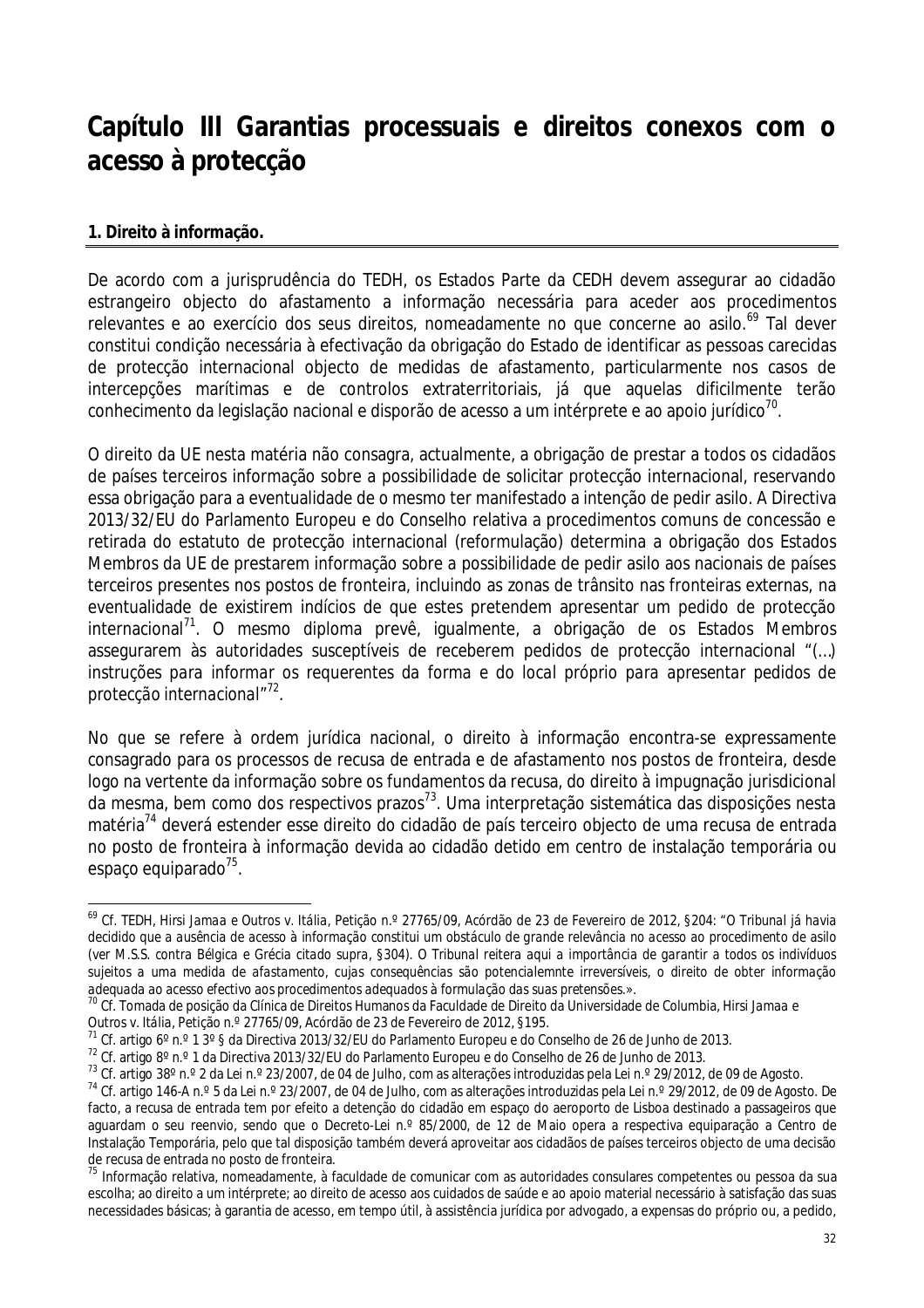No que concerne ao direito à informação em sede de controlos extraterritoriais, ou de intercepções marítimas, a letra da ordem jurídica nacional é omissa nessa matéria, não existindo qualquer indicação que esta informação seja efectivamente prestada, nomeadamente no quadro de controlos extraterritoriais.

Na prática, este direito à informação tem sido concretizado no posto de fronteira do aeroporto de Lisboa através da entrega de um documento escrito ao cidadão no posto de fronteira, anexo à notificação da decisão de recusa de entrada em território nacional, que se cinge à reprodução literal do teor do artigo 40º da Lei n.º 23/2007, de 04 de Julho, com as alterações introduzidas pela Lei n.º  $29/2012$ , de 09 de Agosto<sup>76</sup>. Atendendo à natureza eminentemente técnica e pouco accessível da linguagem empregue, tal opção suscita dúvidas, contudo, sobre a respectiva eficácia A notificação da decisão de recusa contém, igualmente, uma menção ao direito de impugnação jurisdicional da mesma, e ao prazo para o efeito, bem como da notificação da companhia aérea para o reembarque imediato do notificado com destino ao local de proveniência ou outro local onde possa ser admitido.

Sem prejuízo do que aqui ficou dito sobre o acesso ao procedimento de asilo, e a desnecessidade de uma manifestação expressa nesse sentido, entre o momento em que o cidadão se apresenta no posto de fronteira, e o momento em que é eventualmente afastado do território nacional, a única informação que lhe é formal e sistematicamente prestada sobre o acesso à protecção internacional consiste, portanto, numa menção lacónica ao asilo, constante de um anexo à notificação de recusa de entrada, decalcada do texto do n.º 4 do artigo 40º da Lei n.º 23/2007, de 04 de Julho<sup>77</sup>. Esta encontrase traduzida em inglês, francês e espanhol, sem prejuízo da possível presença de um intérprete de outras línguas para a realização da notificação e, portanto, da explicação do teor do documento assinado, sempre que necessário.

A prestação pró-activa de informação sobre a protecção internacional, os seus efeitos e a respectiva tramitação, é entendida pelo SEF como despropositada na ausência de uma qualquer manifestação de interesse, mesmo que tácita, do cidadão cuja entrada em território nacional foi recusada.

*"Mas não, nós não lhe vamos entregar uma carta a dizer que pode pedir asilo, mas a partir do momento em que, através do discurso, nós recolhemos elementos que nos levem a pensar que ele pode precisar de protecção, então, é imediato."* (SEF- posto de fronteira de Lisboa)

*"Até porque isto podia subverter um pouco o controlo de fronteira, nós pormo-nos no lugar de uma entidade que não fosse a policial. Não estou com isto a dizer que as autoridades não têm o dever de protecção dos mais carenciados. Agora também pode muito bem surgir uma ideia generalizada do lado de lá, nas redes de imigração ilegal, que pedir asilo é que é o caminho correcto, então subvertemos inclusive o próprio direito de asilo."* (SEF- posto de fronteira de Lisboa)

De acordo com o SEF e o CPR, na sequência do registo do pedido de protecção internacional, aos requerentes é prestada, de forma sistemática, em conformidade com a obrigação legal

<sup>76</sup> Sobre o teor deste artigo, cf. nota de rodapé anterior.

 $\overline{a}$ 

à protecção jurídica; e sem prejuízo da protecção conferida pela lei do asilo, ao respeito pelo princípio de *non refoulement* no quadro do processo de afastamento do território nacional (cf. artigo 40º e 143º da Lei n.º 23/2007, de 04 de Julho, com as alterações introduzidas pela Lei n.º 29/2012, de 09 de Agosto); complementarmente, aos cuidados de saúde diferenciados para os casos vulneráveis; à visita de organizações nacionais ou internacionais em matéria de imigração; às regras de funcionamento do Centro de Instalação Temporária ou de espaço equiparado; ao direito de privacidade e unidade das famílias; e ao direito dos menores não acompanhados de participarem em actividade de lazer e, eventualmente, à educação (cf. artigo 146°-A e da Lei n.º 23/2007, de 04 de Julho, com as alterações introduzidas pela Lei n.º 29/2012, de 09 de Agosto).

<sup>77</sup> *"Sem prejuízo da protecção conferida pela lei do asilo, é igualmente garantido ao cidadão que seja objecto de decisão de recusa de entrada a observância, com as necessárias adaptações, do regime previsto no artigo 143."*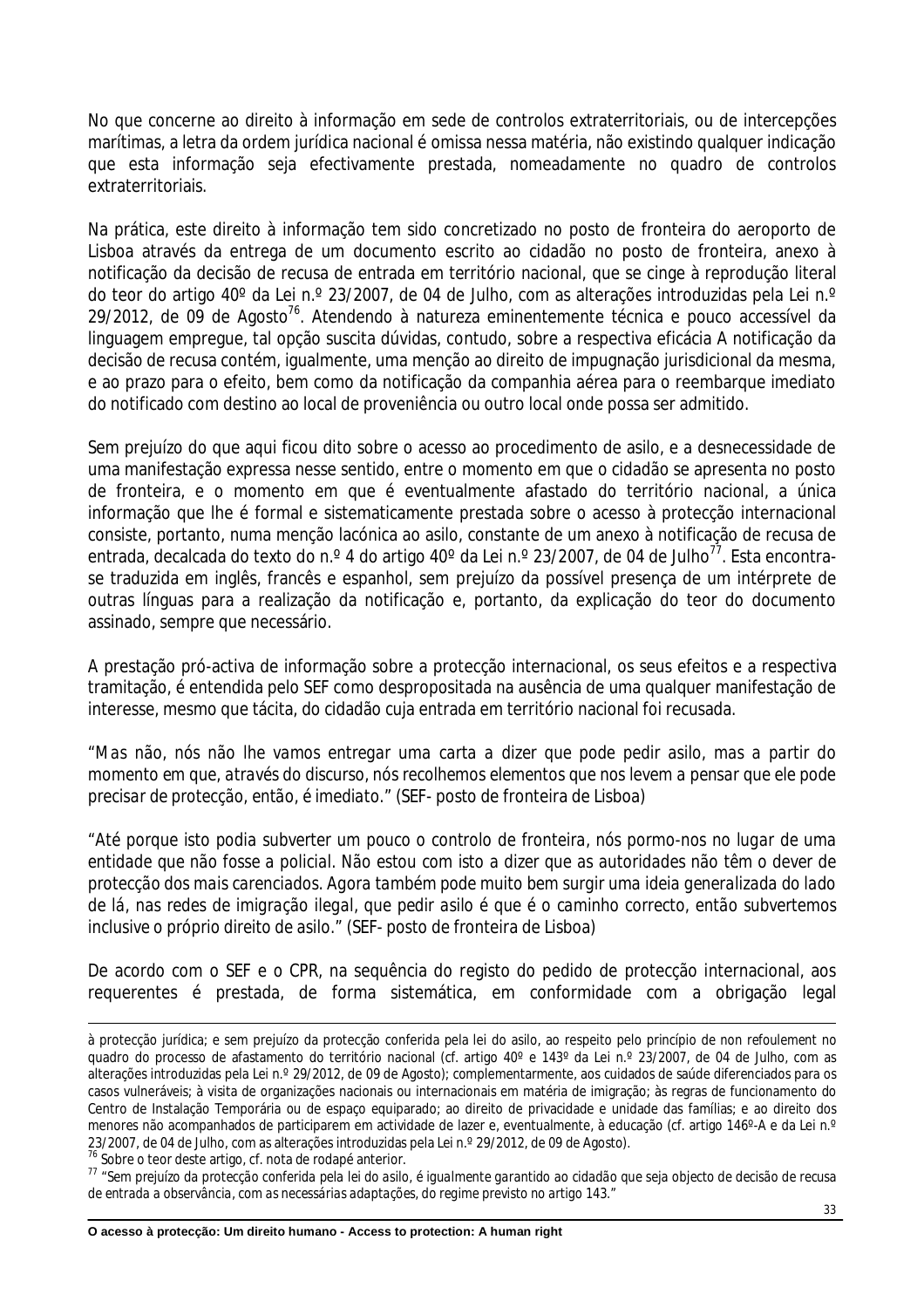correspondente<sup>78</sup>, informação sobre os seus direitos e deveres na pendência do procedimento; a tramitação do procedimento de asilo; os prazos e meios disponíveis para a apresentação de elementos de prova; as organizações e grupos que prestam assistência jurídica ou informação e apoio social; o direito de acesso aos tribunais ou as condições de cessação do apoio social. O cumprimento de tal obrigação é feito por escrito, ou oralmente<sup>79</sup>, nomeadamente com recurso a panfletos informativos e informações escritas do SEF sobre os direitos e deveres dos requerentes na pendência do procedimento de asilo. A informação escrita disponibilizada pelo SEF neste contexto encontra-se traduzida em algumas línguas, concretamente o português, o francês, o inglês, o espanhol, o alemão, o russo e o árabe. A prestação desta informação é assegurada, igualmente, através da intervenção *in loco* de organizações não governamentais especializadas, como o CPR, que presta informação e apoio jurídico de forma sistemática neste contexto, se necessário fazendo-se acompanhar por intérprete para o efeito, já que dispõe de livre acesso às zonas onde estes se encontram detidos $^{\rm 80}$ .

#### **2. Direito à interpretação, ao aconselhamento jurídico e à tutela jurisdicional efectiva**

A jurisprudência do TEDH, vertida no Acórdão *Hirsi<sup>81</sup>* , determina que a interpretação e o aconselhamento jurídico constituem garantias essenciais em matéria de *non refoulement* porquanto, na prática, a sua ausência impede uma avaliação detalhada das circunstâncias individuais de cada cidadão, e como tal dos eventuais riscos resultantes do seu afastamento. Nesse sentido, a garantia destes direitos constitui uma obrigação positiva dos Estados Parte decorrentes do princípio de *non refoulement* plasmado no artigo 3° da CEDH<sup>82</sup>.

No que concerne ao direito a uma tutela jurisdicional efectiva, o TEDH socorre-se de uma interpretação sistemática dos artigos 3º e 13º da CEDH para concluir pela necessidade de um escrutínio independente e rigoroso às alegações credíveis de um risco de violação do princípio de *non refoulement*, bem como pela exigência da possibilidade de suspender a execução do afastamento objecto de impugnação.<sup>83</sup>

Sendo certo que estes direitos encontram acolhimento genérico no regime legal do afastamento de cidadãos de países terceiros dos postos de fronteira  $84$ , no que concerne ao seu âmbito de aplicação, qualidade e exercício permanecem questões merecedoras de preocupação. Em paralelo com o que sucede com os demais direitos e garantias conexas com o acesso à protecção, também aqui a ordem jurídica e a prática nacionais são omissas na atribuição expressa destes direitos em sede de controlos extraterritoriais ou de intercepções marítimas.

 $\overline{a}$ <sup>78</sup> Cf. artigo 24º n.º 2 e n.º 5, 49º n.º 1 alíneas a) e b) e n.º 2 da Lei n.º 27/2008, de 30 de Junho, com as alterações introduzidas pela Lie n.º 26/2014, de 5 de Maio.

<sup>79</sup> Cf. artigo 49º n.º 2 *in fine* da Lei n.º 27/2008, de 30 de Junho, com as alterações introduzidas pela Lei n.º 26/2014, de 5 de Maio.

<sup>80</sup> Cf. artigo 49º n.º 1 alínea e) e n.º 6 da Lei n.º 27/2008, de 30 de Junho, com as alterações introduzidas pela Lei n.º 26/2014, de 5 de Maio.

<sup>81</sup>Cf. TEDH, *Hirsi Jamaa e Outros v. Itália,* Petição n.º 27765/09, Acórdão de 23 de Fevereiro de 2012, §185: "*No presente caso, o Tribunal é obrigado a concluir que a transferência dos requerentes para a Líbia foi levada a cabo sem uma análise individual de qualquer espécie da situação individual dos requerentes. O facto de os requerentes não terem sido sujeitos a um qualquer procedimento de identificação pelas autoridades italianas não foi contestado, que se limitaram a embarcar os migrantes interceptados em embarcações militares e a desembarcá-los em território líbio. Para além disso, o Tribunal destaca que o pessoal a bordo das embarcações militares não haviam recebido formação para realizar entrevistas individuais e não foram assistidos por intérpretes ou por aconselhamento jurídico*."

<sup>82</sup> Cf., igualmente, o n.º 1 *in fine* (« (…) *Os Estados membros devem tomar medidas para assegurar serviços de interpretação na medida do necessário para facilitar o acesso ao processo de asilo* »), e o n.º 2 do artigo 8º da Directiva 2013/32/EU do Parlamento Europeu e do Conselho de 26 de Junho de 2013.

<sup>83</sup>Cf. TEDH, *Hirsi Jamaa e Outros v. Itália,* Petição n.º 27765/09, Acórdão de 23 de Fevereiro de 2012, §197-§200.

<sup>84</sup> Cf. artigos 39° e 40° n.º 1 a 3 da Lei n.º 23/2007, de 04 de Julho, com as alterações introduzidas pela Lei n.º 29/2012, de 09 de Agosto.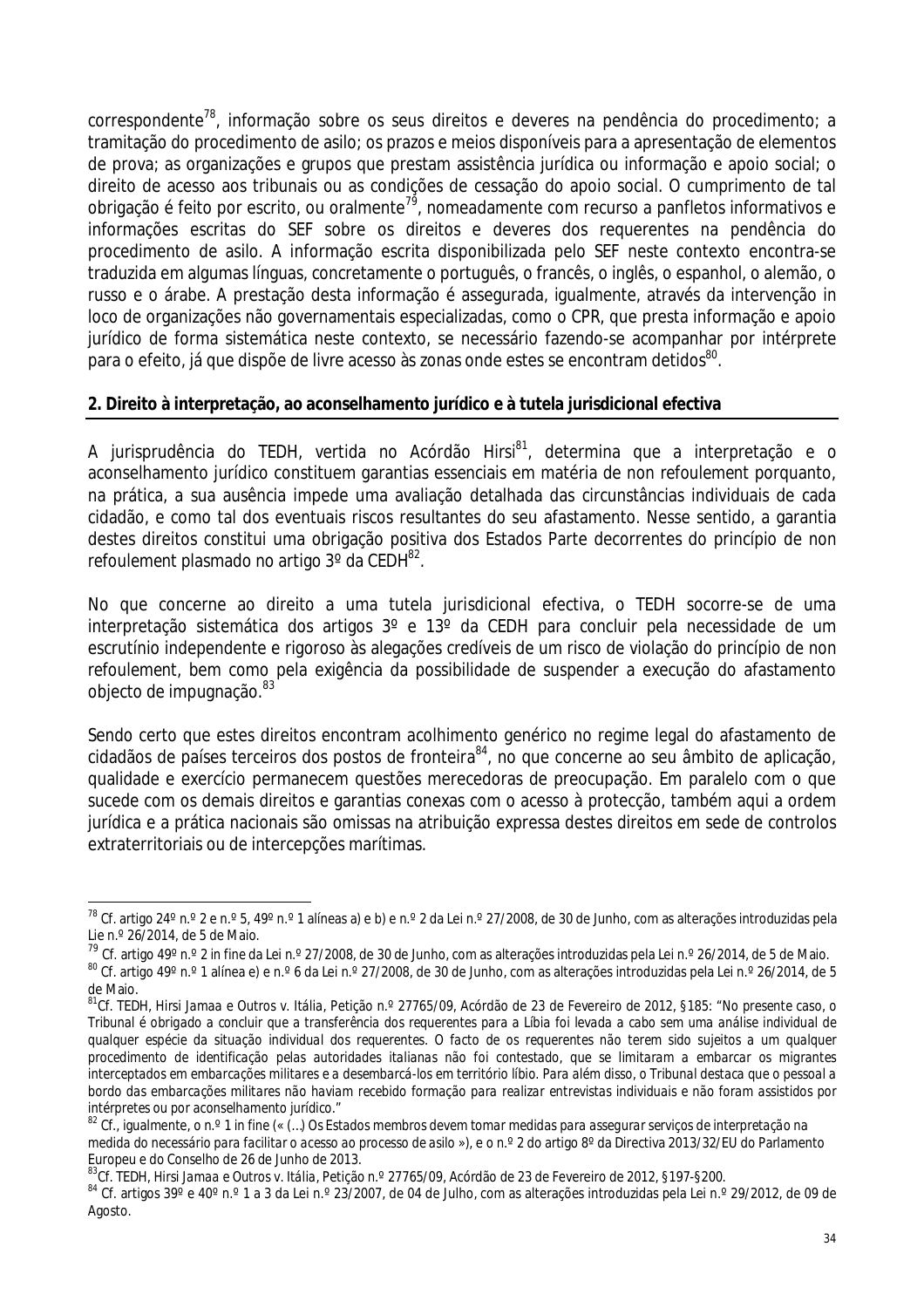#### **2.1 Interpretação**

Segundo o CPR, a circunstância de o direito à interpretação no quadro de processos de recusa de entrada nos postos de fronteira estar legalmente reservado às situações de "necessidade" constitui motivo de insegurança jurídica, com reflexo directo no exercício de garantias fundamentais como sejam o acesso ao direito. Essa preocupação resulta da experiência da organização no quadro dos procedimentos de asilo nos postos de fronteira, onde a comunicação entre o cidadão e o patrono nomeado se revela difícil por a responsabilidade pela disponibilização de interpretação permanecer difusa, tal como acontece neste caso<sup>85</sup>.

Os serviços de interpretação são geridos pelo SEF localmente, ao nível dos postos de fronteira, que dispõem de uma listagem de intérpretes considerados idóneos. Embora tenham sido admitidos pelo SEF casos de espera de algumas horas em línguas menos correntes, foram negados casos de ausência de intérprete em diligências processuais (nomeadamente nas audições e nas notificações), encontrando-se disponíveis intérpretes para todas as línguas requisitadas à data.

A qualidade dos serviços de interpretação – em Portugal a profissão não é regulamentada – não parece merecer uma abordagem estruturada, partindo-se do pressuposto de que a colaboração dos escolhidos com diferentes autoridades administrativas e judiciárias constitui garante suficiente de qualidade. De notar que no caso do francês, inglês, espanhol e russo os serviços optam por não recorrer a intérpretes, considerando que os seus funcionários dispõem de conhecimentos linguísticos suficientes para o efeito. O recurso a outros cidadãos não admitidos no posto de fronteira para efeitos de interpretação não foi mencionado pelo SEF, embora o CPR tenha referido a existência dessa prática em procedimentos de asilo nos postos de fronteira, o que suscita preocupações no que concerne à imparcialidade, qualidade e sigilo dos serviços prestados.

#### **2.2 Acesso ao direito e aos tribunais**

 $\overline{a}$ 

No que concerne ao acesso ao direito e à tutela jurisdicional efectiva nos postos de fronteira, a situação apresenta-se mais problemática, nomeadamente em razão dos disfuncionamentos do apoio judiciário.

Note-se, em primeiro lugar, que a assistência de advogado, nomeadamente através do apoio judiciário, apenas se encontra consagrada após a recusa de entrada, devendo entender-se que esta servirá, essencialmente, a sua impugnação contenciosa e consequentemente do afastamento do território nacional<sup>86</sup>. Ficará de fora do âmbito deste direito, portanto, a faculdade de o cidadão ser assistido por advogado imediatamente após a sua intercepção no posto de fronteira, e até ao momento da notificação da recusa da sua entrada em território nacional. Esta compressão do direito ao aconselhamento jurídico, que exclui a audição inicial do cidadão pelo SEF, após a intercepção no posto de fronteira, bem como as suas eventuais alegações em resposta à proposta de recusa de

<sup>&</sup>lt;sup>85</sup> Cf. artigo 49º n.º 4 da Lei n.º 27/2008, de 30 Junho, com as alterações introduzidas pela lei n.º 26/2014, de 5 de Maio. Ao invés do que sucede neste contexto, no caso dos afastamentos coercivos de cidadãos estrangeiros que se encontram irregularmente em território nacional, a lei prevê expressamente que "*A pedido do interessado podem ser prestados serviços de tradução e de interpretação para efeitos da impugnação judicial a que se referem os n.º 1 e 2.*" – cf. artigo 150º n.º 4 da Lei n.º 23/2007, de 04 de Julho, com as alterações introduzidas pela Lei n.º 29/2012, de 09 de Agosto.

<sup>86</sup> Cf. artigo 40º n.º 2 e 39º da Lei n.º 23/2007, de 04 de Julho, com as alterações introduzidas pela Lei n.º 29/2012, de 09 de Agosto.

**O acesso à protecção: Um direito humano - Access to protection: A human right**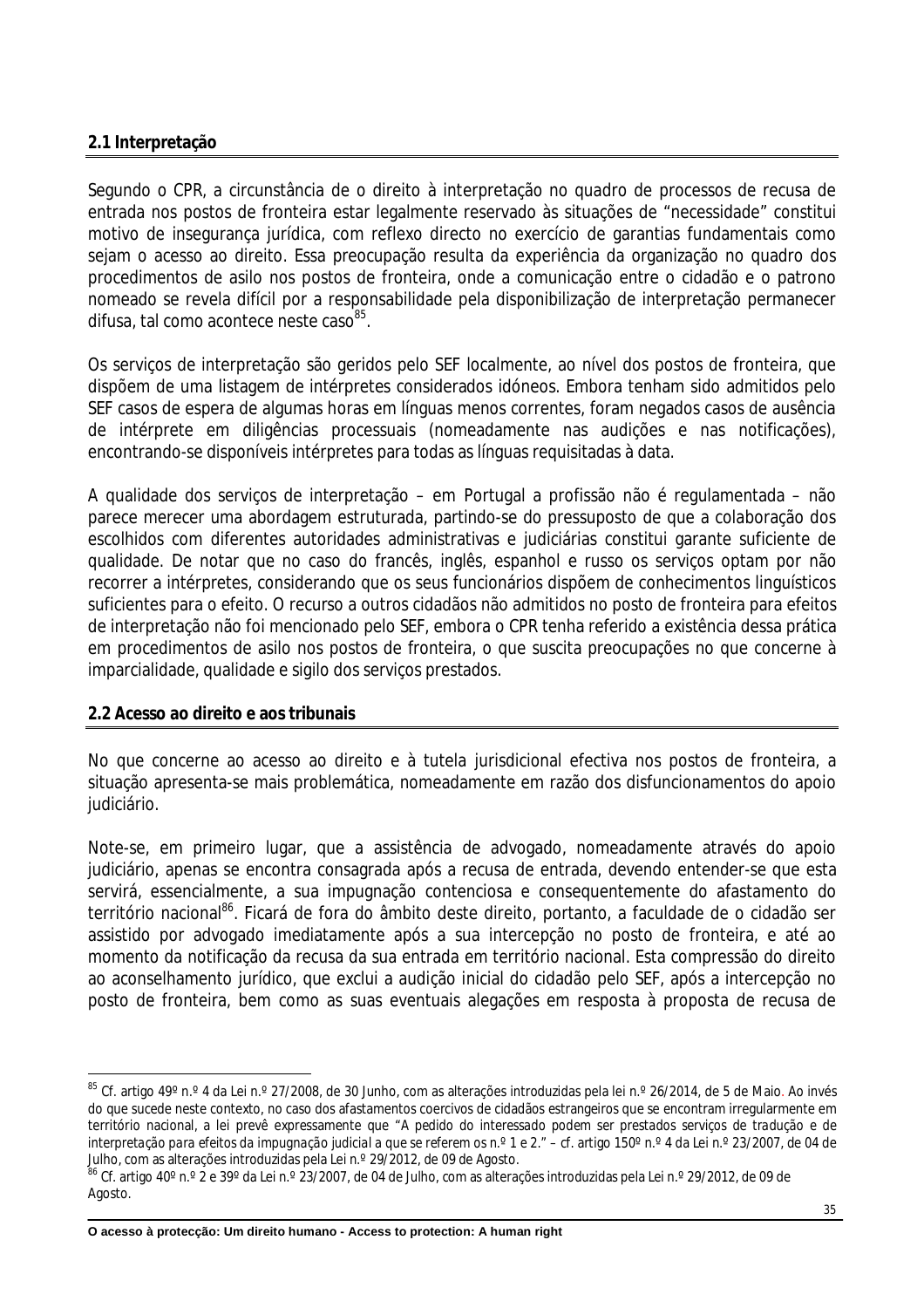entrada<sup>87</sup>, surge-nos como dificilmente justificável à luz a obrigação aqui apreciada resultante do princípio de *non refoulement*.

No que respeita ao acesso ao apoio judiciário, a intervenção do CPR permite dar cumprimento efectivo e sistemático às disposições legais nesta matéria nos procedimentos de asilo nos postos de fronteira $^\mathrm{88}.$ 

Por oposição, no caso dos processos de recusa de entrada e afastamento de cidadãos nos postos de fronteira que os antecedem, a ausência de implementação de medidas previstas para o efeito, como o Protocolo para a criação de uma escala de advogados, tem condicionado o acesso efectivo, e em tempo útil, à protecção jurídica, e consequentemente a uma tutela jurisdicional efectiva<sup>89</sup>.

Com efeito, a forma como o sistema está organizado actualmente não permite garantir, em tempo útil, a nomeação oficiosa de patrono necessária ao exercício do direito de impugnação contenciosa da decisão de recusa de entrada, e à suspensão judicial do afastamento do território nacional<sup>90</sup>.

Neste particular, o ónus recai exclusivamente sobre o interessado, que sendo livre de contactar e de se fazer assistir por advogado, terá geralmente de o fazer a expensas suas, contando geralmente com o apoio de amigos e de familiares para estabelecer contacto com o causídico, sem prejuízo dos contactos estabelecidos pelo SEF com as respectivas autoridades consulares para o efeito.

*"Depois de findo o processo de recusa, a companhia aérea tem um prazo de quarenta e oito horas, para providenciar um voo de regresso do cidadão estrangeiro ao ponto de partida. A partir do momento em que se constata que já não vai ser possível reencaminhar a pessoa no espaço de 48 horas, é feito um pedido de autorização ao tribunal, para que se possa proceder à manutenção da mesma para lá das quarenta e oito horas, no Centro de Instalação Temporária. Creio que este período de tempo será suficientemente alargado para que o cidadão possa estabelecer um contacto com um advogado.*

*Agora se me pergunta se terá havido alguém que já tentou falar com um advogado e não conseguiu, eu acredito que sim, até porque às vezes essa dificuldade se prende com o facto de a pessoa chegar e não ter o contacto de um amigo ou de um familiar. Até mesmo a embaixada ou consulado (dos quais fornecemos o contacto), muitas das vezes, são a fonte do problema, pois as chamadas são encaminhadas através daquelas opções automáticas, mas apenas se encontra disponível uma gravação informando de que o Consulado só estará aberto em dia e hora determinada, não sendo fácil para o SEF ultrapassar essa situação."* (SEF – posto de fronteira do aeroporto de Lisboa)

*"O sistema em Portugal está montado por forma a o ónus de arranjar advogado recair sobre o cidadão. Está previsto na lei, está há vários anos para ser operacionalizado um protocolo entre o SEF e a Ordem dos Advogados para existir uma escala de advogados no posto de fronteira, chamemos-lhe assim. Estar o SEF e estar alguém lá, há países em que os advogados assistem à entrevista por exemplo. Mas em Portugal isso não acontece. Claro que se na lei estivesse essa obrigatoriedade naturalmente que lhes seria facultado esse número, ou a escala, ou quem era o advogado, ou o número para onde poderiam ligar para despoletar um…"* (SEF – Gabinete Técnico de Fronteiras)

 $\overline{\phantom{a}}$ 

<sup>&</sup>lt;sup>87</sup> Cf. artigo 38º n.º 1 da Lei n.º 23/2007, de 04 de Julho, com as alterações introduzidas pela Lei n.º 29/2012, de 09 de Agosto.

<sup>88</sup> Cf. artigos 25º n.º 4 e 49º n.º 1 alínea e) da Lei n.º 27/2008, de 30 de Junho, com as alterações introduzidas pela Lei n.º 26/2014, de 5 de Maio.

<sup>89</sup> Cf. artigo 40º n.º 2 in fine e 3 da Lei n.º 23/2007, de 04 de Julho, com as alterações introduzidas pela Lei n.º 29/2012, de 09 de Agosto.

<sup>&</sup>lt;sup>90</sup> Tal como previsto nos termos da lei processual geral - cf. a alínea a) do n.º 2 do artigo 112º e a alínea b) do n.º 1 do artigo 120º do Código do Processo dos Tribunais Administrativos (CPTA).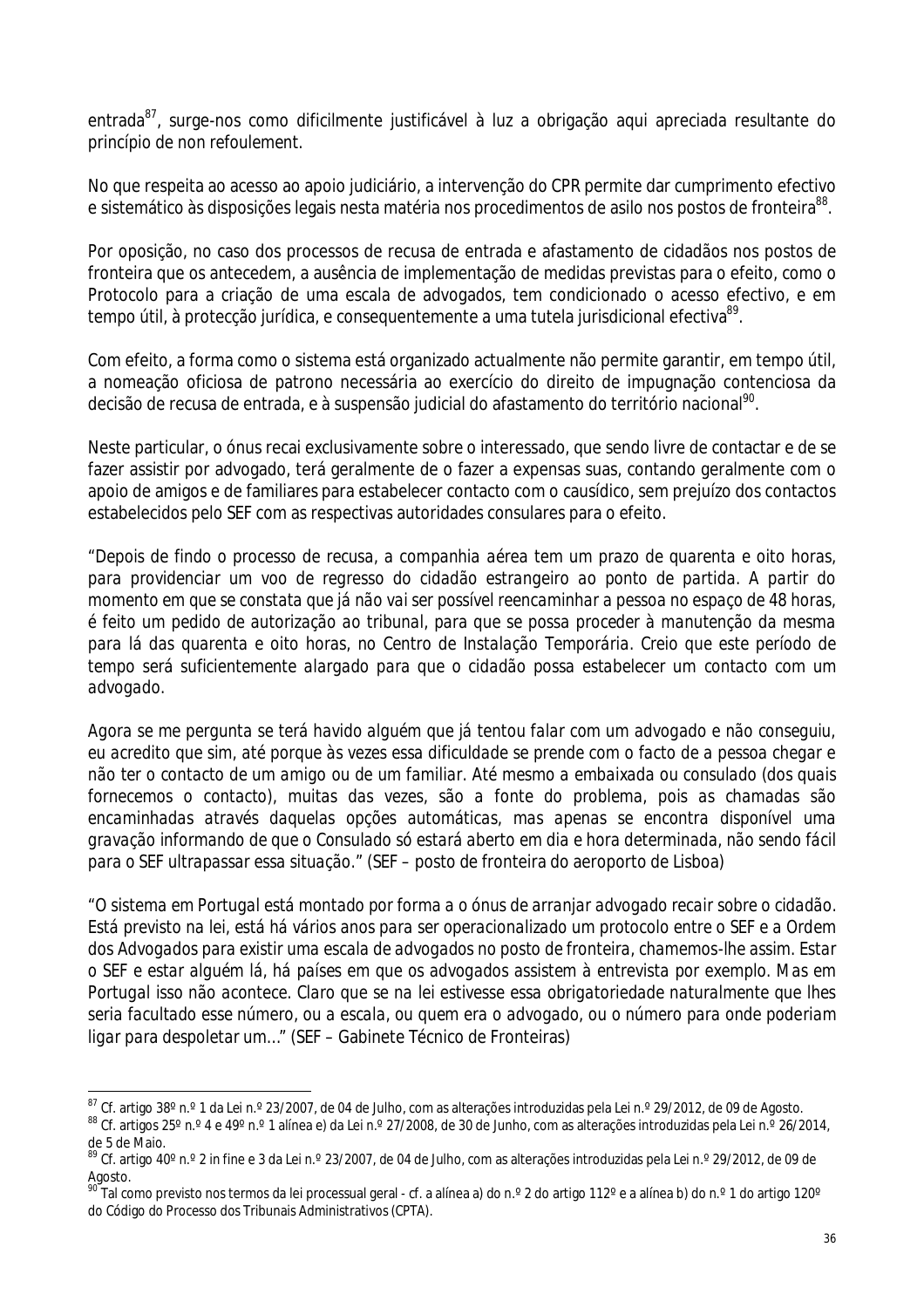Devendo o retorno ao ponto de início da viagem do cidadão não admitido ocorrer, nos termos da lei, no mais breve espaço de tempo possível<sup>91</sup>, e exigindo a nomeação de patrono oficioso, na ausência de uma escala, a apresentação de um pedido de protecção jurídica à Segurança Social que o expulsando manifestamente não se encontra em condições de realizar em tempo útil<sup>9293</sup>, o resultado tem sido, nestes casos, o afastamento de cidadãos sem que estes disponham da oportunidade de gozar, previamente, de assistência jurídica e, consequentemente, de uma tutela jurisdicional efectiva relativa à recusa de entrada e afastamento do território nacional.

#### **3. Dever de formação**

Não oferecendo critérios orientadores detalhados nesta matéria, a mais recente jurisprudência do TEDH vertida no Acórdão *Hirsi<sup>94</sup>* relembra, ainda assim, a obrigatoriedade de os Estados Parte garantirem a promoção de formação adequada aos seus funcionários envolvidos em operações de afastamento*,* em razão do impacto desta na capacidade e disponibilidade dos mesmos para cumprirem as obrigações resultantes do princípio de *non refoulement* plasmado no artigo 3º da CEDH.

O direito da UE nesta matéria consagra a obrigação de as autoridades nacionais dotarem a respectiva polícia de fronteiras nacional de profissionais especializados e devidamente formados, nomeadamente na detecção e tratamento de casos particularmente vulneráveis como sejam os menores não acompanhados e as vítimas de tráfico de seres humanos<sup>95</sup>.

A frequência obrigatória de formação adequada em matéria de protecção internacional encontra-se consagrada, exclusivamente, para os funcionários do SEF nos postos de fronteira "*que recebam" ou*  "que trabalhem" com requerentes de protecção internacional<sup>"96</sup>. Não foi possível identificar semelhante obrigação legal de formação dos militares da Marinha e da GNR que exercem funções da mesma natureza nas respectivas áreas de intervenção.

Note-se que a formulação legal empregue parece limitar a obrigatoriedade de formação aos inspectores do SEF nos postos de fronteira que lidam com requerentes de protecção internacional – ou seja, indivíduos que formalizaram um pedido de protecção internacional ao Estado português – e não a todos quantos intervém nos processos de fiscalização de fronteiras e que, como tal, são chamados a

 $\overline{\phantom{a}}$ <sup>91</sup> Cf. artigo 41º n.º 1 da Lei n.º 23/2007, de 04 de Julho, com as alterações introduzidas pela Lei n.º 29/2012, de 09 de Agosto.

<sup>92</sup> Nos termos das disposições legais aplicáveis, o pedido de apoio judiciário exige o preenchimento de um formulário, que deverá ser enviado para o serviço local da segurança social, acompanhado pela necessária documentação comprovativa - cf. Lei n.º 34/2004, de 29 de Julho, com as alterações decorrentes da Lei n.º 47/2007, de 28 de Agosto.

<sup>93</sup> Porquanto segundo a experiência do CPR, na eventualidade remota de a submissão ser bem sucedida, a tramitação do pedido demora semanas, retirando-lhe o efeito útil neste contexto, atendendo à natureza meramente devolutiva do recurso (e como tal do pedido de protecção jurídica) previsto no artigo 39º da Lei n.º 23/2007, de 04 de Julho, com as alterações introduzidas pela Lei n.º 29/2012, de 09 de Agosto, e de, na prática, o cidadão ser afastado do território nacional ao fim de alguns dias em conformidade com o exigido na lei.

<sup>94</sup>Cf. TEDH, *Hirsi Jamaa e Outros v. Itália,* Petição n.º 27765/09, Acórdão de 23 de Fevereiro de 2012, §185: "*No presente caso, o Tribunal é obrigado a concluir que a transferência dos requerentes para a Líbia foi levada a cabo sem uma análise individual de qualquer espécie da situação individual dos requerentes. O facto de os requerentes não terem sido sujeitos a um qualquer procedimento de identificação pelas autoridades italianas não foi contestado, que se limitaram a embarcar os migrantes interceptados em embarcações militares e a desembarcá-los em território líbio. Para além disso, o Tribunal destaca que o pessoal a bordo das embarcações militares não haviam recebido formação para realizar entrevistas individuais e não foram assistidos por intérpretes ou por aconselhamento jurídico*."

<sup>&</sup>lt;sup>95</sup> Cf. artigo 15º n.º 1 3º § do Regulamento (CE) n.º 562/2006, do Parlamento Europeu e do Conselho, de 15 de Março de 2006, que estabelece o código comunitário relativo ao regime de passagem de pessoas nas fronteiras (Código das Fronteiras Schengen). Igualmente, artigo 6º n.º 1 §3 da Directiva 2013/32/EU do Parlamento Europeu e do Conselho de 26 de Junho de 2013.

<sup>&</sup>lt;sup>96</sup> Cf. artigos 23° n.º 2 e 83° da Lei n.º 27/2008, de 30 de Junho, com as alterações introduzidas pela Lei n.º 26/2014, de 5 de Maio, que concretizam o direito dos funcionários do SEF à formação profissional consagrado no artigo 15º do Decreto-Lei n.º 290-A/2001, de 17 de Novembro.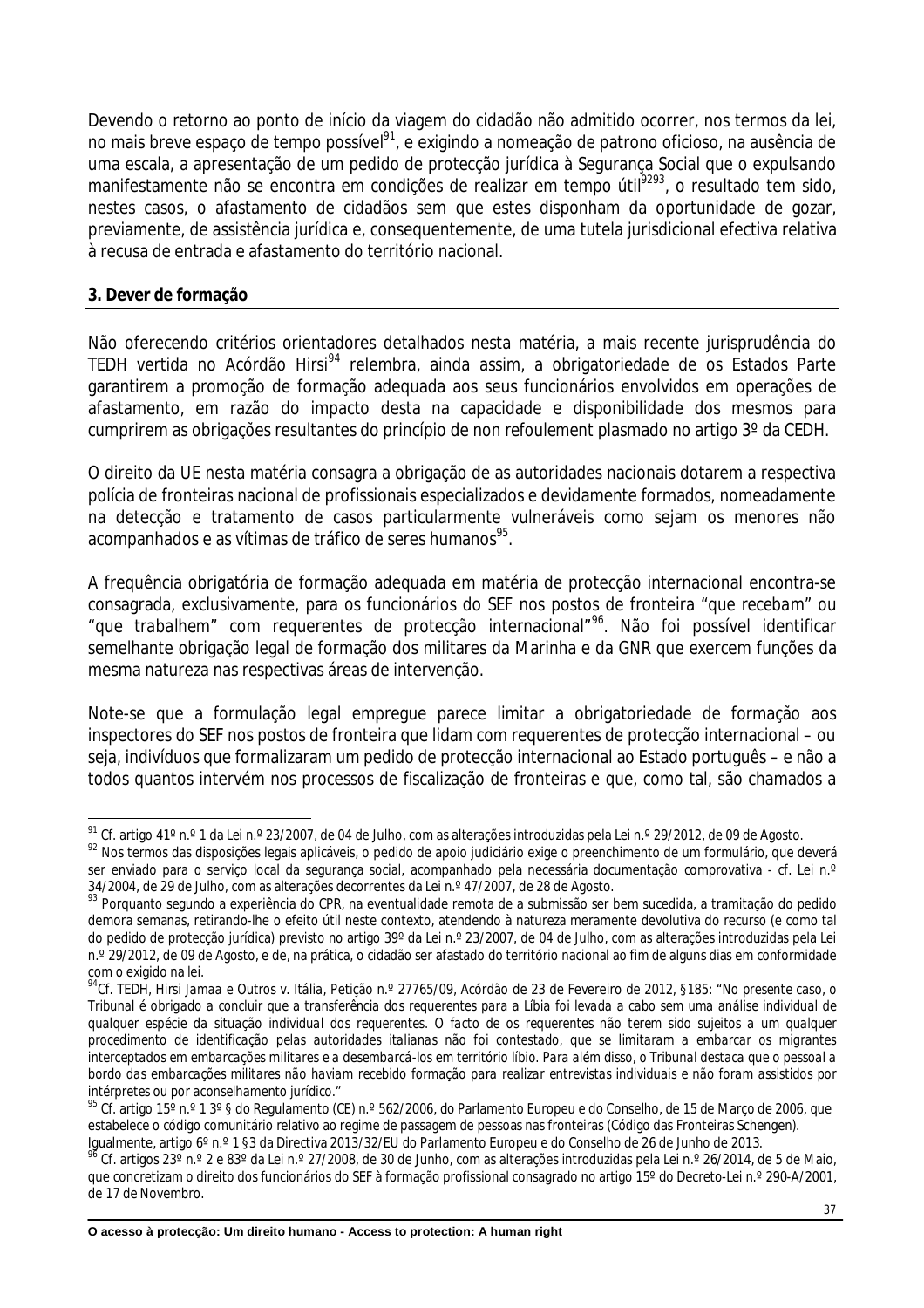actuar em conformidade com o princípio de *non refoulement*. Não resultando da presente investigação que tal seja o caso na prática, o facto de a obrigação de formação em protecção internacional encontrar assento exclusivamente na Lei do Asilo reforça esta interpretação, o que é causador de insegurança jurídica nesta matéria.

Segundo a informação disponibilizada pelo Gabinete de Formação do SEF, a formação em direito de asilo e em direitos humanos é parte integrante da formação inicial e de todos os cursos de promoção do SEF, existindo, igualmente, no âmbito da formação contínua do SEF, cursos de direito do asilo com alguma regularidade. Esta formação é complementada com formações em direitos fundamentais ministradas pela FRONTEX aos peritos nacionais destacados ao serviço das operações iniciadas e coordenadas pela Agência Europeia.

Não foi possível esclarecer cabalmente as matérias abordadas e a frequência normal dessas formações, que são ministradas internamente pelo Gabinete de Asilo e Refugiados do SEF, mas igualmente por outros departamentos com competência relevantes, como seja o tráfico de pessoas. Segundo os inspectores que entrevistámos, bem como o Gabinete de Fronteiras do SEF, as matérias abordadas incluem a DUDH, a CEDH, a CDC, o direito de asilo nacional, bem como em indicadores de detecção de vítimas de tráfico de pessoas.

As experiências individuais dos inspectores do posto de fronteira de Lisboa (aéreo e marítimo) nesta matéria, não sendo extrapoláveis, revelam algumas lacunas, porquanto se num caso a protecção internacional havia sido abordada duas vezes em contexto de formação, no outro há mais de uma década que a CEDH não era objecto de uma abordagem estruturada em contexto de formação, o mesmo sucedendo há quatro anos no caso da protecção internacional. Segundo o Gabinete de Fronteiras do SEF:

#### *"A última formação a esse nível foi há uma ano, ano e meio, mas depois podem mediar dois, três anos até à próxima."*

A prestação de informação actualizada sobre a segurança e o respeito dos direitos humanos nos países para onde são afastados os cidadãos de países terceiros em contexto estruturado de formação é uma prática sem reflexo nos postos de fronteira, nomeadamente no de Lisboa. Não obstante, os inspectores entrevistados referem receber diversa informação relevante, sem prejuízo da informação regularmente recebida a título individual (e.g. por e-mail) de serviços congéneres europeus, por exemplo.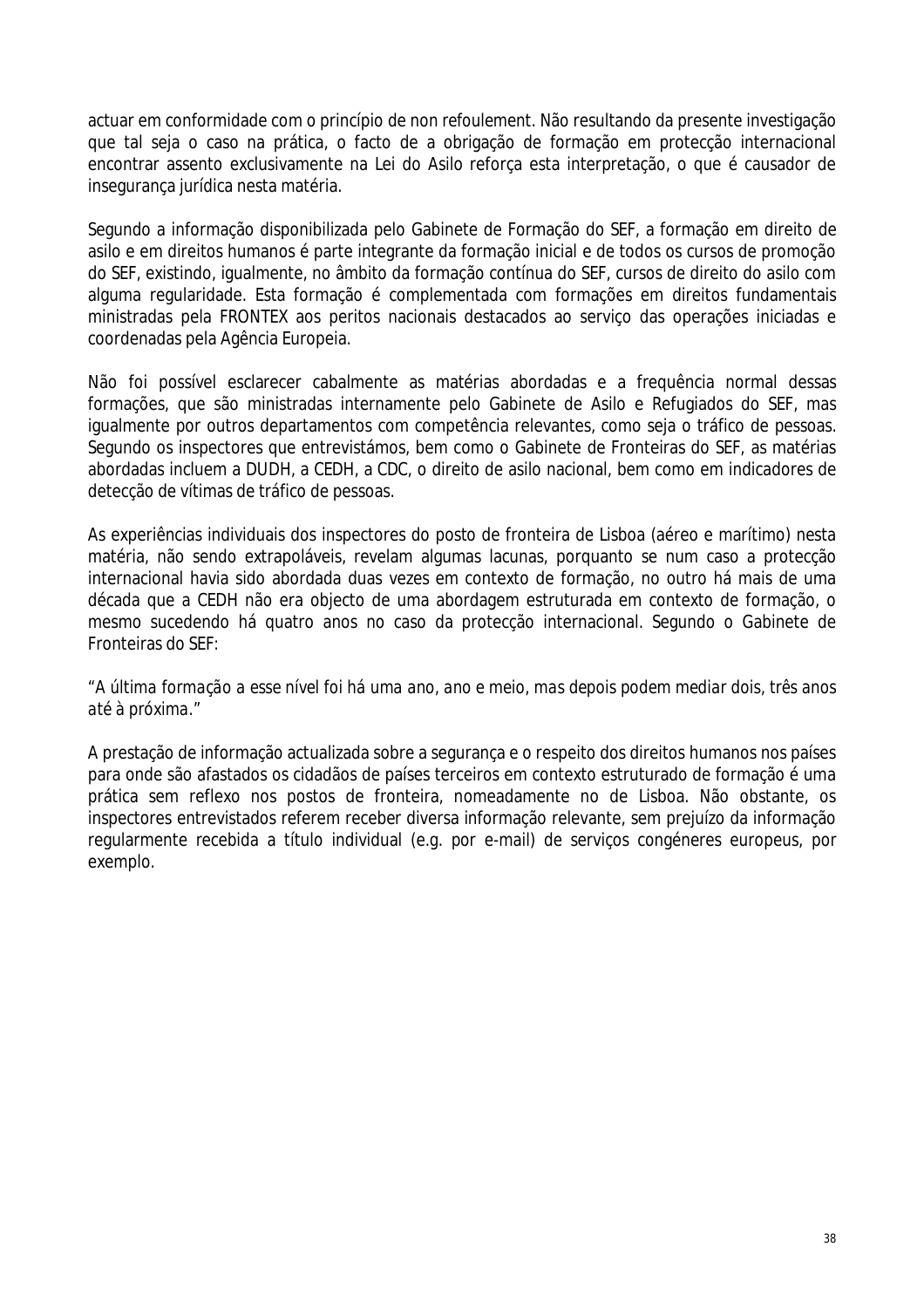## **Capítulo IV Proibição de afastamentos colectivos**

Na senda da sua jurisprudência relativa ao princípio de *non refoulement<sup>97</sup>*, o Acórdão *Hirsi* relembra que a proibição de os Estados levarem a cabo afastamentos colectivos - entendidos como o afastamento de cidadãos na ausência de uma análise individualizada das circunstâncias do seu caso, e da possibilidade de estes contestarem a correspondente decisão proferida pela entidade competente para o efeito – vigora para aqueles que se encontram presentes no seu território nacional, mas igualmente para os que se encontram sujeitos à sua jurisdição, independentemente do local<sup>98</sup> onde esta é exercida, sob pena de se proceder a uma interpretação incongruente do âmbito de aplicação da Convenção<sup>99</sup>.

Embora não encontremos na ordem jurídica nacional uma proibição expressa dos afastamentos colectivos, a interpretação sistemática das normas aplicáveis nesta matéria, que consagram, nomeadamente, a fundamentação e a notificação individualizada das decisões de afastamento, na sequência da audição do interessado, que dispõe igualmente do correspondente direito de impugnação judicial, leva-nos a concluir pela consagração substantiva dessa proibição $^{100}$ .

Valendo quanto à proibição de afastamentos colectivos, *mutatis mutandis*, o que foi mencionado anteriormente sobre os efeitos (extraterritoriais) do princípio de *non refoulement*, nomeadamente quanto ao enquadramento normativo e jurisprudencial, bem como a sua relevância em sede de intercepções marítimas e controlos extraterritoriais no contexto nacional. 101

O afastamento de cidadãos de países terceiros do posto de fronteira do aeroporto de Lisboa, em desconformidade com a proibição ora em apreço, é veementemente negada pelos entrevistados do SEF, não tendo sido recolhida informação no decorrer da presente análise que infirme essa conclusão.

*"Isso nunca aconteceu em Portugal. Nunca. Cada decisão é uma decisão absolutamente individual. Que tem um processo, tem garantias. As pessoas têm o direito de recorrer para os tribunais."* (SEF- posto de fronteira do aeroporto de Lisboa.)

*"Nós não temos expulsões colectivas. Não tenho conhecimento de expulsões colectivas."* (SEF – Gabinete de Fronteiras)

Como referimos a propósito do princípio de *non refoulement* no contexto de controlos extraterritoriais<sup>102</sup>, contudo, a eventualidade da recusa de embarque de cidadãos estrangeiros sem a necessária averiguação prévia das circunstância do seu caso, e da sua eventual necessidade de protecção internacional, não foi excluída pelo SEF, sendo de pressupor que a mesma se coloca com particular acuidade na circunstância em que os controlos documentais são conduzidos exclusivamente pelos funcionários da companhia aérea.

 $\overline{a}$ 

**O acesso à protecção: Um direito humano - Access to protection: A human right**

<sup>&</sup>lt;sup>97</sup> Cf. supra Capítulo II, ponto 1.

<sup>98</sup> Sendo igualmente irrelevante a forma adoptada por esses mesmos controlos -cf. nota de rodapé n.º 23 supra.

<sup>99</sup> No que respeita à aplicação extraterritorial da proibição de expulsões colectivas, vertida no artigo 4° do Protocolo n.º 4 da CEDH, cf. Acórdão Hirsi §177, 178 e 180.

<sup>&</sup>lt;sup>100</sup> Cf. artigos 38°, 40°, 41° n.° 3, 134°, 135°, 143°, 148°, 149° n.° 2 e 150° da Lei n.° 23/2007, de 04 de Julho, com as alterações introduzidas pela Lei n.º 29/2012, de 09 de Agosto.

<sup>101</sup> Cf. supra Capítulo II, ponto 1 e ponto 2.2.

<sup>102</sup> Cf. supra Capítulo II, ponto 2.2.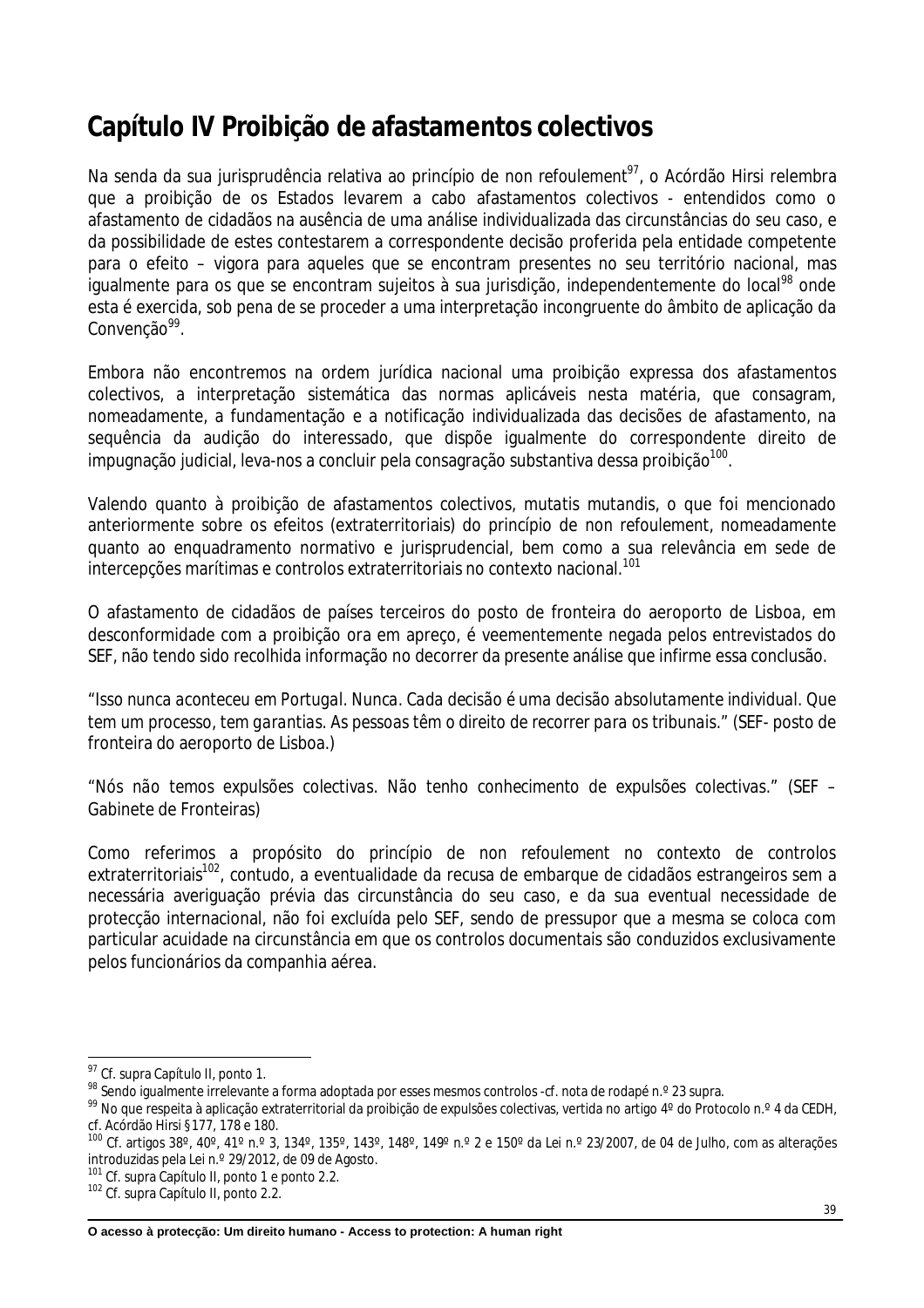A pertinência da preocupação em torno das recusas de embarque colectivas é confirmada por relatos, publicados por órgãos de comunicação social nacionais, segundo os quais dois grupos de cidadãos sírios foram impedidos de embarcar em Bissau no decorrer do presente ano $^{103}$ .

A informação recolhida no contexto deste projecto já aqui mencionada infirma a valorização da jurisprudência *Hirsi* do TEDH no contexto destes controlos extraterritoriais levados a cabo pelas autoridades nacionais<sup>104</sup>.

 $\overline{a}$ <sup>103</sup> Cf. supra nota de rodapé n.º 66.

<sup>&</sup>lt;sup>104</sup> Cf. supra nota de rodapé n.º 40.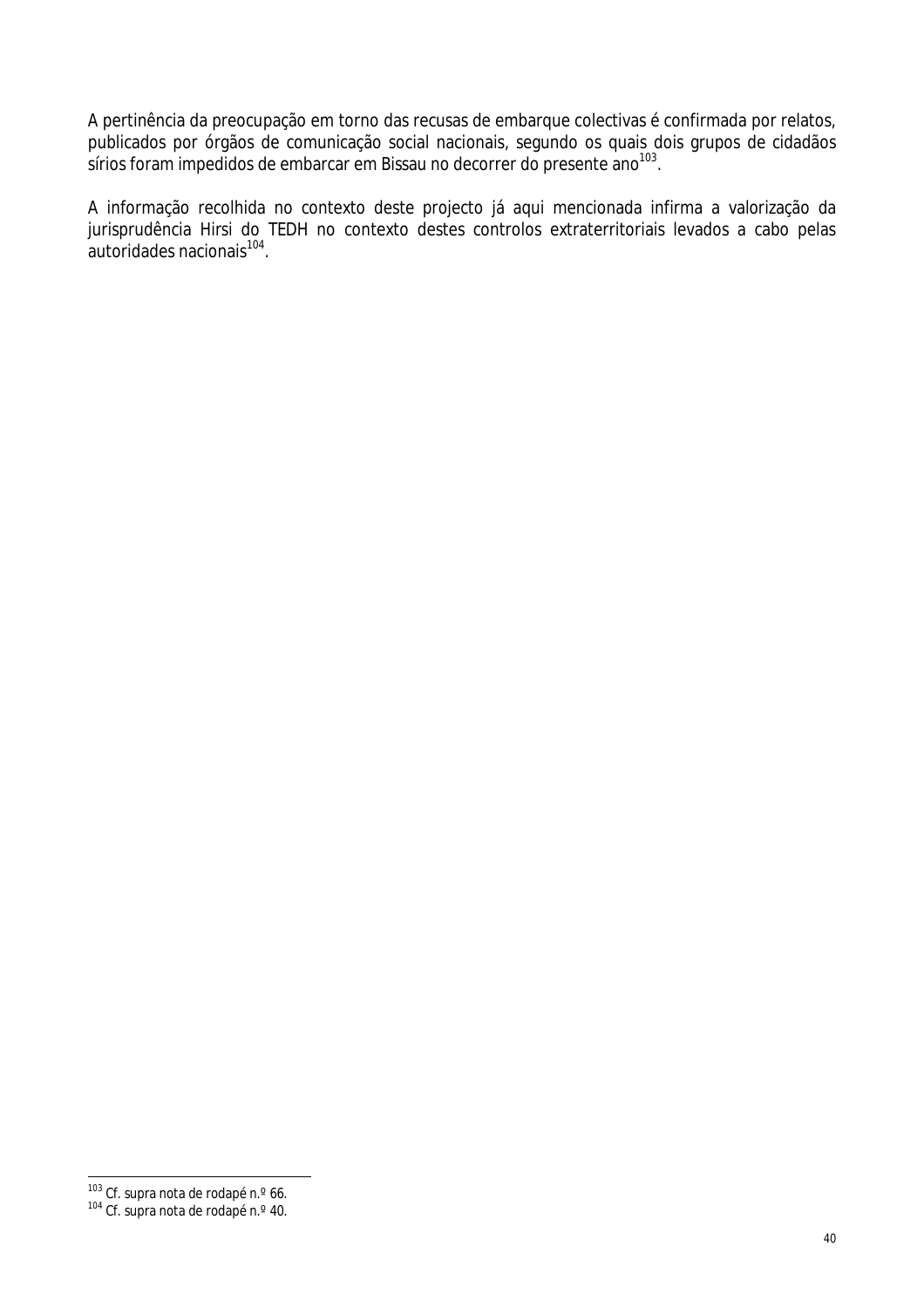## **Recomendações**

**1) Relativas ao retorno para países terceiros no contexto de processos de recusa de entrada nos postos de fronteira, ou de efeito equivalente, como as intercepções no alto mar e de desembarque em local seguro, ou de recusa extraterritorial de acesso ao território nacional.**

i) A obrigação legal de proceder à avaliação prévia do risco de *refoulement* nos processos de afastamento dos postos de fronteira deverá ser expressamente consagrada e cumprida, bem como na eventualidade do exercício extraterritorial de jurisdição pelo Estado português.

ii) O direito à impugnação jurisdicional da decisão de afastamento do território nacional no posto de fronteira, ou de decisão de efeito equivalente, com efeito suspensivo, deverá ser expressamente consagrado.

iii) Para o efeito, implementar a recomendação mencionada no ponto 4) ii) infra.

iv) A ordem jurídica nacional deverá consagrar a proibição do retorno de cidadãos para países terceiros, ou medida de efeito equivalente, dos menores não acompanhados.

v) A adopção de normas e procedimentos uniformes de identificação de requerentes de asilo, menores não acompanhados, vítimas de tráfico de seres humanos e sobreviventes de tortura, que não dependam exclusivamente da manifestação de interesse dos próprios, e que prevejam o eventual envolvimento de entidades governamentais, internacionais e não governamentais especializadas, bem como o apoio de intérpretes qualificados.

vi) A implementação de um sistema de Informação sobre o País de Origem (IPO) directamente acessível pelo SEF e demais membros relevantes da AMN, que permita a avaliação da situação geral no país terceiro de destino, e das circunstâncias particulares do indivíduo objecto de retorno.

#### **2) Relativas aos acordos de readmissão e de cooperação policial**

i) Os acordos internacionais que Portugal venha eventualmente a celebrar com vista a garantir o retorno de cidadãos para países terceiros, ou medidas de efeito equivalente, deverão consagrar normas sobre padrões mínimos em matéria de respeito pelos direitos humanos, incluindo a garantia de acesso ao procedimento de asilo, a proibição de todas as formas de expulsão colectiva e o dever de respeito pelo princípio de *non refoulement*.

ii) A celebração e implementação desses acordos deverá depender de uma análise prévia relativa à ratificação das Convenções internacionais relativas ao estatuto dos refugiados e aos direitos humanos pelos países terceiros, bem como à aprovação e implementação das normas e procedimentos nacionais necessários ao seu cumprimento efectivo.

iii) Os acordos internacionais em apreço deverão ser públicos, salvo se razões imperiosas de segurança nacional o desaconselharem, devendo nesse caso as mesmas serem expressamente justificadas.

iv) O retorno para países terceiros, ou medidas de efeito equivalente, no quadro dos acordos internacionais em apreço, deverá depender de uma análise individualizada das circunstâncias do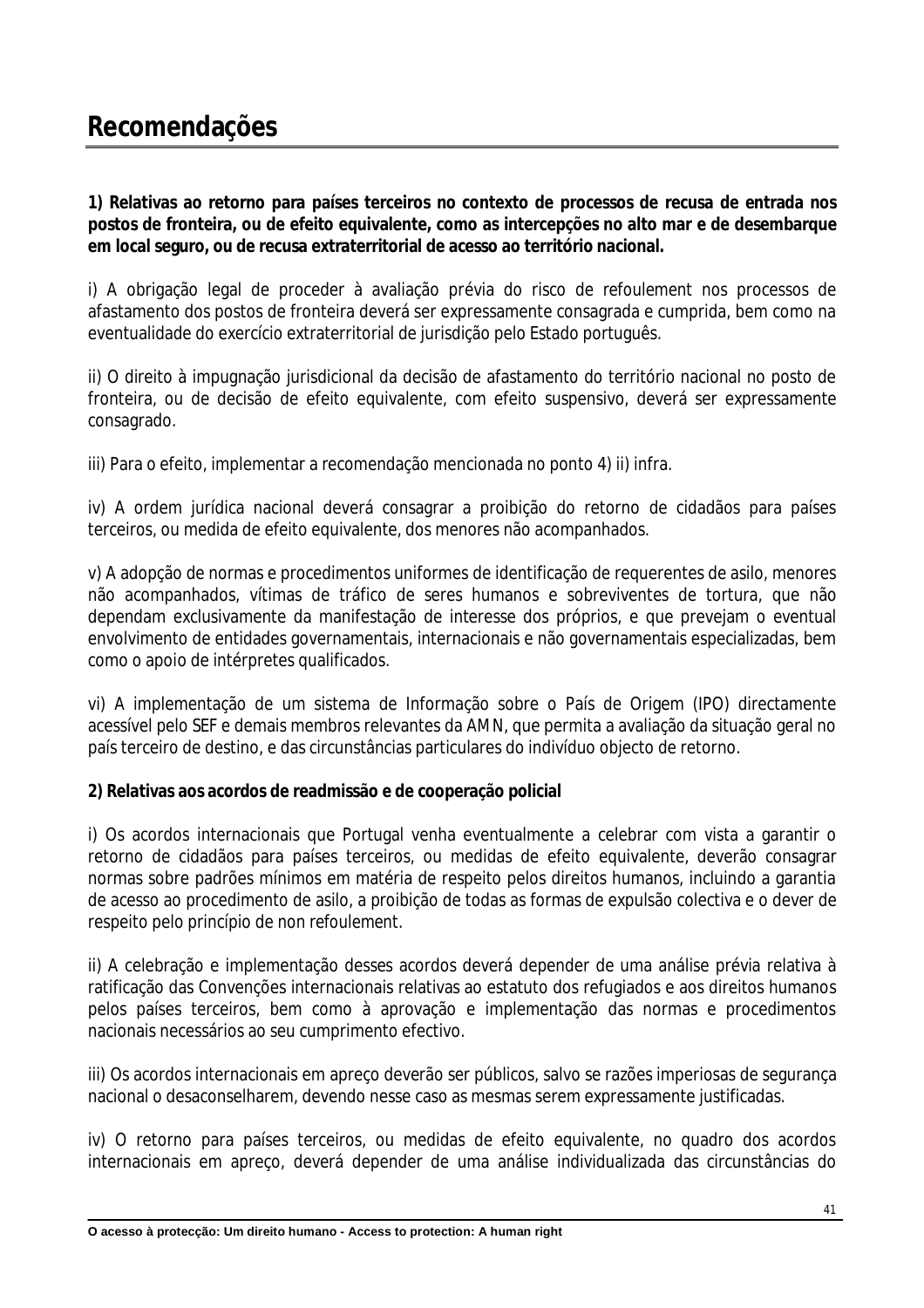migrante objecto de retorno, com vista a garantir os seus direitos, independentemente da sua nacionalidade ou país de origem.

#### **3) Relativas às intercepções e às operações de salvamento marítimas, e às medidas de recusa extraterritorial de acesso ao território nacional**

i) O regime jurídico resultante do Decreto Regulamentar n.º 86/2007 de 12 de Dezembro e da Lei n.º 23/2007, de 04 de Julho, com as alterações introduzidas pela Lei n.º 29/2012, de 09 de Agosto, deverá ser alterado por forma a acautelar expressamente as obrigações internacionais do Estado português em matéria de aplicação extraterritorial do princípio de *non refoulement* directo e indirecto, e da proibição de expulsões colectivas.

ii) A consagração expressa de garantias processuais visando a tutela dos direitos dos migrantes durante as intercepções marítimas, e as operações de recusa extraterritorial de acesso ao território nacional, nomeadamente através da adopção de disposições ao nível da UE com vista a uma harmonização das práticas europeias.

iii) A adopção de disposições normativas internacionais vinculativas que consagrem regras claras e detalhadas sobre as obrigações dos Estados em sede de desembarque de migrantes e sobre o conceito de "lugar seguro", evitando dessa forma interpretações divergentes e discricionárias.

#### **4) Relativas ao direito à informação, ao acesso ao direito e aos tribunais, e à interpretação**

i) Deverão ser introduzidas disposições normativas relativas à obrigação de fornecer aos migrantes nos postos de fronteira informações sobre os seus direitos antes do proferimento de uma decisão relativa ao seu retorno a um país terceiro ou da União Europeia, nomeadamente no que concerne à protecção internacional. O direito à informação deverá ser garantido, igualmente, em sede de intercepções marítimas e de externalização da recusa de acesso ao território nacional. O SEF e demais membros relevantes do SAM deverão receber orientações precisas sobre a implementação destas disposições.

ii) Deverão ser consagrados o direito e as condições necessárias ao exercício efectivo, e em tempo útil, do direito à protecção jurídica, nas suas vertentes de consulta jurídica e apoio judiciário, dando execução, no que concerne à nomeação urgente de patrono nos postos de fronteira, ao disposto na Lei n.º 23/2007, de 04 de Julho, com as alterações introduzidas pela Lei n.º 29/2012, de 09 de Agosto.

iii) O direito à interpretação deverá ser legalmente consagrado e efectivamente assegurado por intérpretes qualificados para o efeito durante a permanência do estrangeiro no posto de fronteira nacional, durante as operações de intercepção e salvamento marítimo, e procedimentos de externalização da recusa de acesso ao território nacional. Este aplicar-se-á, nomeadamente, para efeitos de apoio judiciário com vista ao exercício do direito de impugnação judicial. Deverá ser consagrada a obrigatoriedade da formação regular dos intérpretes, nomeadamente sobre os deveres a que estes se encontram sujeitos no exercício da sua actividade.

#### **5) Relativas à formação**

i) Em conformidade com as obrigações internacionais do Estado português nesta matéria, a obrigatoriedade legal de formação sobre protecção internacional, expressamente consagrada para os funcionários do SEF nos postos de fronteira, deverá ser alargada às demais autoridades, incluindo as pertencentes ao SAM, cujo agentes, no exercício das suas responsabilidades, contactem com cidadãos estrangeiros potencialmente carecidos de protecção internacional.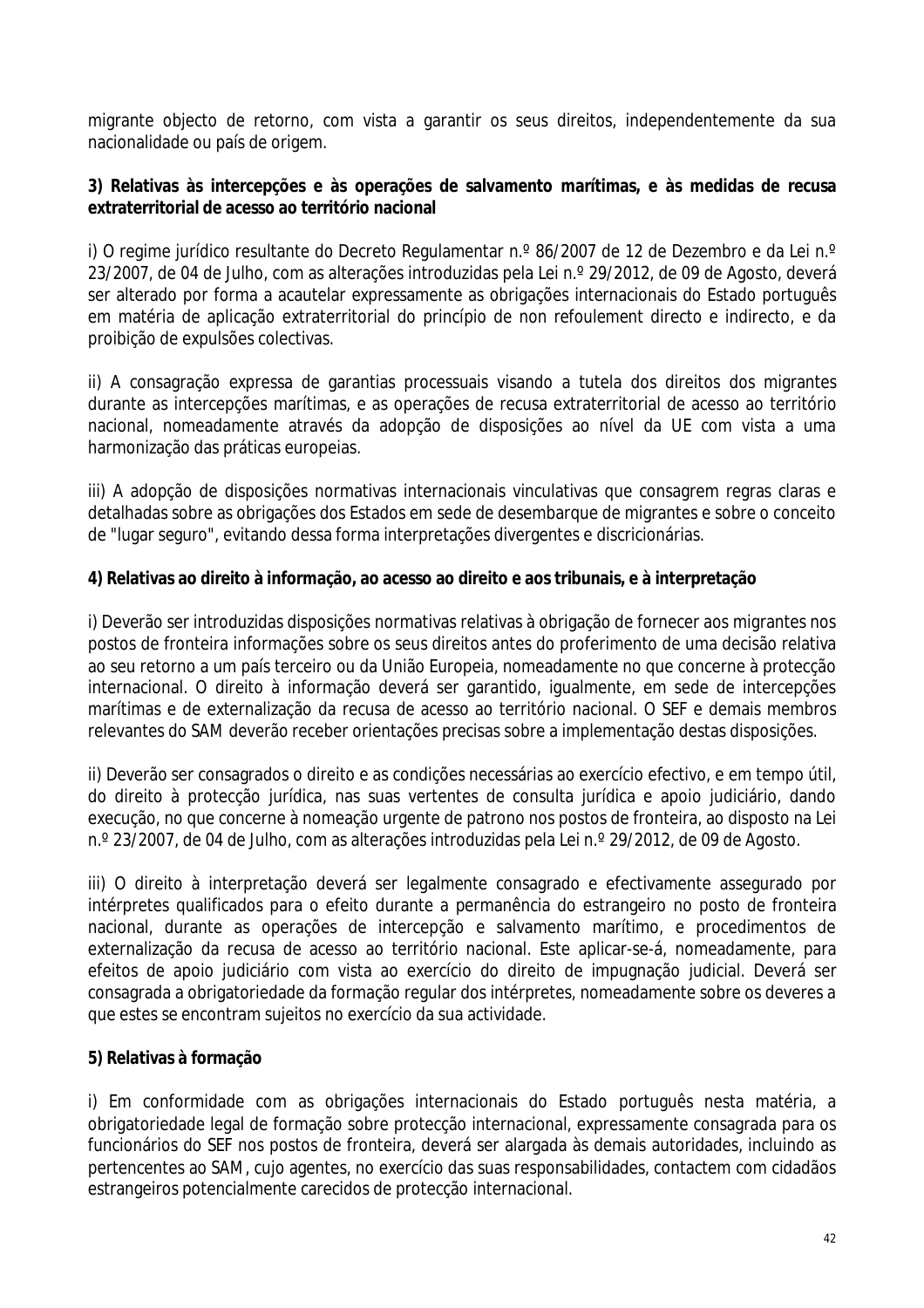ii) A formação desenvolvida neste contexto deverá ser pertinente, regular e incluir informação sobre o respeito pelos direitos humanos no países de destino do afastamento dos cidadãos de países terceiros.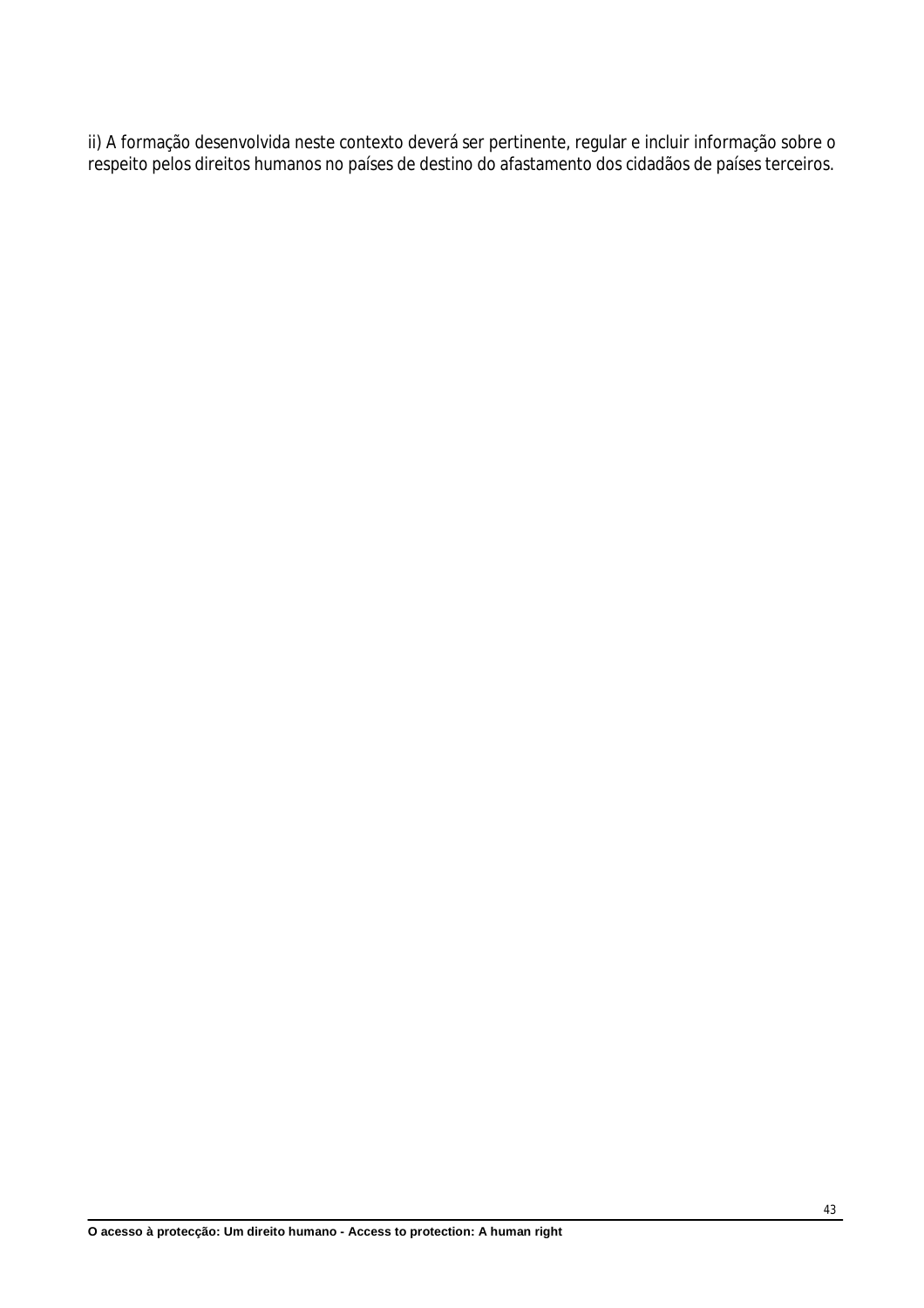## **Bibliografia**

#### **Direito Internacional**

Declaração Universal dos Direitos do Homem, 1948

Convenção de Genebra relativa ao estatuto dos refugiados, 28 de Julho de 1951.

Convenção contra a Tortura e Outras Penas ou Tratamentos Cruéis, Desumanos ou Degradantes, 1984

Pacto Internacional sobre os Direitos Civis e Políticos, 1966

Convenção sobre Aviação Civil Internacional, assinada em Chicago em 7 de Dezembro de 1944 (13ª edição)

Convenção das Nações Unidas sobre o Direito do Mar (UNCLOS), 1994

Alto Comissariado das Nações Unidas para os Refugiados, "*O âmbito e o conteúdo do princípio de non refoulement, Uma opinião* ", UN High Commissioner for Refugees (UNHCR), *Refugee Protection in International Law: UNHCR's Global Consultations on International Protection*, 2003, 0 521 82574 1 hardback; 0 521 53281 7 paperback, disponível: http://www.refworld.org/docid/4bed15822.html

Alto Comissariado das Nações Unidas para os Refugiados, *Advisory Opinion on Extratterritorial* Application of Non Refoulement Obligations under the 195 Convention relating to the Status of Refugees and its 1967 Protocol, 26 de Janeiro de 2007, disponível: http://www.refworld.org/docid/45f17a1a4.html

Alto Comissariado das Nações Unidas para os Refugiados, *UNHCR intervention before the House of Lords in the case of European Roma Rights Centre and Others v. Immigration Officer at Prague Airport, Secretary of State for the Home Department*, 28 de Setembro de 2004, disponível: http://www.refworld.org/docid/41c1aa654.html

Alto Comissariado das Nações Unidas para os Refugiados, *UNHCR intervention before the House of Lords in the case of European Roma Rights Centre and Others v. Immigration Officer at Prague Airport, Secretary of State for the Home Department*, 28 de Setembro de 2004, disponível: http://www.refworld.org/docid/41c1aa654.html

James C. Hathaway, *The Rights of Refugees Under International Law*, 2005, Cambridge University Press

#### **Direito da União Europeia**

Carta dos Direitos Fundamentais da União Europeia, 7 de Dezembro de 2000

Directiva 2013/32/EU do Parlamento Europeu e do Conselho de 26 de Junho de 2013, relativa a procedimentos comuns de concessão e retirada do estatuto de protecção internacional (reformulação)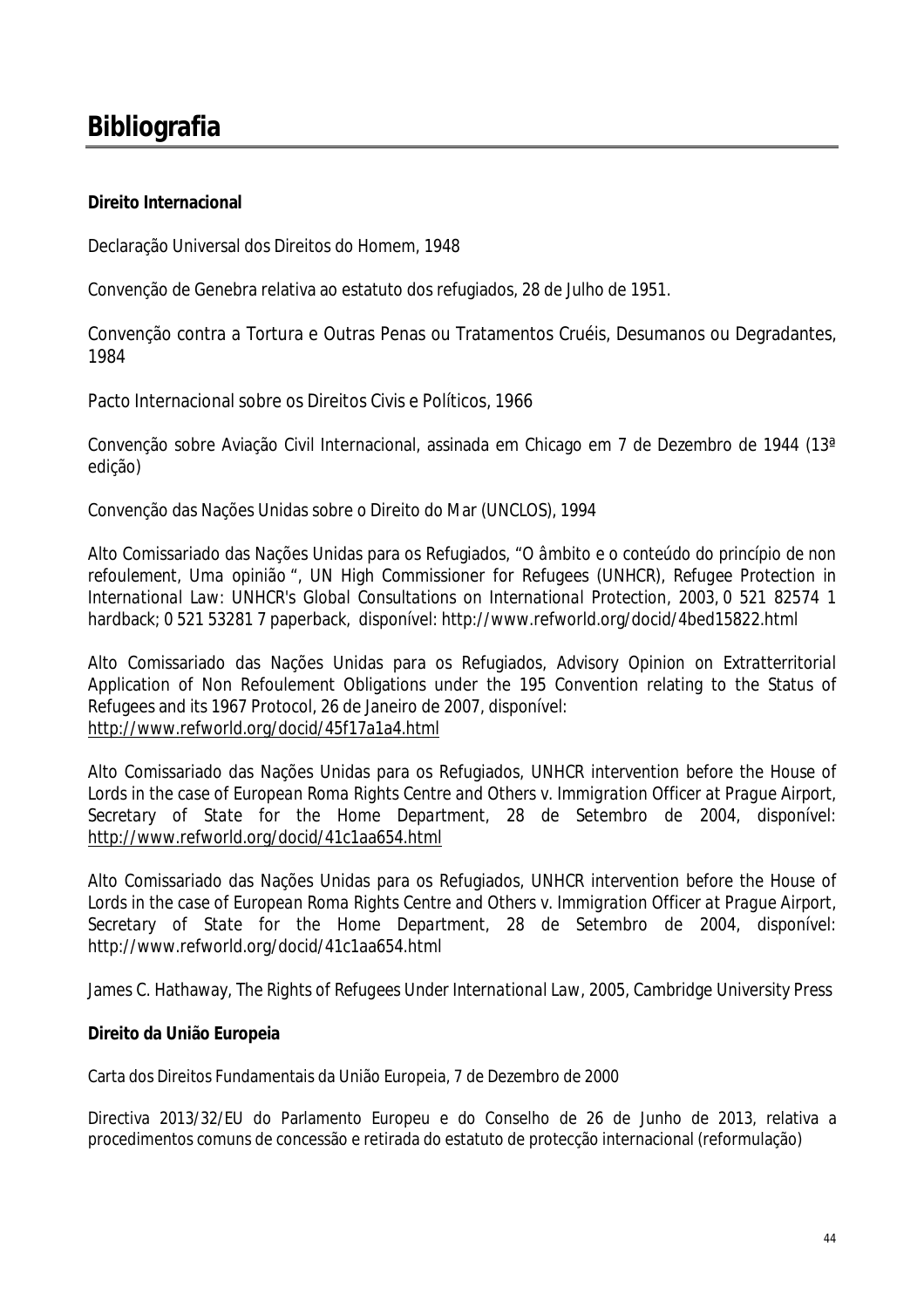Regulamento (CE) n.º 562/2006 do Parlamento Europeu e do Conselho de 26 de Junho de 2013 que estabelece o código comunitário relativo ao regime de passagem de pessoas nas fronteiras (Código das Fronteiras Schengen

Regulamento (EU) n.º 610/2013 do Parlamento Europeu e do Conselho de 26 de Junho de 2013 que altera o Regulamento (CE) n.º 562/2006 do Parlamento Europeu e do Conselho que estabelece o código comunitário relativo ao regime de passagem de pessoas nas fronteiras (Código das Fronteiras Schengen), a Convenção de Aplicação do Acordo de Schengen, os Regulamentos (CE) n.º1683/95 e (CE) n.º539/2001 do Conselho e os Regulamentos (CE) n.º767/2008 e (CE) n.º810/2009 do Parlamento Europeu e do Conselho

Regulamento do Conselho (CE) n.º 2007/2004 de 26 de Outubro de 2004 que cria uma Agência Europeia de Gestão da Cooperação Operacional nas Fronteiras Externas dos Estados-Membros da União Europeia

Regulamento (UE) n.º 1168/2011 do Parlamento Europeu e do Conselho de 25 de Outubro de 2011 que altera o Regulamento (CE) n.º 2007/2004 do Conselho que cria uma Agência Europeia de Gestão da Cooperação Operacional nas Fronteiras Externas dos Estados-Membros da União Europeia

#### **Conselho da Europa**

Convenção para a Protecção dos Direitos do Homem e das Liberdades Fundamentais, 3 de Setembro de 1953

Tribunal Europeu dos Direitos do Homem, *Hirsi Jamaa e Outros Vs Itália,* Petição n.º 27765/09, Acórdão de 23 de Fevereiro de 2012

Tribunal Europeu dos Direitos do Homem, *Salah Sheek v. Holanda*, Petição n.º 1948/04, Acórdão de 11 de Janeiro de 2007

Tribunal Europeu dos Direitos do Homem, *Bankovovic e Outros Vs Bélgica e 16 Estados Membros,*  Petição n.º 52207/99, Acórdão de 12 de Dezembro de 2001

Tribunal Europeu dos Direitos do Homem, *Jabari. v. Turquia*, Petição n.º 40035/98, Acórdão de 11 de Outubro de 2000

Tribunal Europeu dos Direitos do Homem, *H.L.R. v. França*, Petição n.º 24573/94, Acórdão de 29 de Abril de 1997

Tribunal Europeu dos Direitos do Homem, *Vilvarajah e Outros v. Reino Unido*, Petições n.º 13163/87, 13164/87, 13165/87, 13447/87, 13448/87, Acórdão de 30 de Outubro de 1991

Tribunal Europeu dos Direitos do Homem, *Soering v. Reino-Unido*, Petição n.º 14038/88, Acórdão de 07 de Julho de 1989

#### **Direito e jurisprudência nacionais**

Lei n.º 26/2014 de 5 de Maio: Procede à primeira alteração à Lei n.º 27/2008, de 30 de Junho, que estabelece as condições e procedimentos de concessão de asilo ou protecção subsidiária e os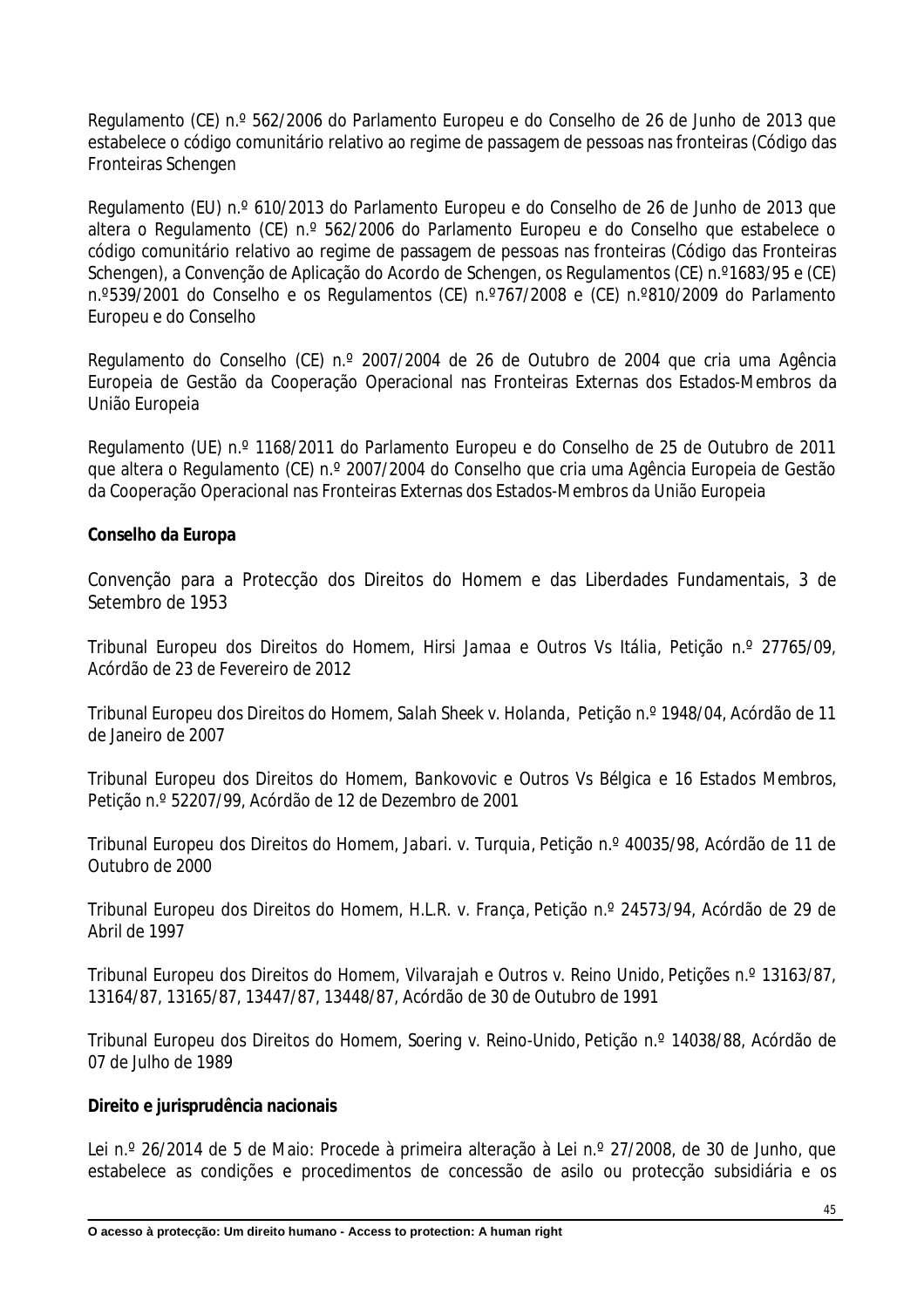estatutos de requerente de asilo, de refugiado e de protecção subsidiária, transpondo as Directivas n.ºs 2011/95/UE, do Parlamento Europeu e do Conselho, de 13 de Dezembro, 2013/32/UE, do Parlamento Europeu e do Conselho, de 26 de Junho, e 2013/33/UE, do Parlamento Europeu e do Conselho, de 26 de Junho.

Lei n.º 29/2012, de 09 de Agosto: Primeira alteração à Lei n.º 23/2007, de 4 de julho, que aprovou o regime jurídico de entrada, permanência, saída e afastamento de estrangeiros do território nacional

Lei n.º 27/2008, de 30 de Junho: Estabelece as condições e procedimentos de concessão de asilo ou protecção subsidiária e os estatutos de requerente de asilo, de refugiado e de protecção subsidiária, transpondo para a ordem jurídica interna as Directivas n.ºs 2004/83/CE, do Conselho, de 29 de Abril, e 2005/85/CE, do Conselho, de 1 de Dezembro.

Lei n.º 47/2007, de 28 de Agosto : Primeira alteração à Lei n.º 34/2004, de 29 de Julho, que altera o regime de acesso ao direito e aos tribunais

Lei n.º 23/2007, de 04 de Julho: Aprova o regime jurídico de entrada, permanência, saída e afastamento de estrangeiros do território nacional

Lei n.º 34/2006, de 28 de Julho: Determina a extensão das zonas marítimas sob soberania ou jurisdição nacional e os poderes que o Estado Português nelas exerce, bem como os poderes exercidos no alto mar

Lei n.º 34/2004, de 29 de Julho : Altera o regime de acesso ao direito e aos tribunais e transpõe para a ordem jurídica nacional a Directiva n.º 2003/8/CE, do Conselho, de 27 de Janeiro, relativa à melhoria do acesso à justiça nos litígios transfronteiriços através do estabelecimento de regras mínimas comuns relativas ao apoio judiciário no âmbito desses litígios

Decreto-Lei n.º 43/2002 de 02 de Março: Define a organização e atribuições do sistema da autoridade marítima e cria a autoridade marítima nacional

Código do Processo dos Tribunais Administrativos: Aprovado pela Lei n.º 15/2002, de 22 de Fevereiro, com as alterações introduzidas pela Declaração de Rectificação n.º 17/2002, de 6 de Abril, pela Lei n.º 4-A/2003, de 19 de Fevereiro, e pela Lei n.º 59/2008, de 11 de Setembro.

Decreto-Lei n.º 290-A/2001, de 17 de Novembro : Aprova o regime de exercício de funções e o estatuto do pessoal do Serviço de Estrangeiros e Fronteiras (SEF)

Decreto-Lei n.º 85/2000, de 12 de Maio: Equipara os espaços criados nos aeroportos portugueses por força da Resolução de Conselho de Ministros n.º 76/97, de 17 de Abril, a centros de instalação temporária, para efeitos do disposto no n.º 4 do artigo 22.º do Decreto-Lei n.º 244/98, de 8 de Agosto, com a redacção da Lei n.º 97/99, de 26 de Julho, enquanto não for aprovada a legislação a que se refere o artigo 6.º da Lei n.º 34/94, de 14 de Setembro

Decreto-Lei n.º 203/98, de 10 Julho: Regime jurídico da salvação marítima

Acórdão do Tribunal Central Administrativo Sul n.º 09498/12 de 21/02/2013.

Sentença do Tribunal Administrativo de Círculo de Lisboa, Processo n.º 1480/12.7BELSB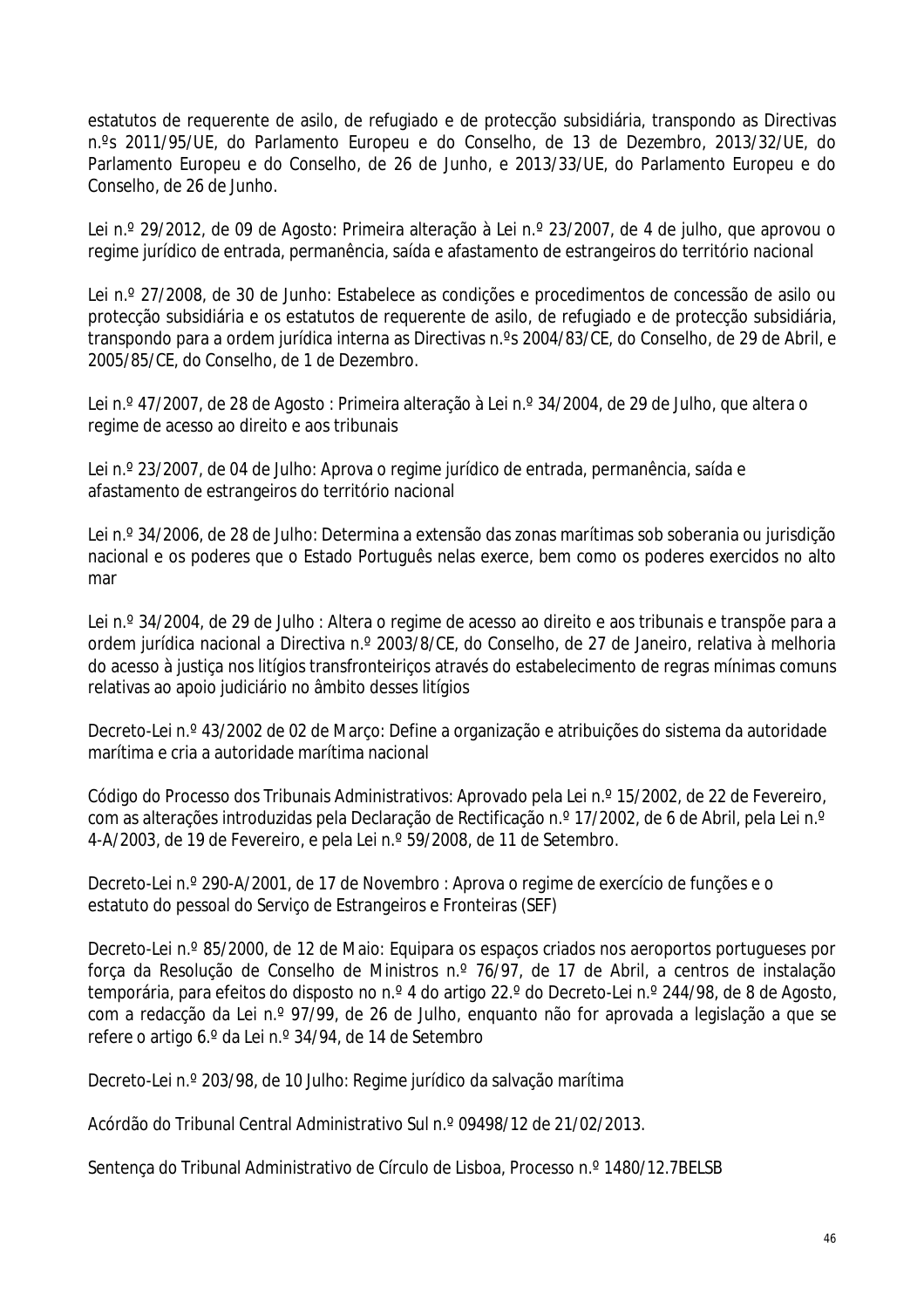Sentença do Tribunal Administrativo de Círculo de Lisboa, Processo n.º 2141/10.7BELSB

#### **Artigos científicos, relatórios e notícias**

Agência da União Europeia para os Direitos Fundamentais (FRA), *Fundamental Rights at Europe's Southern Sea Borders, 2013,* disponível http://fra.europa.eu/sites/default/files/fundamental-rightseuropes-southern-sea-borders-jul-13\_en.pdf

Tondini M., *The legality of Intercepting boat people under search and rescue and border control operations with reference to recent Italian interventions in the Mediterranean Sea and the ECHR decision in the Hirsi Case,* 30 de Abril de 2012, Journal of International Maritime Law, Vol. 18, N.º 1, 2012, disponível: http://papers.ssrn.com/sol3/papers.cfm?abstract\_id=2096156

Heijer, M., *Europe Beyond its Borders, Refugee and Human Rights Protection in Extraterritorial Immigration Control*, *Extraterritorial Immigration Control, Legal Challenges*, 29 de Abril de 2010, BRILL

Departamento de Estado Norte Americano, *2012 Country Reports on Human Rights Practices - Guinea-Bissau*, 19 de Abril de 2013, disponível: http://www.refworld.org/docid/517e6e2d62.html

Público, *Patrulha Figueira da Foz intercepta 18 imigrantes ilegais no Mediterrâneo*, disponível http://www.publico.pt/n1667837, 27/08/14 [consultado aos 27/08/14].

Expresso Semanário # 2181, *Mar do Desespero*, 15 de Agosto de 2014

Jornal Sol, *TAP começa a voar para a Guiné-Bisau a 26 de Outubro*, 28/07/14, disponível http://www.sol.pt/noticia/111432 [consultado aos 28/07/14].

Governo de Portugal, *Portugal e Guiné-Bissau assinaram protocolo que permite retoma de ligações aéreas directas,* 28/07/14, disponível http://www.portugal.gov.pt/pt/os-ministerios/ministerio-dosnegocios-estrangeiros/mantenha-se-atualizado/20140728-mene-acordo-guine-voos.aspx*,* [consultado aos 28/07/14].

Expresso, *Quatro grupos de sírios tentaram voar de Bissau para Lisboa*, 14 de Dezembro de 2013, disponível http://expresso.sapo.pt/quatro-grupos-de-sirios-tentaram-voar-de-bissau-paralisboa=f846148

Público, *Famílias Sírias pedem asilo político a Portugal*, 11 de Dezembro de 2013, disponível http://www.publico.pt/sociedade/noticia/73-sirios-retidos-no-aeroporto-de-lisboa-1615774

Público, *Presidente da TAP admite que houve "ordens superiores" para embarcar passageiros sírios,* 13 de Dezembro de 2013, disponível http://www.publico.pt/sociedade/noticia/presidente-da-tap-admiteque-houve-ordens-superiores-para-embarcar-passageiros-sirios-1616207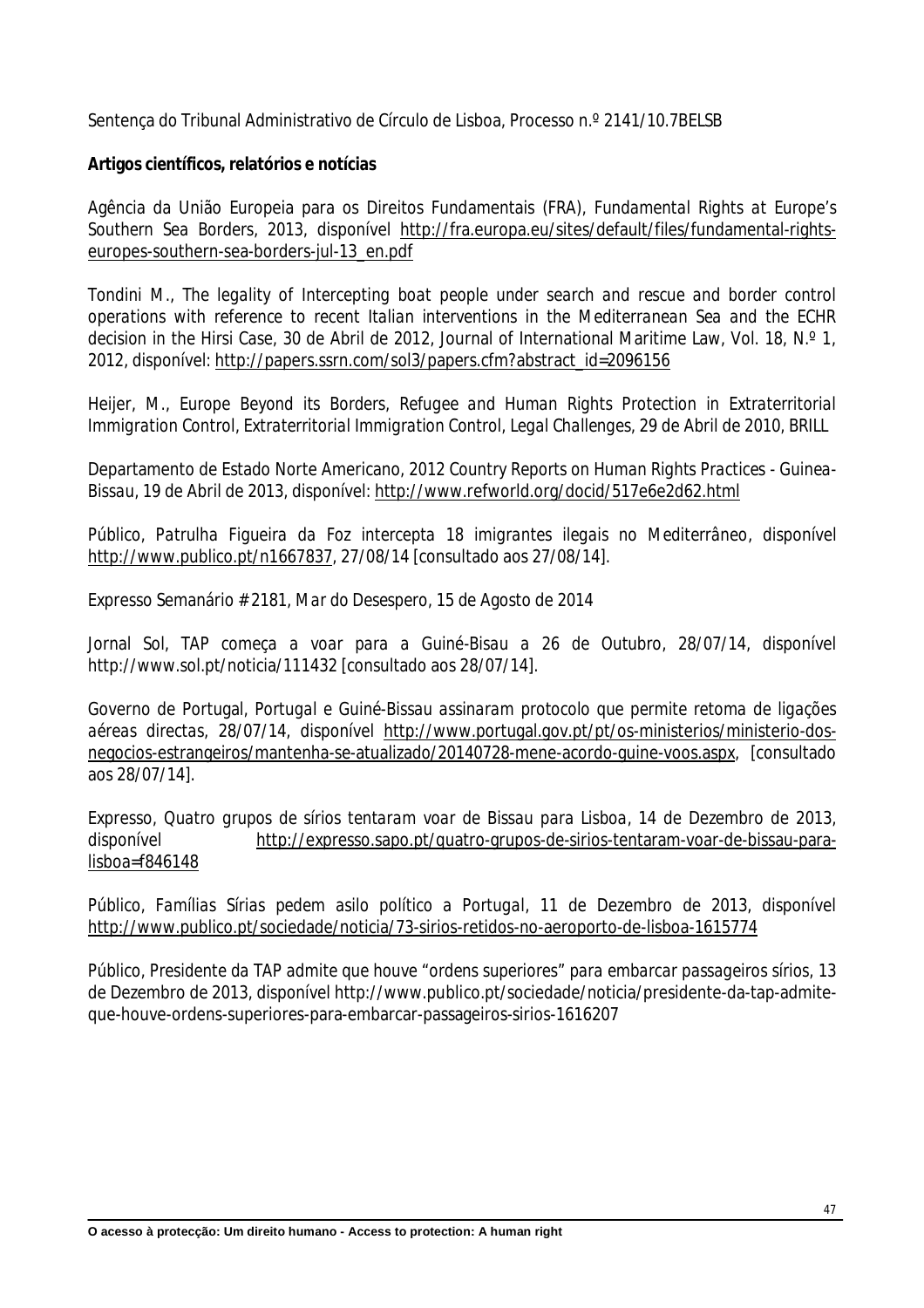## **Anexo I: Lista de entrevistas**

07 de Outubro de 2013: Assessora Jurídica da Direcção, SEF, Posto de Fronteira do Aeroporto de Lisboa

07 de Outubro de 2013: Inspector do SEF, Posto de Fronteira Marítima do Porto de Lisboa

10 de Outubro de 2013: Inspector-Superior do SEF, Gabinete de Fronteiras do SEF

14 de Outubro de 2013: Mónica D'Oliveira Farinha, Coordenadora do Departamento Jurídico, CPR

24 de Outubro de 2013: Menor não acompanhado, requerente de asilo em Portugal, cidadão da Guiné Conacri

25 de Outubro de 2013: Inspector-Adjunto do SEF, Posto de Fronteira do Aeroporto de Lisboa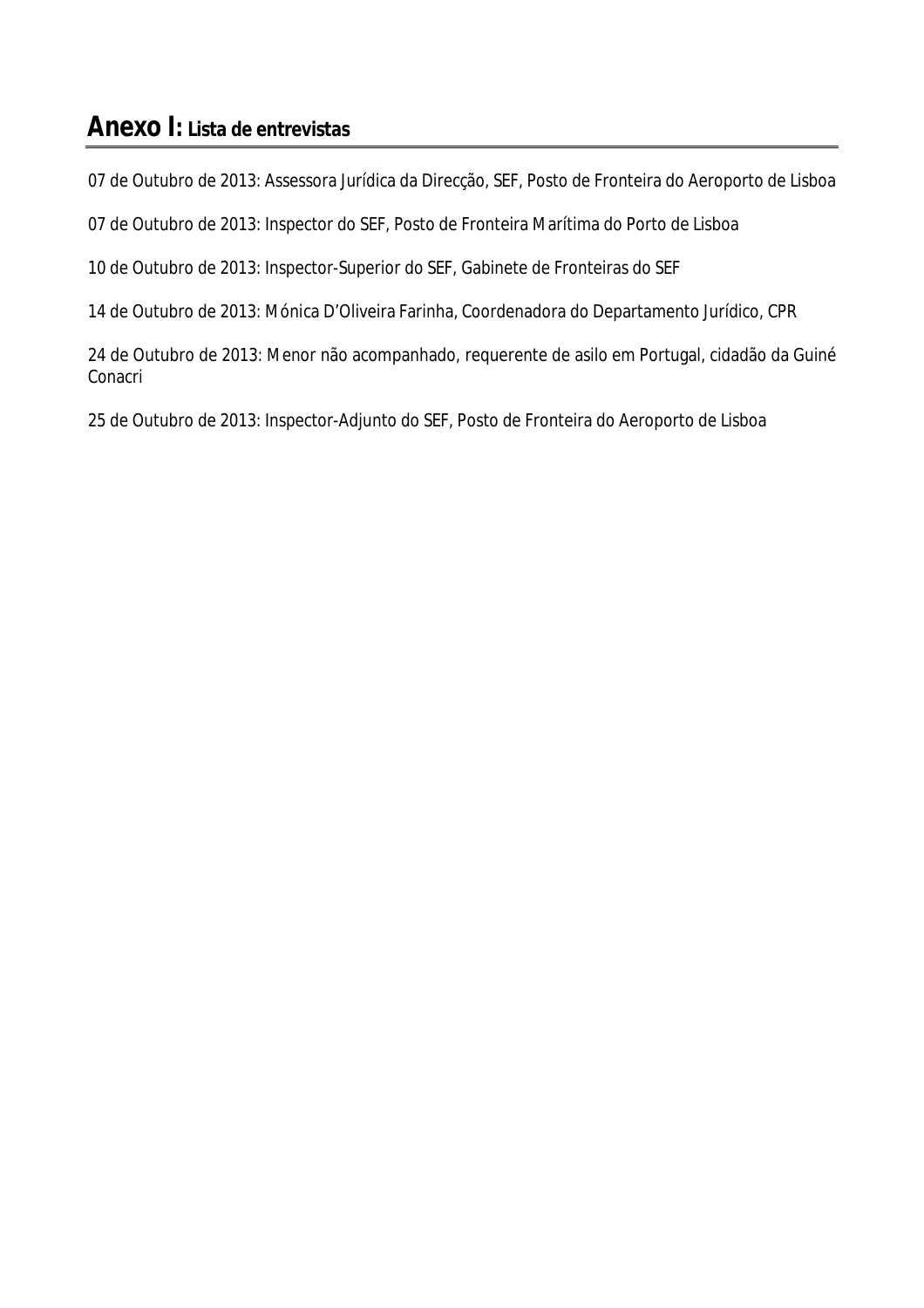### **Anexo II: Descrição do procedimento de asilo nacional**

#### **Apresentação e registo do pedido de protecção internacional**

O cidadão de um país terceiro que entre em território nacional com o intuito de pedir protecção internacional deverá fazê-lo junto do SEF ou de outra autoridade policial assim que possível, por escrito ou oralmente (artigo 13° n.º 1<sup>\*</sup>). O SEF notifica imediatamente o CPR e o representante do ACNUR do pedido (artigo 13º n.º 3)

#### **Direitos dos requerentes de protecção internacional**

Os requerentes dispõem de um conjunto de direitos independentemente do local onde apresentam o respectivo pedido. Este inclui o direito a serem informados, numa língua que compreendam, sobre os seus direitos e deveres, nomeadamente sobre os prazos e a tramitação processual aplicáveis, a possibilidade de junção de prova ao processo, sobre o conteúdo da decisão que venha a recair sobre a admissibilidade do seu pedido; e relativamente à assistência jurídica, social e médica disponível (artigo  $49^{\circ}$  n. $^{\circ}$  1).

Os direitos do requerente incluem, igualmente, o direito à confidencialidade (artigo 83) e a um intérprete (artigo 49° n.º 1 d)). Para além do apoio jurídico gratuito do CPR/ACNUR em todas as fases do procedimento de asilo (artigo 49º n.º 1 e)), os requerentes beneficiam ainda do direito ao apoio judiciário nos termos da lei geral (artigo 49° n.º 1 f)).

#### **Procedimento de asilo – enquadramento geral**

O procedimento de asilo nacional estrutura-se em dois sub-procedimentos: (1) admissibilidade do pedido (2) instrução do mérito do pedido.

No que concerne ao sub-procedimento de admissibilidade, existe ainda uma distinção procedimental adicional em função do local onde o pedido de protecção internacional é apresentado: i) território nacional ii) posto de fronteira. Da conclusão da fase de instrução poderá resultar: i) reconhecimento do estatuto de refugiado ii) concessão de protecção subsidiária iii) indeferimento do pedido.

As decisões de inadmissibilidade ou de indeferimento do pedido de protecção internacional em ambos os sub-procedimentos são passíveis de impugnação contenciosa com efeito suspensivo (artigos 22, 25 e 30).

#### **(1) Fase de admissibilidade**

#### **(i) Pedidos em território nacional**

O requerente recebe um documento comprovativo da apresentação do pedido de protecção internacional no prazo de três dias, que atesta o seu direito a permanecer em território nacional na pendência da análise do seu pedido (artigo 14), sendo convocado para prestar declarações no prazo de cinco dias (artigo 16). O CPR entrevista e emite parecer jurídico não vinculativo relativo ao pedido de protecção internacional destinado ao Director Nacional do SEF (artigo 24 n.º 1 e 28 n.º 5). Na sequência da audição, o SEF notifica o requerente, e o CPR o ACNUR mediante consentimento daquele, do relatório escrito com as informações essenciais do seu pedido, dispondo este de cinco dias para se pronunciar (artigo 17). O director Nacional do SEF profere decisão sobre a admissibilidade do pedido no prazo de trinta dias úteis a contar da data da apresentação do pedido de protecção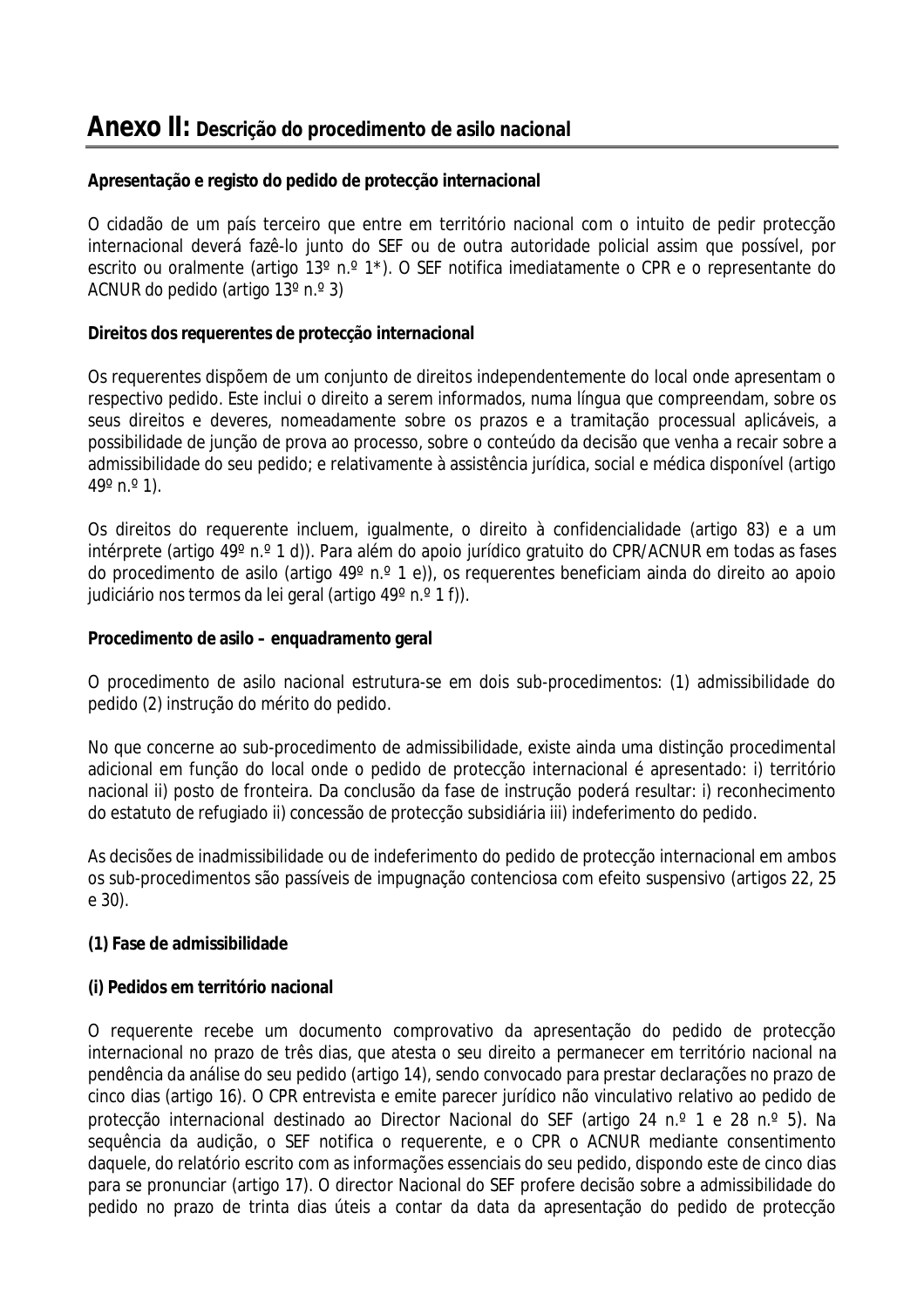internacional, sendo o pedido tacitamente deferido na ausência de decisão (artigo 20). O requerente dispõe do direito de impugnar a decisão de inadmissibilidade do seu pedido no prazo de oito dias, com efeito suspensivo, sob pena de dever abandonar o território nacional no prazo de vinte dias (artigos 21 -22).

#### **(ii) Pedidos no posto de fronteira**

A fase de admissibilidade dos pedidos de asilo nos postos de fronteira encontra-se sujeita a regras especiais, nomeadamente no que concerne aos prazos da intervenção consultiva do CPR (48 horas – artigo 24), da decisão do Director Nacional do SEF sobre a admissibilidade do pedido (7 dias - artigo 24) e da impugnação jurisdicional do indeferimento liminar do pedido (4 dias – artigo 25). Não se encontra consagrada a notificação e pronúncia do requerente sobre o relatório escrito com as informações essenciais do seu pedido, que permanece detido no posto de fronteira do aeroporto de Lisboa durante a fase de admissibilidade, com excepção dos menores não acompanhados. Na eventualidade da improcedência do recurso jurisdicional, o requerente deverá regressar ao ponto onde iniciou a sua viagem, ao país que emitiu o seu documento de viagem ou outro local no qual possa ser admitido (artigo 26).

#### **(2) Fase de instrução**

A admissão do pedido de asilo pelo Director Nacional do SEF resulta na entrada do requerente em território nacional, no caso dos pedidos de asilo nos postos de fronteira (artigo 26 n.º 4), e na emissão a favor do requerente admitido de uma autorização de residência provisória válida por 6 meses, renovável por idênticos períodos (artigo 27). Durante a instrução, o SEF procede às diligências requeridas e averigua todos os factos cujo conhecimento seja conveniente para uma justa e rápida decisão sobre o mérito da pretensão do requerente. O prazo (ordenador) previsto para a conclusão da instrução do pedido de asilo é de seis meses, podendo, em casos de especial complexidade, ser prorrogado até 9 meses. Durante esta fase, o CPR/ACNUR poderão juntar ao processo relatórios com informações sobre o país de origem e obter informações sobre o estado do mesmo (artigo 28). Finda a instrução, o SEF elabora proposta fundamentada de concessão ou recusa de protecção internacional, da qual é dado conhecimento ao requerente, que poderá pronunciar-se sobre a mesma no prazo de dez dias. Esgotado esse prazo, a proposta é remetida ao Director Nacional do SEF que a apresenta ao membro do Governo responsável pela área da administração interna no prazo de dez dias. A decisão de concessão ou recusa de protecção internacional é proferida pelo membro do Governo responsável no prazo de oito dias, e notificada ao requerente, e ao CPR ao ACNUR mediante consentimento prévio daquele (artigo 29). A decisão de recusa de protecção internacional confere ao requerente o direito de impugnação jurisdicional com efeito suspensivo, no prazo de quinze dias (artigo 30), sob pena de dever abandonar o território nacional no prazo de trinta dias (artigo 31).

<sup>\*</sup>Todos os artigos citados nesta secção pertencem à Lei n.º 27/2008, de 30 de Junho, com as alterações introduzidas pela Lei n.º 26/2014, de 5 de Maio.